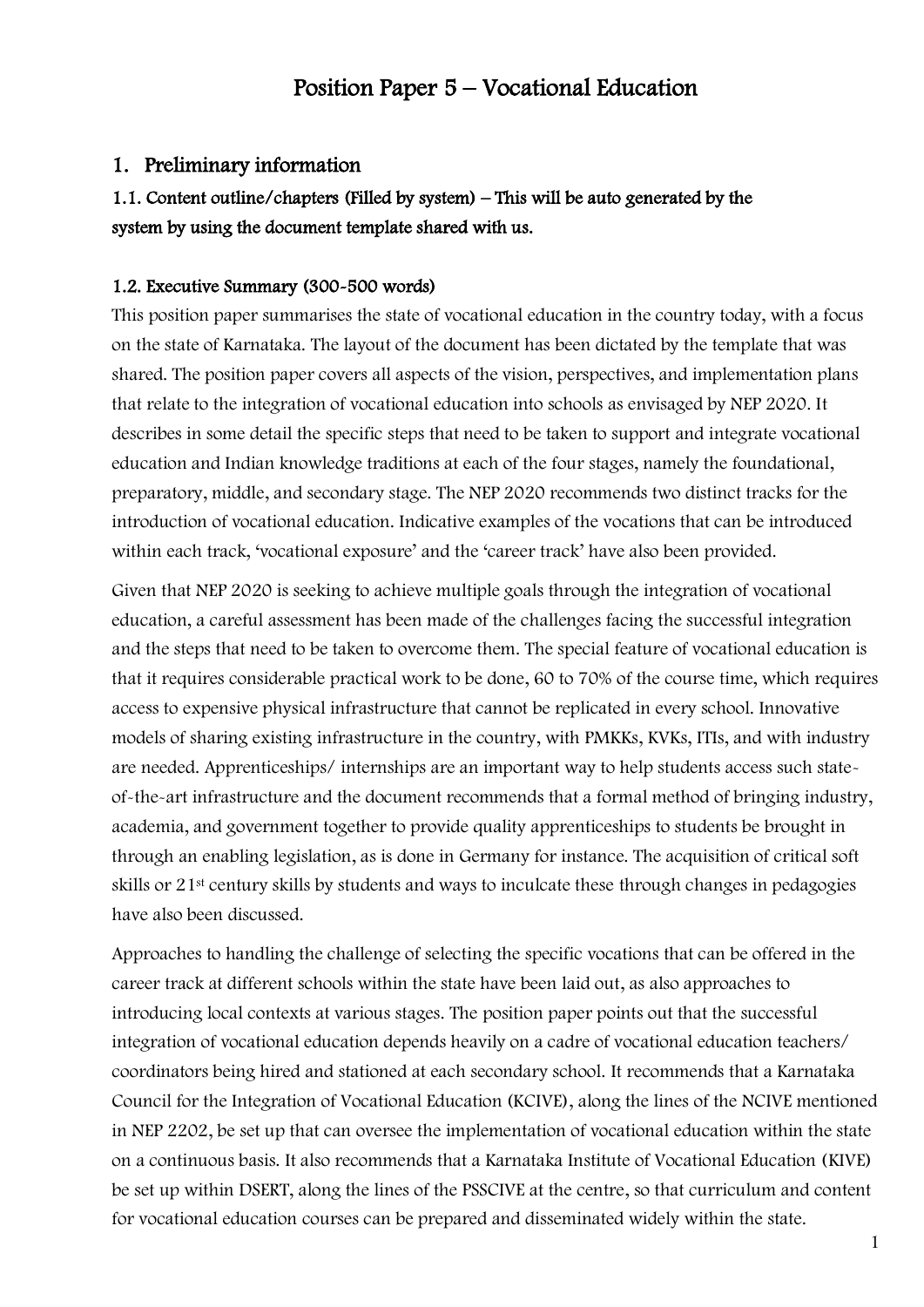## 1.3. List of members of the focus groups (Filled by system) – This will be auto filled by the system as the system already has a list of members in each group and committee

## 1.4. Acknowledgement - 200-300 words to be filled in by the user.

The team would like to thank Dr Reju Thankachan IAS, Mr Mahesh Venkateswaran of KNACK, Dr Abdul Aziz Mulla of RDPR University Gadag, and Shri Ashwin Gowda of KSDC for extremely valuable inputs. Dr Giri Balasubramaniam and Mr Ram Prasad N of the Nudge Foundation also shared some of their research and documents. We are very grateful to them. The Department of Skill Development, Entrepreneurship & Livelihood and the Department of Industrial Training and Employment, shared data on upskilling in disruptive and advanced technologies meant to train youth for opportunities in global industries and assembly lines.

We are also very grateful to two members of the NEP Task Force in Karnataka, Ms. Suparna Diwekar and Mr A.N. Ramachandra, both of whom have taken considerable interest and shared ideas as well as documents during the work of this group. Mr A.N. Ramachandra also reviewed the draft document as did Mr Ashok Kamat and Mr Krishna Murthy. We thank them for their reviews. We have incorporated their suggestions and those of other Task Force members made during the presentations of the position papers.

## 2. Introduction

The term Vocational Education as used in this document refers to those aspects of the educational process involving, in addition to general education, the study of technologies and related sciences, and the acquisition of practical skills, attitudes, understanding and knowledge relating to occupations in various sectors of economic and social life. This broad definition of the term 'vocational education' is aligned with the international definition of the term 'Technical and Vocational Education and Training or TVET' as defined by UNESCO<sup>1</sup> and the two terms will be used interchangeably in this report.

TVET/ Vocational education connects education to the world of work and is also a part of lifelong learning. The learning experiences may occur in a variety of learning contexts, including educational institutions and workplaces. TVET systems tend to vary from country to country. In most countries technical and vocational education and training are under one umbrella, while in others such as India, technical and vocational education are looked upon as separate entities. TVET/ Vocational education also includes a wide range of skills development opportunities attuned to national and local contexts.

Skilling/ Skills Training/ Skill development/ Vocational Training are terms that are widely used in the Indian context to refer to work-related training, primarily on the practical, hands-on, aspect of

<sup>1</sup> https://unevoc.unesco.org/home/TVET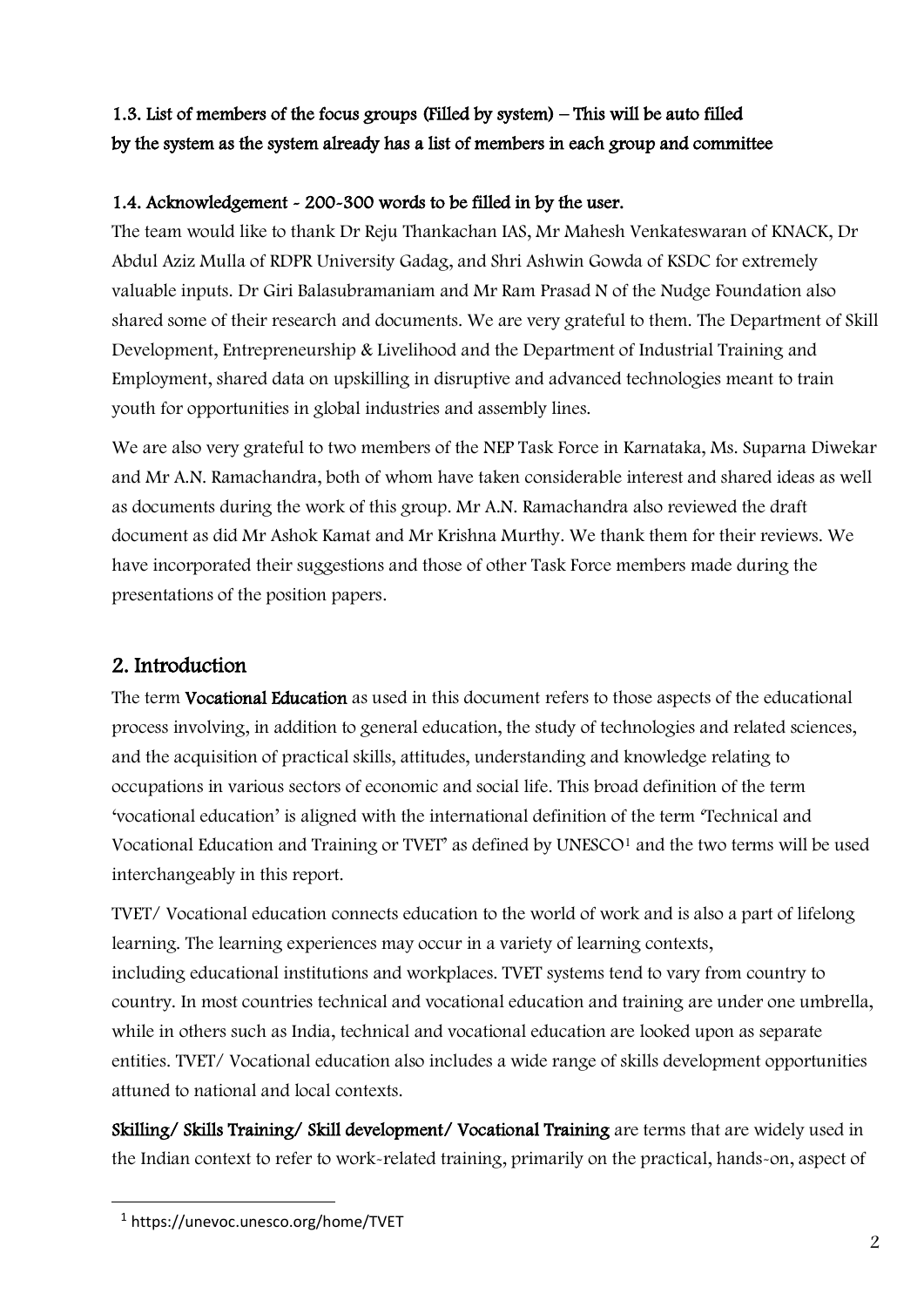the training. The terms skilling or skill development is therefore just one part of 'vocational education'. It is generally not sufficient to prepare students either for long-term engagement with their chosen vocations or for lifelong learning, both of which is done by vocational education. The word 'training' refers to just practical hands-on training in most contexts.

Lifelong learning refers to all learning activity undertaken throughout life with the aim of improving knowledge, skills and/or qualifications for personal, social, and/or professional reasons. Learning to learn and the development of literacy and numeracy skills, transversal skills and citizenship skills are therefore also integral components of TVET/ vocational education.

The NEP 2020 uses the term vocational education in the broad sense defined above and refers to not just the acquisition of domain/vocation related knowledge, skills and competencies, attitudes and understanding, but also generic skills that are applicable to all domains/vocations such as critical thinking, problem solving and teamwork; and personal and interpersonal skills such as persistence and grit, empathy, negotiation skills, communication skills, and more. The latter set of generic skills is also referred to as '21st century skills' or 'soft skills' in literature.

There are two major threads of vocational education as envisaged by the NEP. The first is 'vocational exposure' in which students are exposed to different vocations depending on their age groups, with the intent of introducing them to vocations that are available in the world of work, and for giving them practical hands-on learning experiences that would eventually help them select the vocation they may be interested in. The second thread is vocational education for the world of work, aligned with National Skills Qualification Framework (NSQF) levels 1 to 4. This thread of vocational education for the world of work is referred to as 'Career Track' in this document to distinguish it from 'vocational exposure'.

The term 'vocationalisation' of education has been used in the implementation of past education policies to refer to the integration of vocational education with general education at all stages in schools. It continues to be used even now in the Samagra Shiksha Abhiyan (SSA) that includes vocational education for Grades 9-12. However, the vision of vocationalisation at NSQF levels in the SSA is different from the integration that is envisaged in the NEP. The former is being outsourced to private-sector vocational training partners of the National Skills Development Corporation whereas the NEP envisages that the integration will be achieved through schools, which is an important difference.

Historically, Gandhiji's call to integrate work and education in his 'Nai Talim' have formed the basis of Indian perspectives on vocational education. These ideas have been captured beautifully in the position paper on work and education brought out as part of the National Curricular Framework (NCF) effort in 2005 [NCERT 2007]. As per this view, 'participation in productive work under conditions approximating to real-life situations is pedagogically linked to learning and simultaneously becomes the medium of knowledge acquisition, developing values and skill formation. Engagement with work will promote multi-dimensional attributes in the cognitive,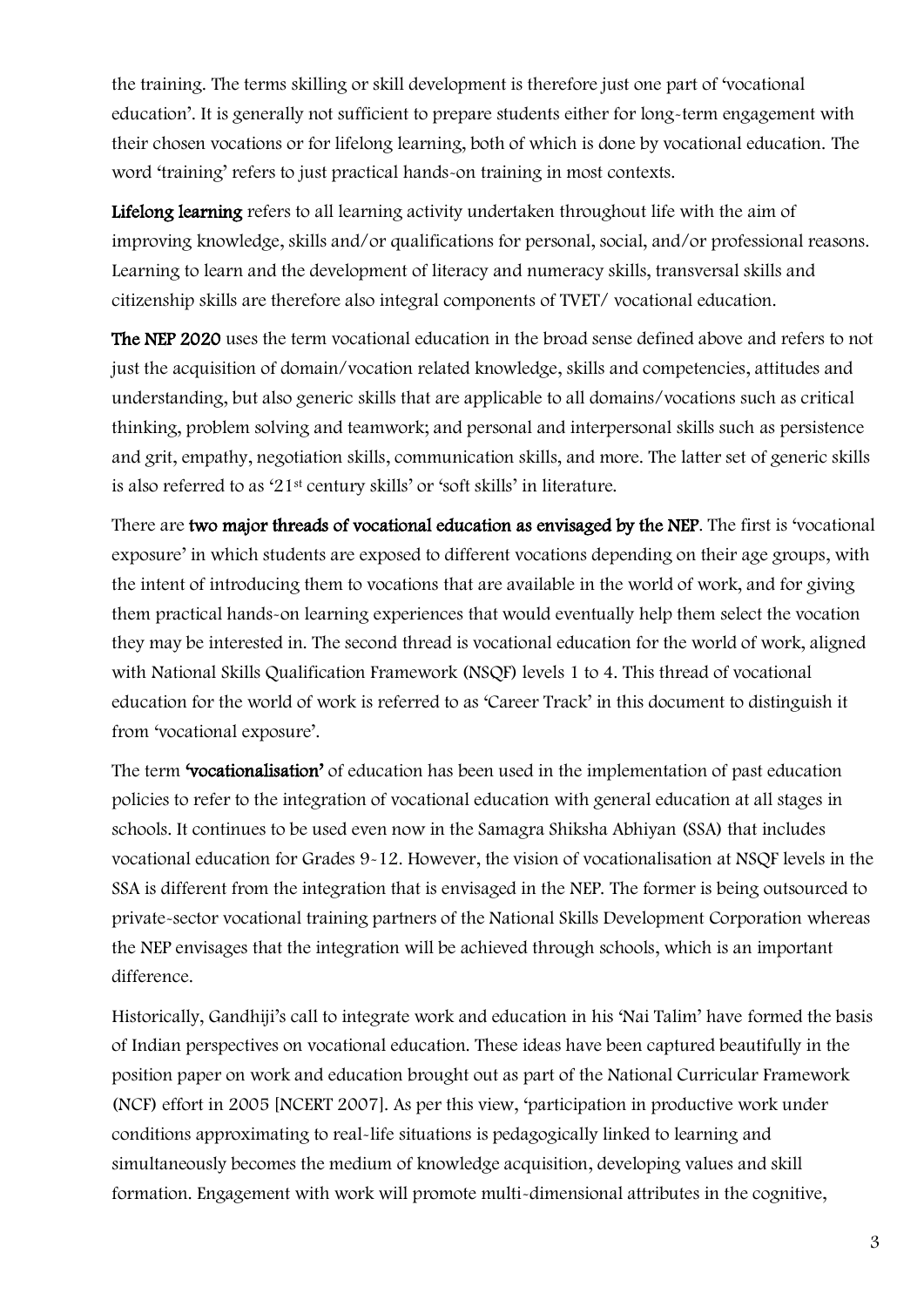affective, and psycho-motor domains in a holistic manner i.e., by integrating head, hand, and heart'. Similar goals are embodied in the NEP 2020.

# 2.1. Introduction to Vocational Education (To include present status/ position regarding Vocational

Education. This needs also to include existing practices in the State/UT) (200-300 words) India has made enormous strides in the provision of Technical and Vocational Education and Training (TVET) since the start of the implementation of the Eleventh Five Year Plan (2007-2012). There is now considerable infrastructure available in the country for offering short-term training courses that last between a few weeks to a few months in duration [UNESCO 2020]. Nearly 20 ministries/ departments of the Union and state Governments are conducting training programmes, and according to the Ministry of Skill Development and Entrepreneurship (MSDE), a total of approximately 10 million Indian youth are being trained each year across all ministries [MSDE 2019].

The setting up of the National Skill Development Corporation (NSDC) as of 2008, has helped to build an ecosystem in the Public-Private Partnership (PPP) model, with Vocational Training Partners (VTPs), Sector Skills Councils (SSCs), and other stakeholders playing a considerable role in the development of physical infrastructure, and in the implementation of government-funded schemes for training youth such as the Pradhan Mantri Kaushal Vikas Yojana (PMKVY) and the Deen Dayal Upadhyaya Grameen Kaushalya Yojana (DDUGKY). These schemes, being implemented through the Pradhan Mantri Kaushal Kendras (PMKKs), provide short-term skills training to youth, outside the formal education system.

Longer-term training courses that run over periods ranging from one to three years, are at present being offered largely only through the Industrial Training Institutes (ITIs) and the Polytechnics. Between them these have a capacity of over 3 million students. Karnataka has over 1700 ITIs that come under the Department of Skill Development, Entrepreneurship and Livelihood of the Government of Karnataka (GoK) and 85 Polytechnics that are part of the Department of Technical Education. The training period at the ITIs range between one to three years and those at the polytechnics is three years.

Secondary schools have also been engaged in the provision of vocational education at the higher secondary level (grades 11-12 in school) since the early 1990s as part of the programme of implementation 1992 [POA 1992] of the 1986 National Policy on Education [NPE 1986]. As of 2019-2020 there were approximately 10,158 state-government run schools that were offering vocational education to over 1.2 million students in Grades 9-12, through the Samagra Shiksha Abhiyan (SSA), a centrally funded scheme of the Ministry of Education (MoE). In Karnataka, 240 schools have been approved as part of SSA. Of these, 150 have been operationalised while 90 more are in the process of being operationalised. In all, approximately18858 students are receiving vocational education in sectors such as: i) Automotive; ii) Beauty & Wellness; iii) Healthcare; iv) IT-ITeS; v) Retail; vi) Apparel: Made-ups and Home Furnishing; and vii) Electronics and Hardware. The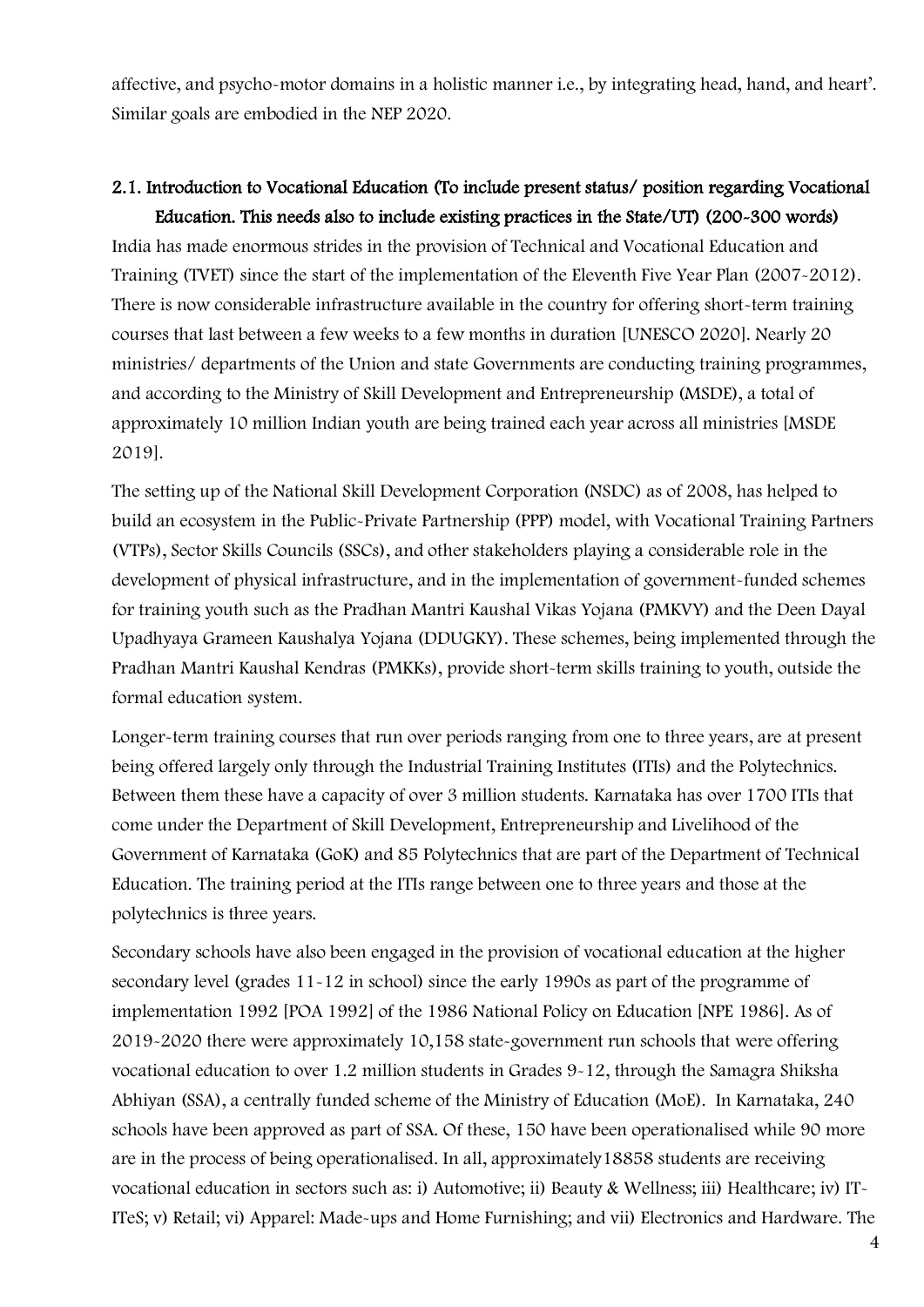curriculum, delivery methods, and impact of these courses are discussed in later sections of this report.

Unlike in the State of Maharashtra, public schools in Karnataka do not run their own vocational education programmes in schools at present. Apart from the Samagra Shiksha Abhiyan, vocational education for children of school going age is primarily through the ITIs and Polytechnics and to a smaller extent through other institutions such as the Government Tool Room and Training Centre (GTTC), nursing colleges, and so on. Not enough is known about the history of job-oriented courses that were funded and run by the GoK in the past, in secondary schools, as part of its own implementation plan of the National Policy on Education (NPE) 1986. The courses offered were in areas such as carpentry, sericulture, tailoring and so on. However, there was insufficient enrolment of students so the teachers who retired were never replaced, the remaining were shifted to other streams, and the programme was discontinued.

## 2.2. A brief of mobile app-based survey and district-level consultations conducted by States/UTs (Brief on Vocational Education) (300-500 words)

2.3. Process of consultations including number of consultations, meetings, participants, collaborations etc. (Filled by system)

## 3. The Vision, Perspectives, and Implementation

The vision for the development of vocational education in Karnataka and the entire country is based on NEP 2020 which has also taken into consideration the Sustainable Development Goals (SDGs) adopted by the United Nations in 2015, to which India is also a signatory. SDG 4.0 on Education consists of 10 targets of which as many as 4 targets are related to TVET. Target 4.4 states: 'By 2030 substantially increase the number of youth and adults having relevant skills, including technical and vocational skills for employment, decent jobs and entrepreneurship'. Other policy documents that have been kept in mind include the National Policy on Skill Development and Entrepreneurship 2015 [NPSDE 2015], the National Rural Livelihoods Mission Framework2, the Karnataka Skill Development Policy:2017-2030 [KSDP 2017], and the Karnataka Economic Survey 2020-21 [GoK 2021].

The NEP 2020 gives considerable importance to vocational education and suggests that vocational education at appropriate levels be integrated into ALL educational institutions - schools, colleges, and universities. The policy envisages that the distinction between curricular, co-curricular and

<sup>2</sup> https://aajeevika.gov.in/en/content/nrlm-framework-implementation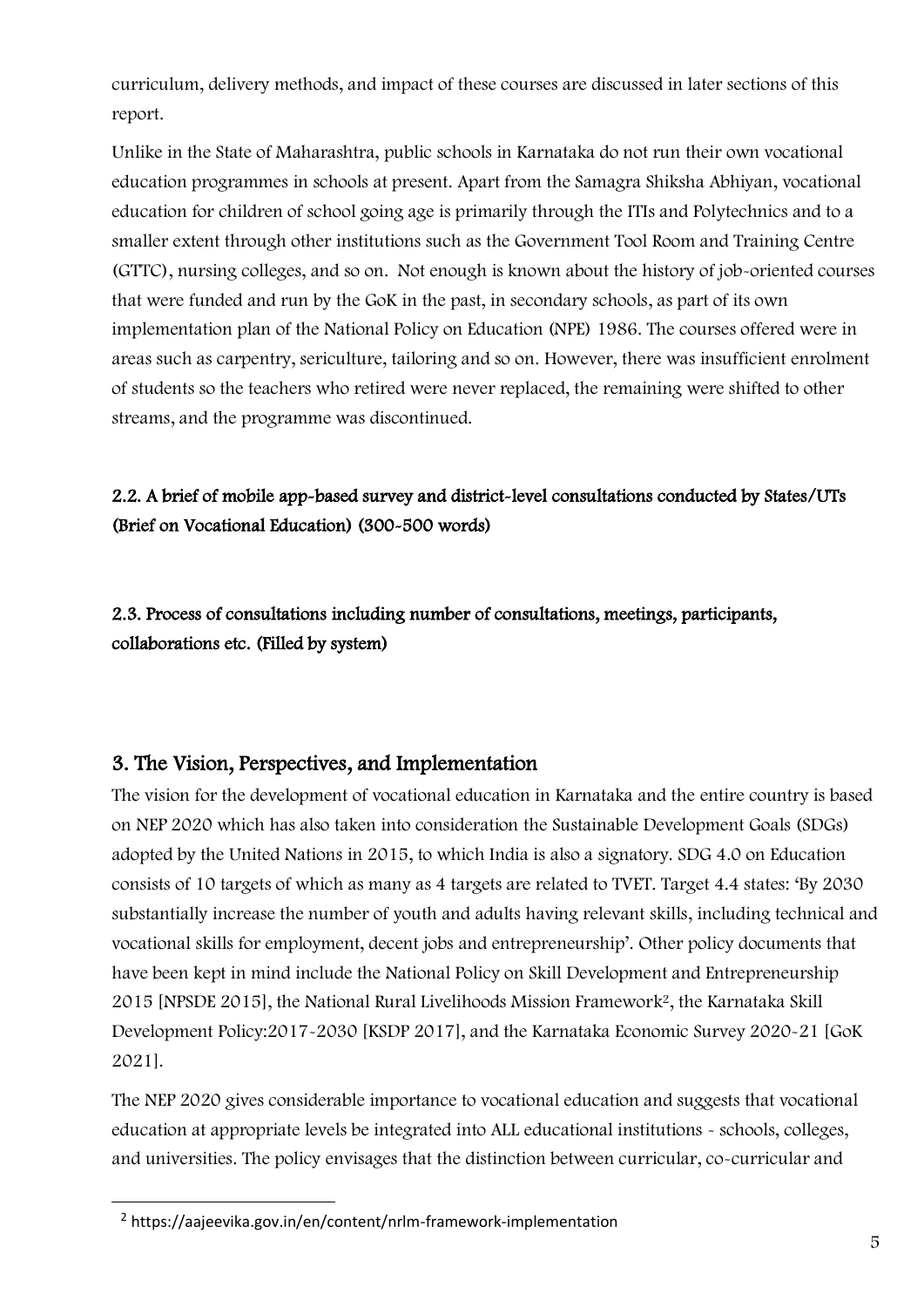extra-curricular subjects will be done away with and suggests that vocational education, arts education including the performing arts, and sports education, all be offered to students in an integrated manner, as per their interests and their aspirations. The policy envisages that schools will expose students to different vocations at the earliest, particularly during Grades 6-8, and then offer every student a choice to take up education and training in at least one vocation at a high level of proficiency, up to NSQF level 4, during their secondary school stage (Grades 9-12). Since the practical work component of vocational education is very high (typically 60% of the course time), integrating vocational education in this way will help bring focus back on experiential learning, on learning by doing and reflection on the learnings, and on the development of important 21<sup>st</sup> century life skills such as problem solving, teamwork and communication skills, among many others, that are key attainment goals of NEP 2020.

It is important to understand the difference between the two streams of vocational education that is being envisaged in NEP 2020 in some detail. The first stream namely 'vocational exposure', sometimes also called pre-vocational education, refers to spending relatively shorter lengths of time on introducing different vocations to students, including by visiting places and observing expert practitioners at work, and allowing students to work with their hands in activities that are safe for children at appropriate grade levels. The aim of providing vocational exposure to students is to introduce them to various occupations related to their local communities and economies, to instil respect among them for various vocations, to encourage learning by doing at all stages in school and to help them find their own interests and aspirations.

The second stream namely, vocational education for the world of work up to NSQF level 4 in at least one vocation chosen by the student, is meant to ensure that students are prepared adequately to step out into the world of work post either Grade 10 or Grade 12, enabling them to either find jobs, or become self-employed, or even becoming entrepreneurs in time. This 'career track' as mentioned earlier, is meant largely for students in secondary school (Grades 9-12). However, it may need to be offered even earlier, in middle school, to assist the more than 50% of boys and girls who drop out of school due to economic reasons [PRS 2020].

The vocations offered in this stream must preferably be connected to the local economy so that students can continue to live and work near their homes, an option that is very attractive to the youth of Karnataka as shown by many surveys. Other vocations that could be included are those that are sufficiently broad-based such as vocations in IT and IT enabled services, Electronics, Healthcare, Automotive, and other streams that offer livelihood opportunities and physical mobility to the students throughout the state and the country.

In terms of targets, the NEP 2020 sets a much more ambitious target than any of the previous policies, by suggesting that at least 50% of all learners have exposure to vocational education by 2025. Most of these students may continue into higher education after secondary school. However, if as in the case of South Korea, even 25-40% of the secondary school cohort complete vocational education at NSQF level 4 and move out into the world of work or even continue into undergraduate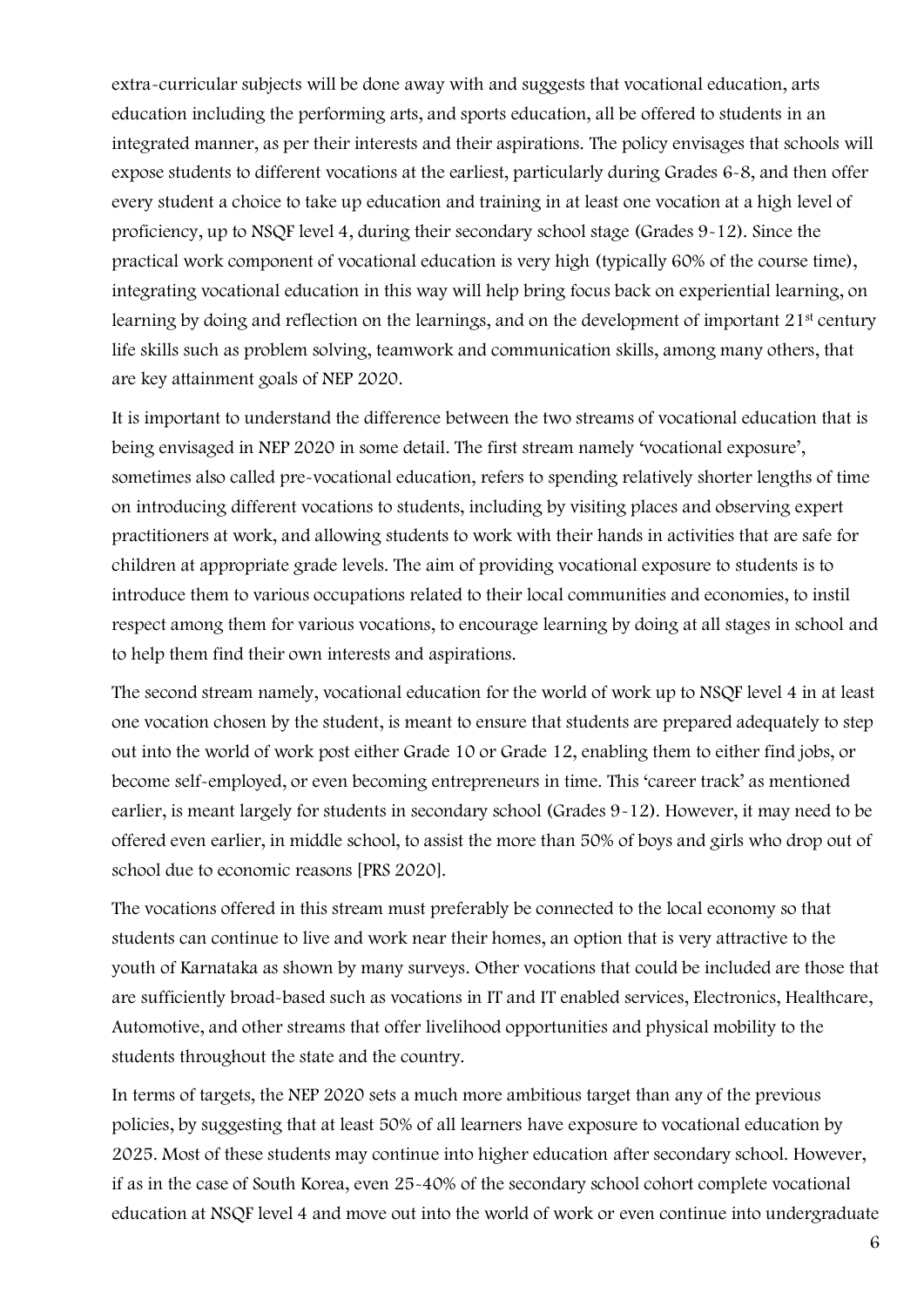courses at colleges and universities, this will give rise to a large workforce that is trained in different vocations of relevance to the economies of the respective states and the country.

The NEP 2020 has also recommended bringing youth and adults, those who are in not in formal education, employment, or training (referred to as the NEET segment by the NSDC), particularly women, back to schools if possible so that they can complete Grade 12 of their education. School complexes can be pressed into service appropriately for this effort and certification can be done either through the National Institute of Open Schooling (NIOS) or its equivalent in the state. The policy stipulates that all students must try and complete Grade 12 so that they are prepared for the fast-growing and fast-changing knowledge economy. Those who cannot return to school need to be provided with options to complete their education, including technical and vocational training, through a programme on adult education that focuses on literacy as well as livelihoods, also through the NIOS. The latter will need to be grown for the purpose.

It is important to note that the Karnataka Skill Development Policy: 2017-2030 [KSDP 2017] makes many similar observations. Some of their observations will be integrated into the recommendations in this document and into the State Curricular Framework (SCF).

# 3.1. Historical perspectives in Vocational Education (Provide historical perspective with regard to earlier National\State education policies. Also deliberate upon the transformation that took place in Vocational Education). (200 – 250 words)

Technical education in the country at the time of independence was available through 38 engineering colleges offering degree courses, with an intake capacity of nearly 3000 students, and 53 polytechnics offering diplomas, with an intake capacity of 3700 students. The focus of governments in the early years after independence was on technical education for students completing Grade 10 in school and on education for school dropouts. The Craftsmen Training Scheme (CTS) for students passing out of grade 8 in school was initiated at approximately 50 ITIs as early as 1950. The number of polytechnics in India grew quickly after independence and became 284 by 1966, with an intake capacity of approximately 49,000. The first National Policy on Education 1968 [NPE 1968] stated that practical training in industry should be made an integral part of technical education, and that free flow of personnel should be encouraged both ways to allow for continuous cooperation in the provision, design and periodical review of technical education and facilities. However, this did not really take place and does not happen even now.

The Programme of Action (POA) 1992 of India's second National Policy on Education [NPE 1986], assessed that the intake in the vocational stream at the time was of the order of 72,000 students and that only about 2.5% of the student cohort entering higher secondary stage were receiving vocational education [POA 1992]. It went on to identify the many factors responsible for the slow progress, such as:

i) the absence of a well-coordinated management system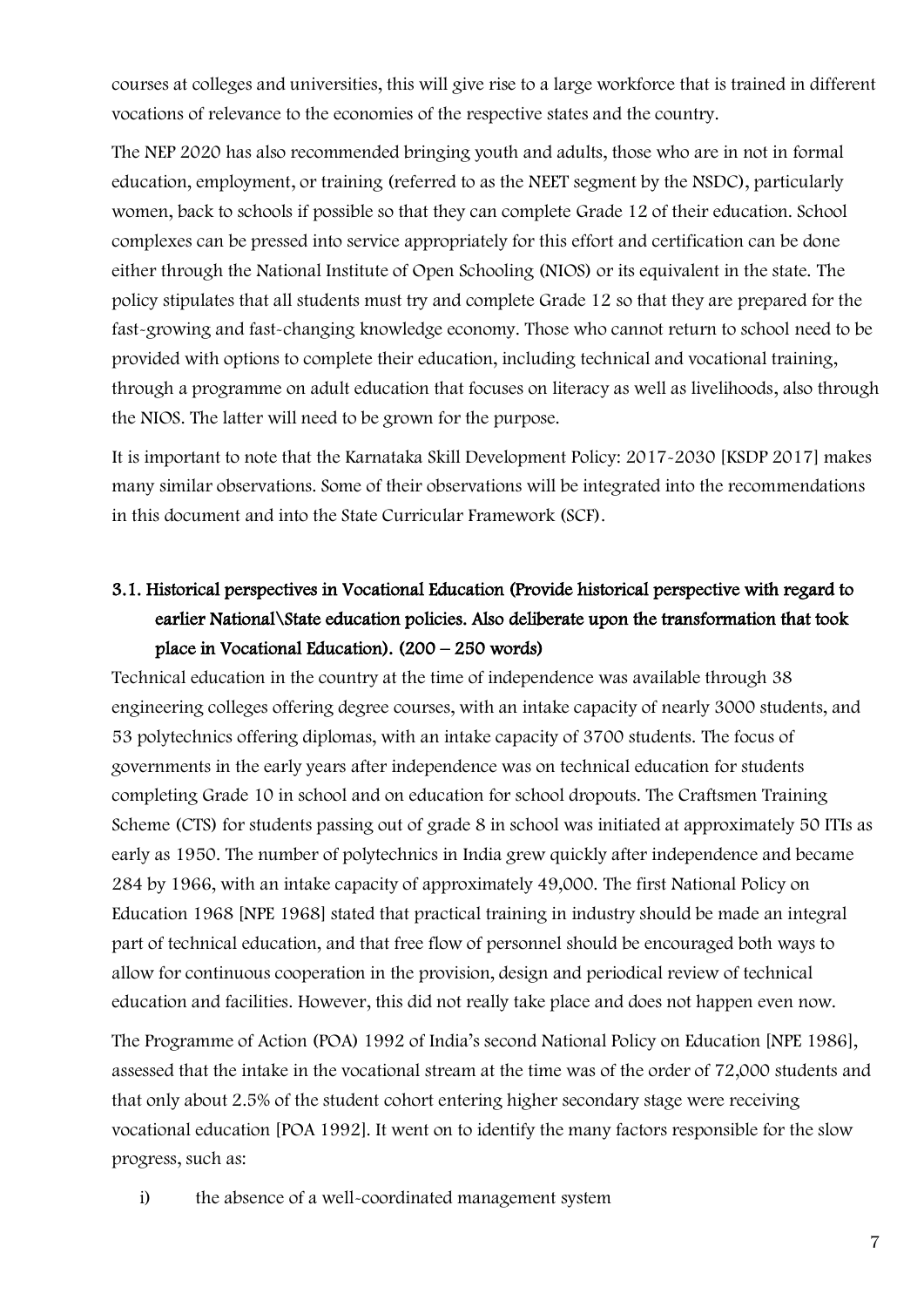- ii) unemployability of vocational pass outs due to poor choice of vocational courses and the poor curriculum design and delivery
- iii) mismatch between demand and supply of trained students in different vocations
- iv) lack of acceptance of the concept of vocationalisation by society; and
- v) absence of proper provisions for professional growth and career advancement for the vocational pass outs etc.,

factors that are of concern even today. In addition, there were no organised efforts to support entrepreneurial ventures with financing and other support.

The Kothari Commission report [Kothari 1966] had envisaged that 50% of higher secondary students and 20% of secondary school students would take up vocational education. The NPE 1986 set out more modest goals of covering 10% of higher secondary students by 1995 and 25% by the year 2000, numbers that have not yet been achieved till today. The POA 1992 resulted in the setting up of the Central Institute of Vocational Education (CIVE) as a constituent unit of the NCERT, now known as the Pandit Sundarlal Sharma CIVE (PSSCIVE). Some of the other institutions set up at the time such as a Joint Council for Vocational Education at the Ministry of Education (MoE), the State Councils for Vocational Education, and the district coordination committees, have since wound up. This is particularly true in the case of the state of Karnataka. As mentioned earlier, as of today Karnataka offers vocational programmes in schools only under the Samagra Shiksha Abhiyan scheme.

The demand for skilled workers began to grow strongly in the mid-1990s after the economic liberalisation and a truly concerted effort to strengthen vocational education and training came into being, as part of the Eleventh Five-Year Plan (2007-2012). The first National Skill Development Policy (NSDP) formulated in 2009 set very ambitious targets for skilling, aiming to train as many as 500 million youth by 2022. The newer National Policy on Skill Development and Entrepreneurship (NPSDE) 2015, recommended that 25% of schools and colleges offer vocational education courses [NPSDE 2015] and targeted training a more modest 100 million youth by 2022. The Government of India (GoI) also set up the Ministry of Skill Development and Entrepreneurship (MSDE) in 2015 to try and bring together the disparate efforts at skill development in various ministries. In terms of implementation therefore, the period since 2008 has seen rapid growth of vocational education and skill development initiatives in the country led by the NSDC and subsequently the MSDE. The Karnataka government set up the Department of Skill Development, Livelihood and Entrepreneurship (SDEL) in 2016 and formulated a Karnataka Skill Development Policy covering the period 2017-2030 [KSDP 2017].

These skill development efforts have also resulted in the creation of considerable infrastructure for Technical and Vocational Education and Training (TVET) outside the school system. The SSA also makes use of this infrastructure since it is the vocational training partners of the NSDC and its Sector Skills Councils (SSCs) that implement this program. As mentioned earlier, NEP 2020 would like vocational education to be completely integrated into the school system so that students can learn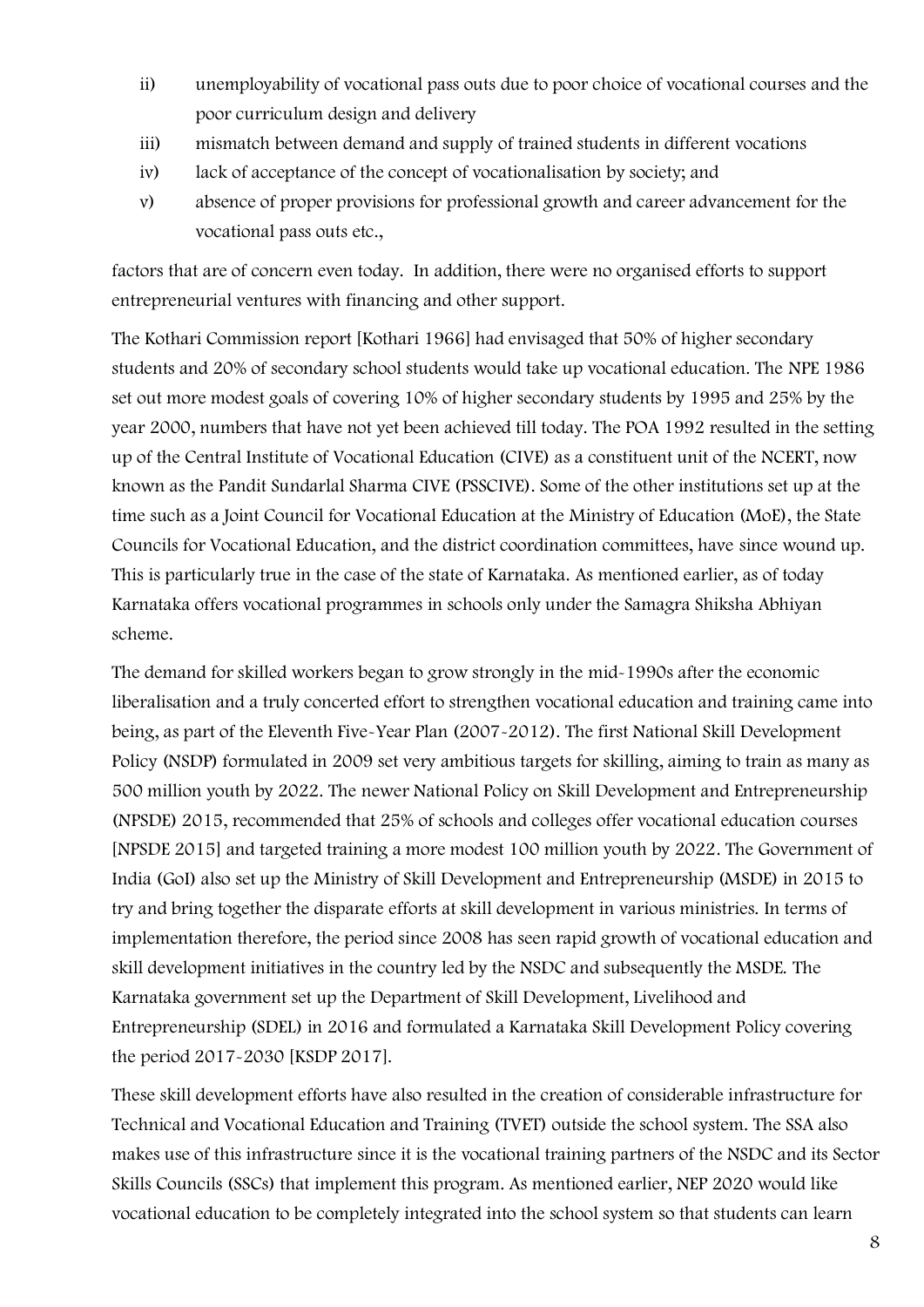about vocations and their scientific, technological, and social basis in an integrated way. The NEP 2020 suggests making use of all infrastructure that is available outside schools, with PMKKs, Krishi Vigyan Kendras, ITIs, Skill Hubs, industries, and many others, but it also emphasizes that some critical infrastructure for training, such as workbenches, computer labs, and so on must be set up within the school premises.

## 3.2. Challenges to vocational education at different stages (Provide the key challenges to Vocational Education at various stages of school education in view of State\National perspective).

The challenges to vocational education come primarily due to the large practical hands-on training component that requires infrastructure support and makes vocational education more expensive. Another difficulty is governance/ administration related since vocational education requires much more coordination across educational institutions, ministries/ departments that oversee education and skill development, and also with local industry and businesses so that students who pass out of vocational programmes can find livelihoods after their education. The challenges to vocational education can therefore be classified into broadly three categories. These include:

- i) governance issues related to the role of state governments in the funding, administering, and monitoring of vocational education to be responsive to the needs of students and of their potential employers. The lack of coordination with industry, businesses, agriculture, and with professional bodies stands in the way of ensuring that vocational education and skill development programmes are aligned with the aspirations of students and the economy of the State. The difficulties of state governments in ensuring coordination across various departments engaged in skill development is another key concern.
- ii) administrative challenges that are closely connected to the above governance issues. These include: a) the lack of provision of adequate infrastructure including consumables for practical training; b) the narrow selection of job roles in various sectors that are offered to students under the vocationalisation stream; c) the poor nomenclature of these job roles that make them very unattractive to students; d) the serious issue of lack of linkages with higher education and with government jobs; e) the lack of career options for vocational teachers/ trainers; and f) most importantly the lack of vertical and horizontal mobility for students; and
- iii) the poor societal perceptions regarding vocational education that have been reinforced to a considerable degree by the poor implementation of vocationalisation of school education in the past. These perceptions include the belief that vocational education is meant only for those students who are academically weak and that only practitioners at the top end of the vocational education value chain such as Doctors and Engineers, are worthy of respect. These beliefs are also reinforced by a class and caste ridden society. Lastly, students are also unable to make choices of vocations that are available locally and are aligned with their interests and aspirations Students are also not given any career counselling or guidance in schools.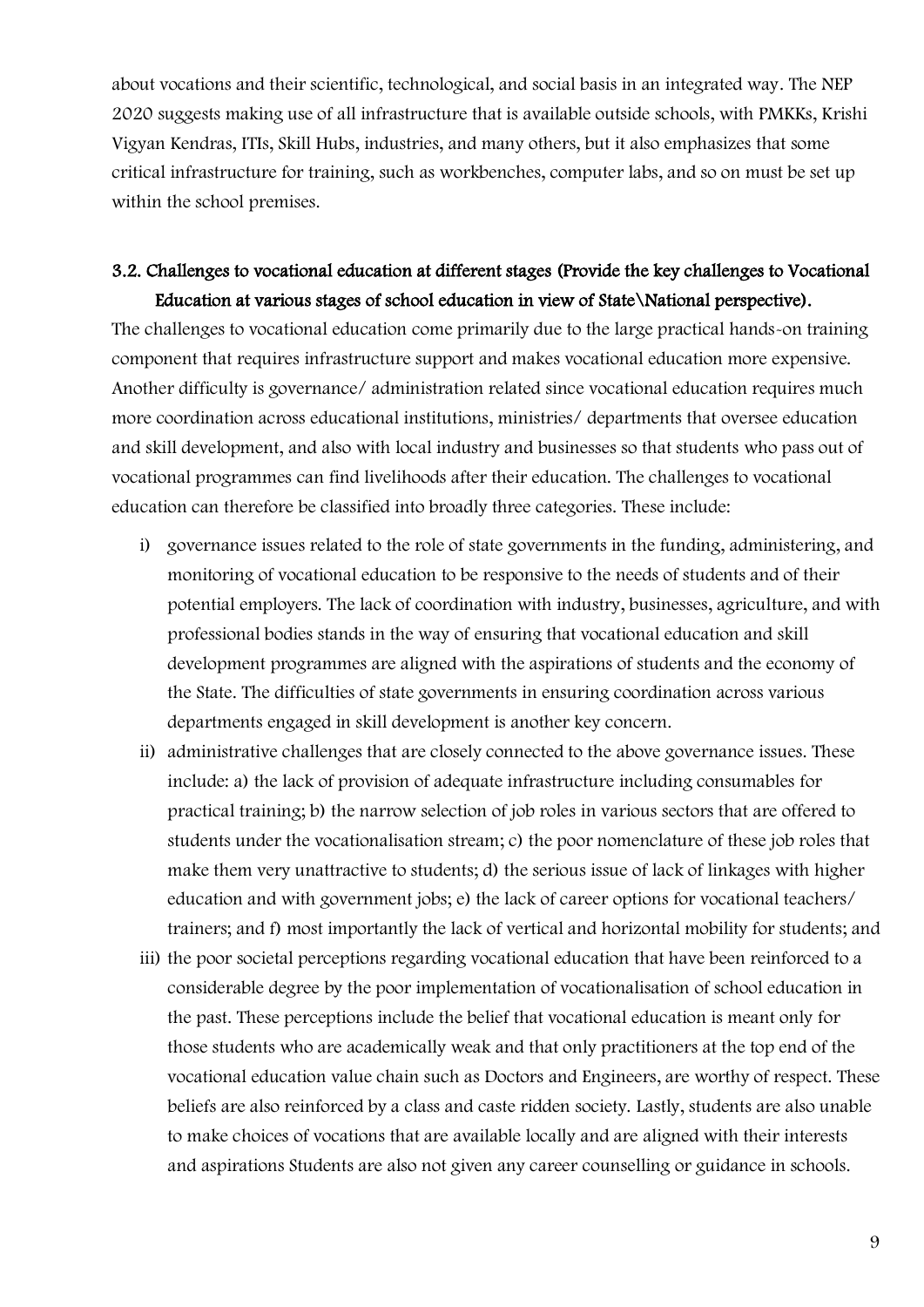State governments have failed to a very large extent in their constitutional mandate of delivering quality education in schools, particularly of vocational education. The education and skill development policies of the past have largely had the right focus. However, it is the lack of follow through on addressing the observed deficiencies in implementation of policies that has done the most damage, leading to students and parents losing interest in the programmes. Worldwide, it is well known that only about 1 in 7 policies are implemented successfully reference for precisely these reasons. There is a need for a standing council that can take up the task of monitoring and making course corrections as needed, by consulting with the intended beneficiaries of the policy and making the necessary changes to implementation. This will help address the unintended consequences of policy implementation and ensure that the policy succeeds in its goals.

The importance of sufficient coordination across all stakeholders cannot be overemphasized. The latter include departments within the state government and with industry, businesses, and industry bodies, to identify and project the manpower needs on a continuing basis in line with the economic development trajectory of the state. Industry bodies have also been reluctant to share projections for manpower requirements at regular intervals. The district wise skills gap mapping that is available in the public domain for the state of Karnataka continues to be from the year 2013 [SkillsIP 2013], when in fact the need of the hour is to have fine-grained projections of manpower requirements at least once every two years, particularly across non-agricultural sectors that include services and manufacturing, since these contribute the major share of state GSDP.

The Karnataka Skill Development Policy (KSDP) document lists some of the key lessons learnt from the implementation efforts of the 2008 policy in the state. These include the observation that shortterm skilling does not result in the desired outcomes and that sustained and substantial investment is needed. Skill missions at the district level and below are needed along with the District Skilling Committees (DSCs) under MSDE. There is also a need for an institutional framework that not only identifies the roles of different stakeholders but also makes provision for the identification of beneficiaries, dynamic and real time information on the labour market including the skills required, monitoring and evaluation of vocational education programmes, and impact assessment of the education and skill development policy. These and other observations of the policy are addressed in later sections of this document.

The choice of vocations to be offered for study at various stages is also a very tricky issue and will be discussed in detail in subsequent sections of this report. Unfortunately, the job roles that are being offered to students under the Samagra Shiksha programme have used names that do not communicate the value of the content of the courses. The choice of vocations must be such that students receive a futuristic training and not training that will be near obsolete by the time they graduate. This will help make vocational education aspirational.

There is also a need for a coherent approach towards the preparation and deployment of teachers/ trainers of vocational education that also pays adequate attention to their career development paths, so that quality talent can be drawn into this critical area of education. Almost all vocational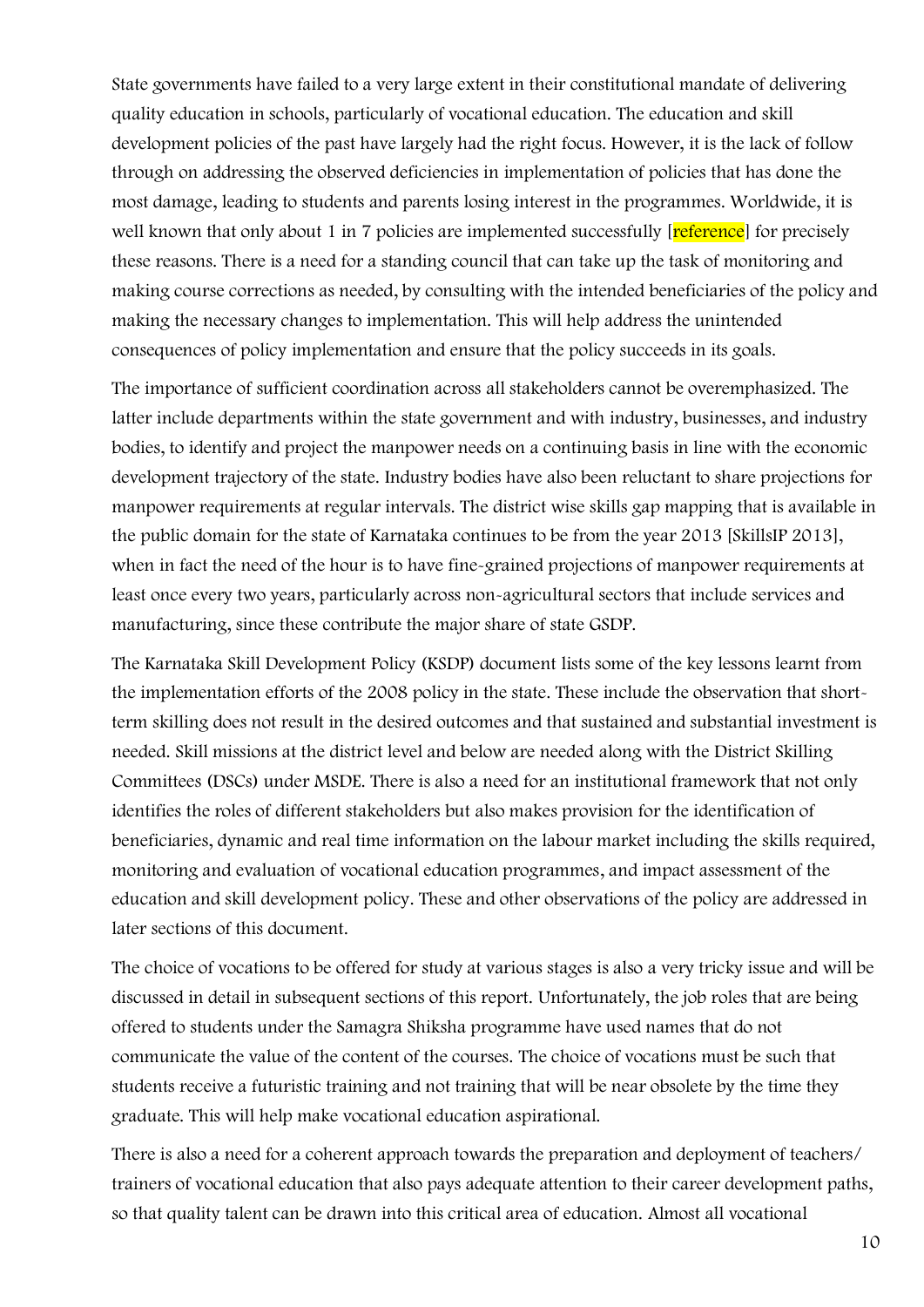teachers/ trainers in the states/ UTs work on contract and are not paid during the vacations, irrespective of whether they are employed by the government or the private sector. This will need to change if we want to achieve the goals of quality education as envisaged in NEP 2020. Unless the government invests in teachers in schools, none of the goals of vocational education at any stage can be achieved. The requirement for teachers for teaching vocational courses will be discussed in detail in further sections.

The experience of countries around the world has shown that vocational education succeeds when government, industry and academia come together in a three-way partnership, each with a commitment to deliver value to the student, to the industry/ employer and to society. Such a coming together of these three groups has been the secret of the success of the Dual Apprenticeship<sup>3</sup> model in Germany, Austria, and Switzerland where there is also regulation governing the roles of these stakeholders. The NEP had recommended the creation of a National Council for the Integration of Vocational Education (NCIVE). One of the tasks that NCIVE was intended to take up is the bringing together of the different stakeholders so that they can collaborate seamlessly to achieve equitable and better social and economic outcomes of TVET.

On specific inputs for the various stages of education requested in the following sections, it is important to note that the challenges listed above are common to all levels. We reiterate that the most important of these challenges is the lack of adequate funding support leading to a lack of infrastructure for vocational training. Vocational education is more expensive given that it requires considerable physical infrastructure, including a lot of consumables such as material for arts and crafts, chemicals in laboratories, and so on.

Another challenge that is common to all stages is the need for extensive digitalisation of vocational education. Digitalisation refers to the use of computers, hand-held devices, the Internet, and software of various kinds to teach students of all ages. The special feature of digitalisation is that it provides the opportunity to re-imagine the way vocational education is taught [ILO-UNESCO 2020]. Given that digital skills are driving competitiveness in today's economy, digitally supported education and training can make learning more flexible, help to strengthen individual skills and competencies, and enhance the quality and attractiveness of TVET. The digital resources on vocational education developed by the various agencies/institutions, including NCERT-PSSCIVE, NSDC, Sector Skill Councils, etc., can be disseminated widely by the States/UTs so that teachers and students can be greatly benefitted.

The goal of digitalisation will however require more basic infrastructure to be in place first. We will need to invest towards addressing not just the widespread digital divide but to also find innovative

<sup>&</sup>lt;sup>3</sup> Dual apprenticeship combines apprenticeships in a company with vocational education at a vocational school or VET institution. The apprentices receive practical training in a company, which is supplemented by theoretical instruction in the vocational school.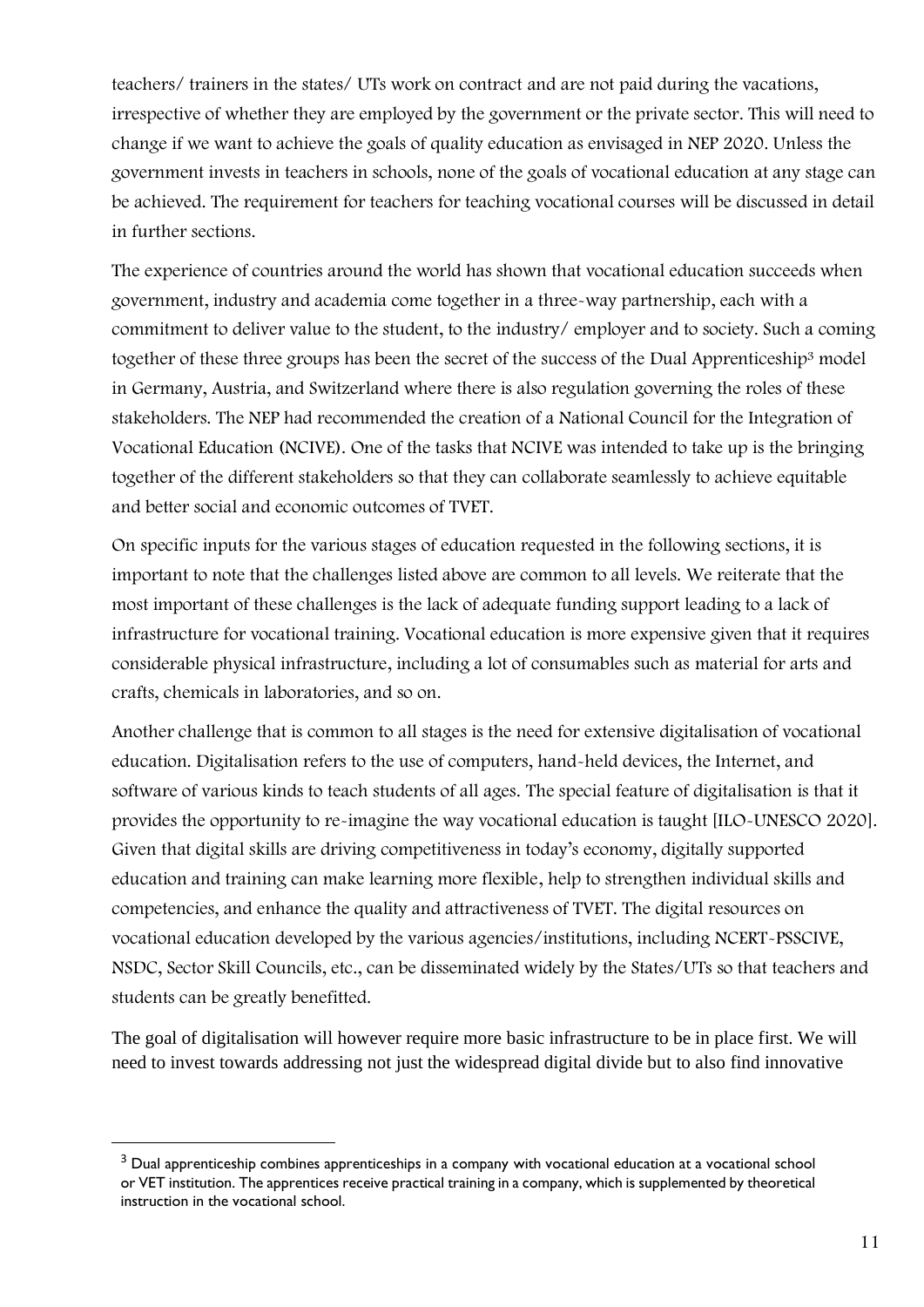solutions towards ensuring the availability of stable and sustained electric power in many areas of the country, to be able to run the necessary computer and communications systems.

#### $3.2.1/3.2.2$  Foundational stage and preparatory stage (100 – 200 words)

The challenge at these two early stages are not really related to vocational education in the conventional sense. However, given that almost 85% of the brain development of the child is completed during the foundational stage and it is well known that children learn languages very easily at this stage, before the age of 10-11, stationing adequate number of human resources at Anganwadis, play schools, and primary schools become very important. These teachers must be well trained in early childhood care and education (ECCE) so that they can stimulate the minds of children in multiple ways and teach them multiple languages. It is important to keep in mind that children can only learn multiple languages if there are different teachers available to them who can each speak to them consistently in a different language. Students can then develop fluency in speaking all the languages of interest and be transitioned into the chosen medium of instruction (if it is different from their mother tongue) and/ or be given bi-lingual education in higher grades.

There is also a need for a lot of other learning material – recordings of music, rhymes and songs in different languages, paints, clay for modelling, lots of educational material including alphabets in multiple languages that are pasted on the walls at the eye level of students, etc., all of which will require investment into each Anganwadi, play school and primary school.

#### 3.2.3 Middle Stage (Grades 6-8) (100-200 words)

This stage if very critical because it is during these three years that the maximum dropouts happen. Many children do not transition from Grade 4/5 into the middle stage (Grades 6-8, also known as upper primary) and many others dropout at Grade 8 or when they attain the age of 14 which is the legal age for work. Some drop out even earlier. Data from 2015-16 from the Ministry of Education (MoE) shows that as much as 54% of male children drop out of school for economic reasons [PRS 2020], to help supplement their family income. This is the real challenge that needs to be addressed at this stage namely, how to ensure that students who drop out can be encouraged to return to school and be supported with access to classes outside their work hours so that they can complete their Grade 12 as required by NEP 2020. Vocational exposure made available to students at this stage can optionally also be supplemented with some minimal training for the world of work.

#### 3.2.4 Secondary stage (Grades 9-12) (100 – 200 words)

There is now an unhappy situation prevailing in the country whereby youth who are eagerly looking for jobs are unable to find them, even as industry and businesses are unable to find the trained labour they need [NCAER 2018]. Unemployment rates among youth in the country is at a 45-year high. At the all-India level well over 10,000 schools are offering vocational education to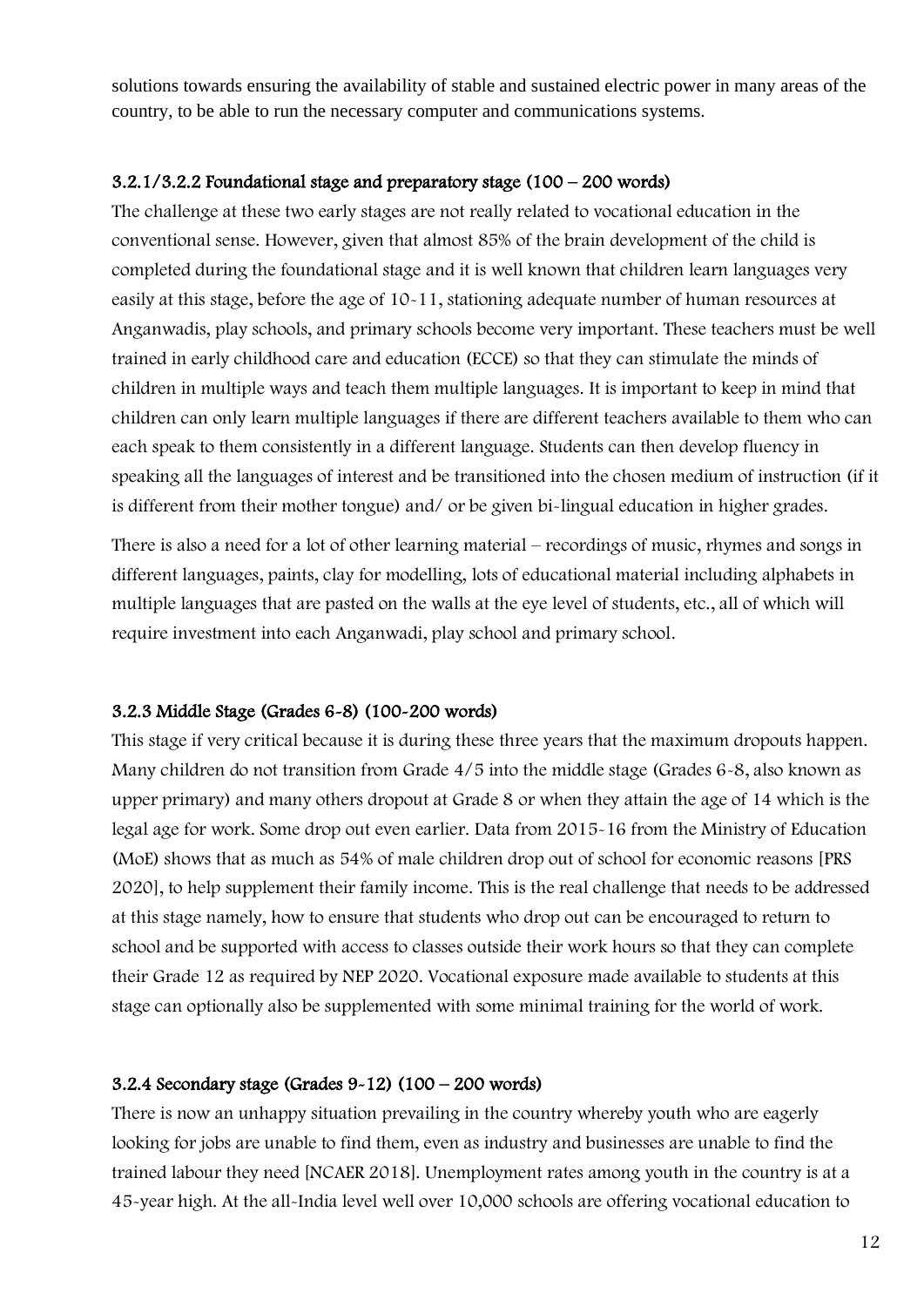more than 1.2 million students as part of the SSA. In Karnataka this number is 240 schools and 18,858 students. These numbers are just a drop in the ocean relative to the actual enrolment at the secondary stage (Grades  $9-12$ ), approximately  $25$  million all-India and over 3 million in Karnataka.

As mentioned earlier, vocational education in the SSA is provided by vocational training providers of the NSDC while the assessment of students is done by the Sector Skills Councils (SSCs). This approach does not allow for integration of the curriculum in school, does not promote discussions in school/ class around different vocations and the sharing of learning experiences of students, since the schoolteachers are not involved. No experience or expertise is being built up within schools and among the teachers in the long term, despite the government paying for and running these courses year after year. This model needs to therefore be replaced by a more integrative, sustainable and scalable model that is run from within the schools by schoolteachers who are trained to make use of resources available outside. Vocational teachers must be hired at secondary schools and trained, also as assessors. Third-party assessment should be implemented in collaboration with experts from local industry or enterprises where students visit and get practical training, to achieve the objective of 360° holistic assessment of the child.

*One important additional challenge at the secondary stage is the need to make Grades 9-12 available in every school.* Given the past implementation of the 10+2 model, higher secondary school education is offered by Pre-University (PU) colleges that are independent entities in many states and the move to merge Grades 9-12 is likely to meet with some resistance. There are economic compulsions for this in terms of salary structures of faculty members so there is the need to harmonise the Pre-University board and the School Education Boards. Political will is required to overcome these challenges. Without a successful merger however, it will be difficult to give students the necessary choice of vocational subjects as per their interests and aspirations. Capacity building of the officials and staff of the Boards is to be done for implementing competency-based education and assessment.

## 3.2.5 School Dropouts (100 – 200 words)

As mentioned earlier, data from MoE shows that the large numbers of school dropouts (over 50% of both male and female students [PRS 2020]) happen due to economic reasons. Youth are expected to contribute to the family finances either through low-wage employment or through self-employment, either individually or as part of the family business. Many years of continuing dropouts have resulted in very large numbers of youth and adults who are not formally trained for the tasks they are engaged in. They only have informal training acquired either through hereditary learning, self-learning, or learning on the job. This group has been the target of most skill development efforts in the past decade or more. MSDE and other ministries, NSDC, the SSCs and many hundreds of training providers have been offering them short-term courses ranging from a few weeks to a few months. However, it is now generally accepted that these short-term courses are not preparing them to engage with their vocations in the long term. This is a serious challenge to overcome and will require a slew of measures tailored to local contexts that will be discussed in the following sections.

#### 3.2.6 Adult Education (100 – 200 words)

According to the Periodic Labour Force Survey (PLFS) 2019-20, 28.68% of the Indian population are either not literate or literate without formal schooling [PLFS 2021]. It is estimated that there are approximately 280 million or more adults who are illiterate. Many of them are likely to welcome the opportunity to learn how to read and write if they are taught in a functional way. Besides this, there are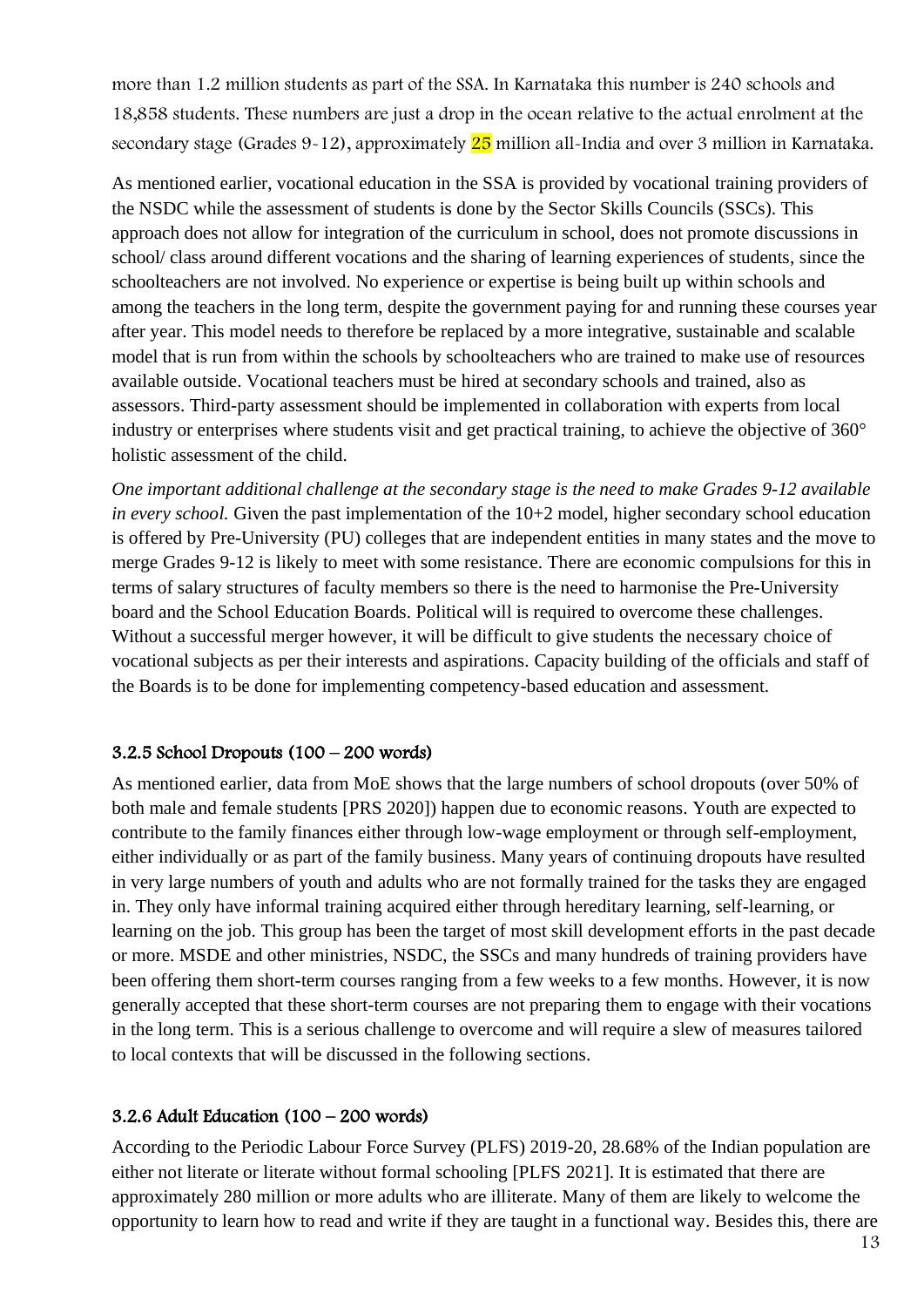many adults who would like to upskill or learn new skills as part of lifelong learning for personal or professional reasons. Creating opportunities for learning for all of them will require not just massive digitalisation but also making all existing physical infrastructure including computers, available for extended hours so that adults as well as school going children and school dropouts can access them at convenient times. For instance, school complexes will need be kept open, say from 6am till 10pm. This is a challenge that will require innovative models of financing, maintaining, and running such infrastructure in a sustainable manner to be created, so that experts are available on hand to assist and train learners for long hours.

## 3.2.7 Teacher Education

A large proportion of schoolteachers, including subject teachers, are working on contract basis at lower wages relative to their counterparts who have tenured government jobs. However, teachers engaged in vocational education and skills training are even worse off since they are often hired on clock-hour basis and have little assurance of the continuity of their employment. They are also paid very erratically. Even the schools that are offering vocational education under SSA have not appointed dedicated teachers/ coordinators. This lack of career opportunities has made vocational education very unattractive for teachers and this is a threat, a potential showstopper, as far as successful implementation of the NEP goals are concerned.

It is also important to note that education will need to become very decentralised with the implementation of NEP 2020, relying on a lot of local content and local practitioners to help students with their hands-on learning experiences and livelihood opportunities. It will therefore be important that school education departments of state governments are willing to empower local teachers and managements and put decision making in the hands of local teachers.

Another important challenge is the need for integration of all vocational exposure related activities as well as vocations for the career track to be integrated into the various subjects that are related to them. Teachers of all subjects, science, mathematics, history, social sciences, and languages must be oriented towards working with vocational teachers/ coordinators to incorporate the domain knowledge of various vocations being offered by the school into their discussions of their subjects in class.

# 3.3 Specific objectives for vocational education at different stages of school education (What will be the specific objectives at different stages of school education in line with learning outcomes).

Through the integration of vocational education into schools and colleges NEP 2020 seeks to achieve multiple objectives overall:

- i) To move school and college education away from a needlessly theoretical education, based largely on rote learning, and turn it into one that is based on experiential learning at all levels of education.
- ii) Vocational education has a large practical hands-on learning and allows for alternative ways of learning though engaging in group projects and so on that also allow students to pick up key 21st Century skills or soft skills such as problem-solving, teamwork, communication skills, negotiation, resilience, and more.
- iii) A focus on helping students learn about their local habitats, natural resources, and sustainability aspects critical to attaining the SDGs.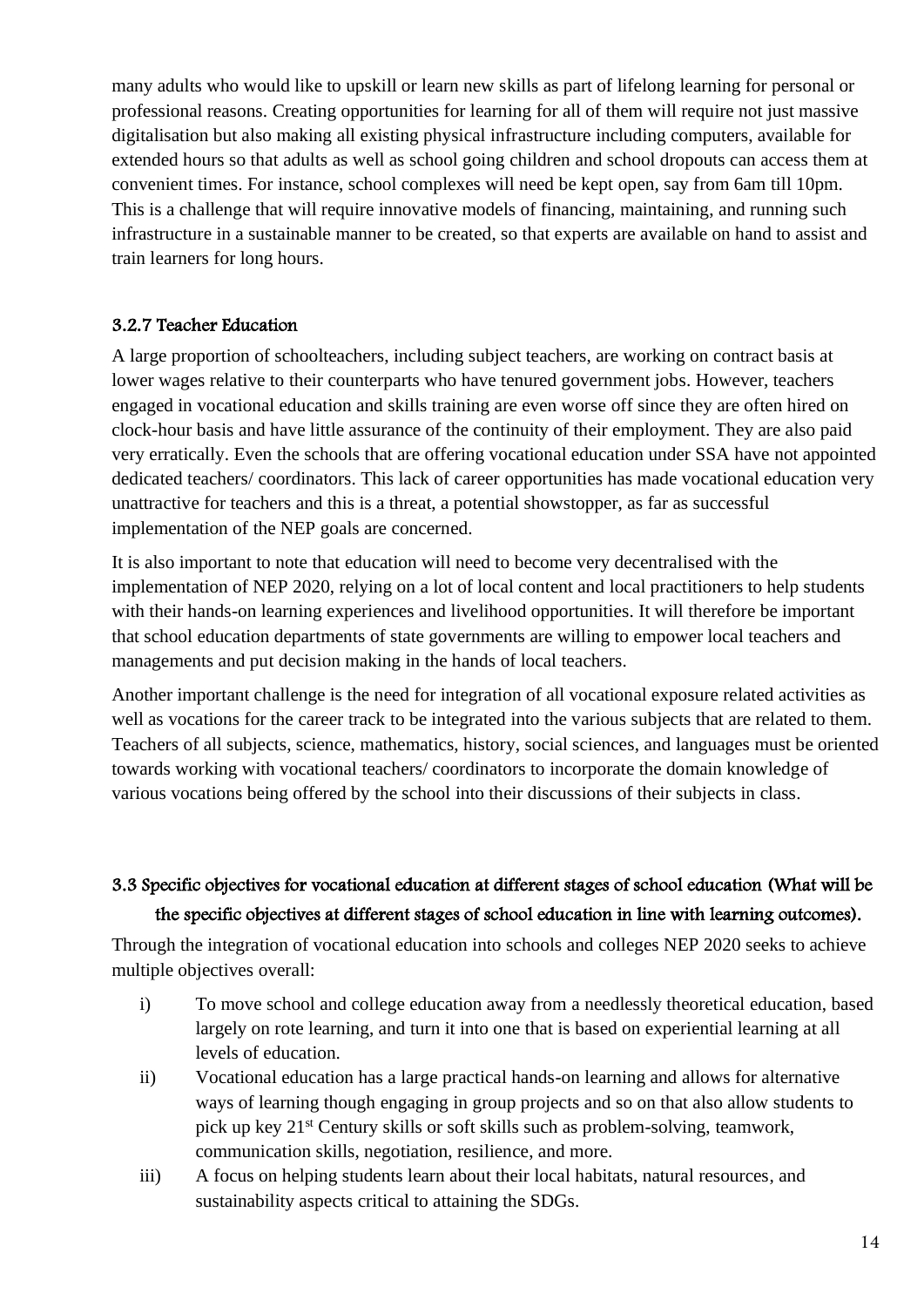- iv) Students must learn about everyday life around them including the economy of their communities and the larger society.
- v) Through vocational exposure students must be able to discover their interests, their talents, and their aspirations. They must also have access to career guidance and counselling.
- vi) A focus on providing futuristic skills training to students such as in the areas of green jobs relating to renewable energy, sustainable transport, and others.
- vii) An opportunity to help stem dropouts from school by assisting those students who have economic difficulties complete their education through alternate routes such as the NIOS.
- viii) Lastly, preparing students for the world of work. The NEP has stated that every student will learn at least one vocation from a selection that will be offered at higher levels of competencies by every secondary school. The students who would like to enter the world of work must be able to complete vocational education at NSQF level 4 in the vocation of their choice.

These objectives of NEP 2020 will translate into specific ones at the various stages.

### 3.3.1 Foundational stage (100 – 200 words)

Very young children need to be assisted in developing their language abilities, numeracy skills, psychomotor skills (music, movement and motor skills), and social skills, through guided learning, at their own pace, using toys, painting and clay modelling, music, rhymes and songs sung by their local communities, and conversations with adults and peers. It is important to note that a single teacher/adult speaking to children in multiple languages at different times of the day will typically result in the child mixing up all the languages. The age group of 3 to 8 spans a very wide range of development of the child that must be catered to accordingly. For instance, older children will need to start learning how to read and write, while younger ones need to get familiar with the alphabet. They can be exposed to fonts in one or more languages through posters on the walls in school so that they learn to recognise the letters.

#### 3.3.2 Preparatory stage (100 – 200 words)

This stage is envisioned to be one in which students continue in the directions set during the foundational stage to firm up their literacy and numeracy skills, especially their language skills in as many languages as possible. A specific objective would be to help them start learning subjects bilingually or multi-lingually, in the regional language (if different from the mother tongue) and English, so that in higher grades they can transition smoothly to using either of them as the medium of instruction. A focus on ensuring mastery over languages is critical at this stage, on speaking, listening, and reading and writing. Children can be introduced to writing in a second language as appropriate.

At this stage children also begin to observe and learn about the society around them, the various activities and roles that adults play around them and so on. So it would be good to take them on visits of various centres of arts, heritage, and culture, and to centres of economic activity in the local region that are safe for young children. These include farms, health centres, a railway station, post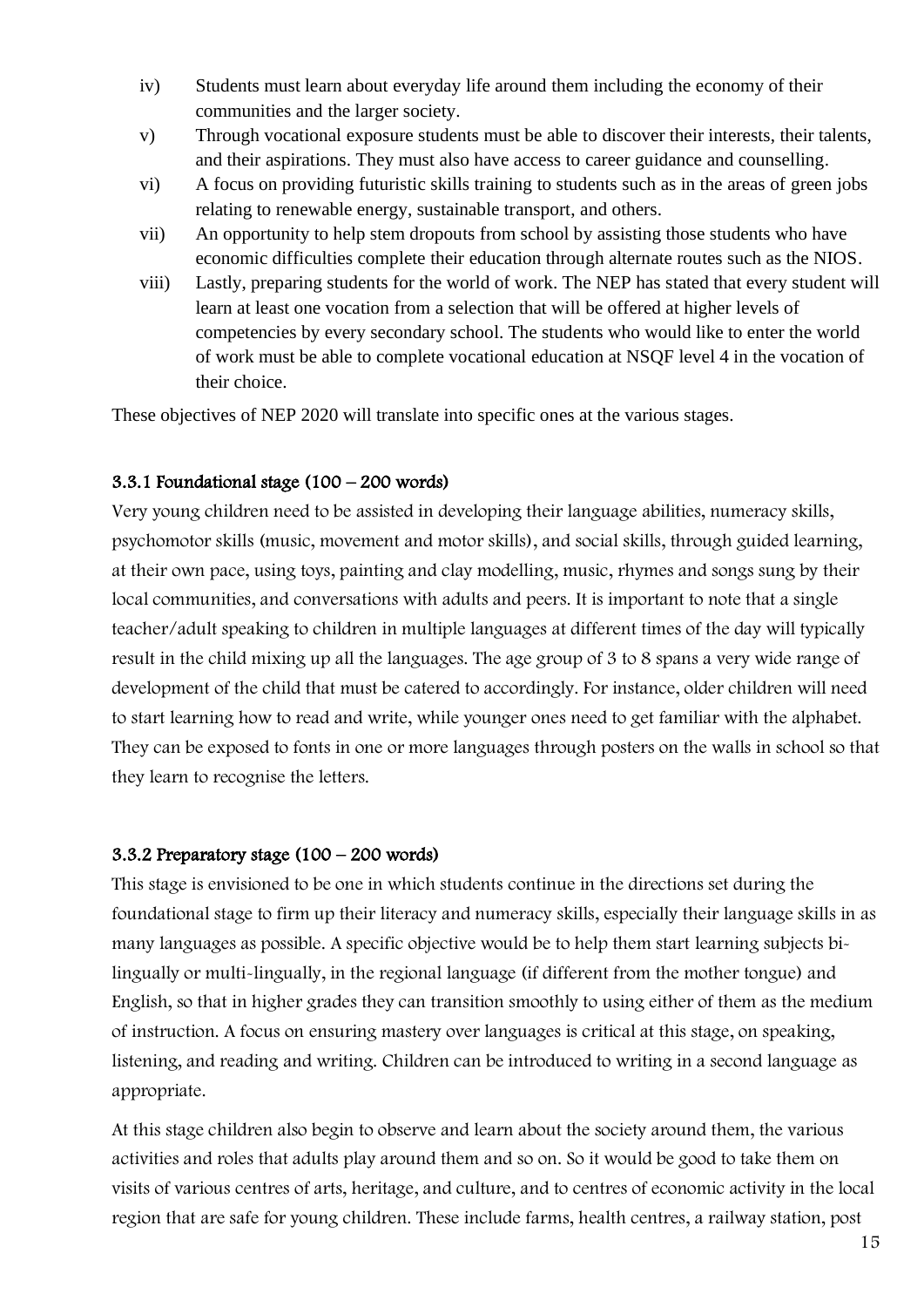office, industries and businesses, including factories. The principal of the school must be empowered to arrange these visits and must be given a fund for the purpose.

In addition, students must be allowed to actively participate in tasks that are safe for them such as gardening, theatre, music, dance, star gazing, pottery, sports, yoga and more.

### 3.3.3 Middle stage (100 – 200 words)

This is the stage where many more participatory, hands-on, experiential learning opportunities must be given to students. They should be allowed to work in labs and use tools and workbenches of various kinds such as for electrical wiring. They can be given access to appropriately designed activities in tinkering labs, electronics labs, computer hardware labs etc., and be taught programming using flow charts. Given that students drop out at this stage, some basic financial and digital literacy must also be imparted to them. They can be taught the rudiments of budgeting, costing, and pricing of goods and services etc., and to be able to use computers to do some of these activities. It is important to keep in mind that the vocational exposure given to them at this stage should preferably be tied to livelihood opportunities in the neighbourhood or to more broad-based and generic knowledge such as computer hardware and software. It would be preferable if some of this vocational exposure is delivered at NSQF levels 1-2 in early preparation for the world of work. This would be important for students who are forced to drop out for economic reasons. Some students will also move out of school and into ITIs at the end of this stage and may require some career counselling. Their mobility beyond this step also needs to be investigated, with a view to allowing them to return to school if they would like to.

#### 3.3.4 Secondary stage

There will now be two distinct groups of students undergoing vocational education at the secondary school stage (Grades 9-12), and it is important to cater to both groups. These are: i) students who intend to continue into higher education but are looking for exposure to vocations, particularly in Information and Communication Technologies (ICT) or other futuristic domains such as Artificial Intelligence, Machine Learning, and Internet of Things, etc.; and ii) students who intend to move out of school into the world of work/ or go in for specialised training in ITIs/ Polytechnics after completing Grade 10 or Grade 12 depending. The Samagra Shiksha Abhiyan focuses on the latter group. Both sets of students must receive courses that are aligned with NSQF levels: students opting for the world of work must be adequately prepared in a particular vocation - at NSQF level 2 or higher in Grade 10 and NSQF level 4 by grade 12. Students opting for vocational exposure can either take the same courses or stop at lower levels of NSQF. Again, provision of horizontal and vertical mobility for all these students is a key consideration and students must have adequate choice of vocations in both streams.

## 3.3.5 School Dropouts

The NEP suggests that school dropouts be brought back to school. They must have access to evening/night school, access to computers and Internet through the school complexes so that they can take online classes and access material from the National Institute of Open Schooling (NIOS). Massive digitalisation of vocational education will help to create videos and teaching material related to different vocations so that they can learn the basics offline before approaching their practical training.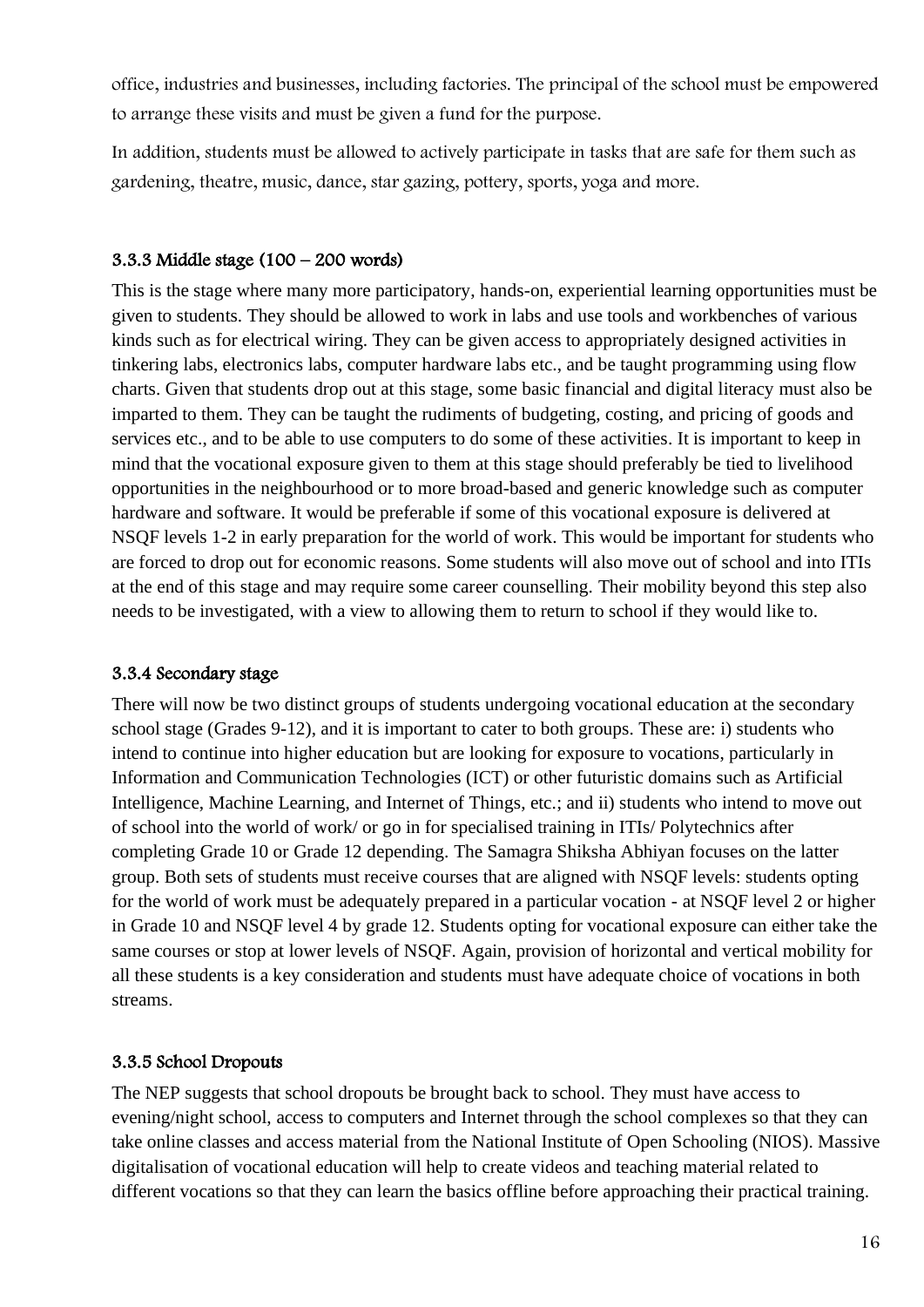The NIOS works through Accredited Vocational Institutes (AVIs). School complexes must therefore register either as AVIs or as their sub-centres.

One of the main difficulties that students have is that much of educational material, particularly the advanced material, is available only in English. It must be ensured that all students should be taught functional English with good communication skills in it which will empower them to make use of all the digital material that is available on the Internet. Ensuring the availability of translations of all this material into multiple languages would be ideal.

#### 3.3.6 Adult Education

Adult education in Karnataka has been renamed as Mass education as of 1988-89. It is managed by the Directorate of Mass Education under the Department of Skills, Livelihoods and Entrepreneurship. There is also a Karnataka State Literacy Mission Authority (KSLMA) which is an apex body for funding and monitoring of literacy programmes in the state. Some of the programmes focus on livelihood generation and vocational training. However, there does not appear to be any concerted effort to measure and check whether the persons selected for the education programmes have attained the desired basic literacy levels. No recent data is available for such mass education programmes. It must be ensured that all adult education programmes including vocational education and training is delivered at high quality.

#### 3.4 Implementation of NEP 2020 recommendations relating to vocational education (100 words)

It is important to begin by reiterating the fact that vocational education is expensive and that unless both the central and state governments provide generous, additional, funding the implementation of vocational education cannot succeed. In terms of governance and administrative approaches, it is necessary to learn from the experiences of the past, also listed in other sections including section 3.2, and to adopt agile implementation models in which monitoring is centre stage and implementation plans are revised based on outcomes that are reviewed continuously. The National Committee for the Integration of Vocational Education (NCIVE) recommended by NEP 2020, will consist of experts in vocational education and representatives from across ministries and industry. It will oversee the integration of vocational education and keep the implementation agile. A committee on similar lines can be considered in Karnataka, aligned with the objectives of the NCIVE. Such a Karntaka Council for the Integration of Vocational Education (KCIVE) can be a standing committee that is the go-to place for stakeholders and implementers to report both challenges and successes. The KCIVE can help them resolve issues and disseminate best practices, speeding up implementation.

In line with the NEP 2020, the state must aim is to ensure that by 2025, at least 50% of learners in the school and higher education system shall have exposure to vocational education, for which a clear action plan with targets and timelines needs to be developed. The development of vocational capacities must go hand-in-hand with the development of academic and other capacities. Vocational education needs to be truly integrated into the educational offerings at all levels of secondary school (Grades 9-12) in a phased manner over the next decade. Towards this, secondary schools must be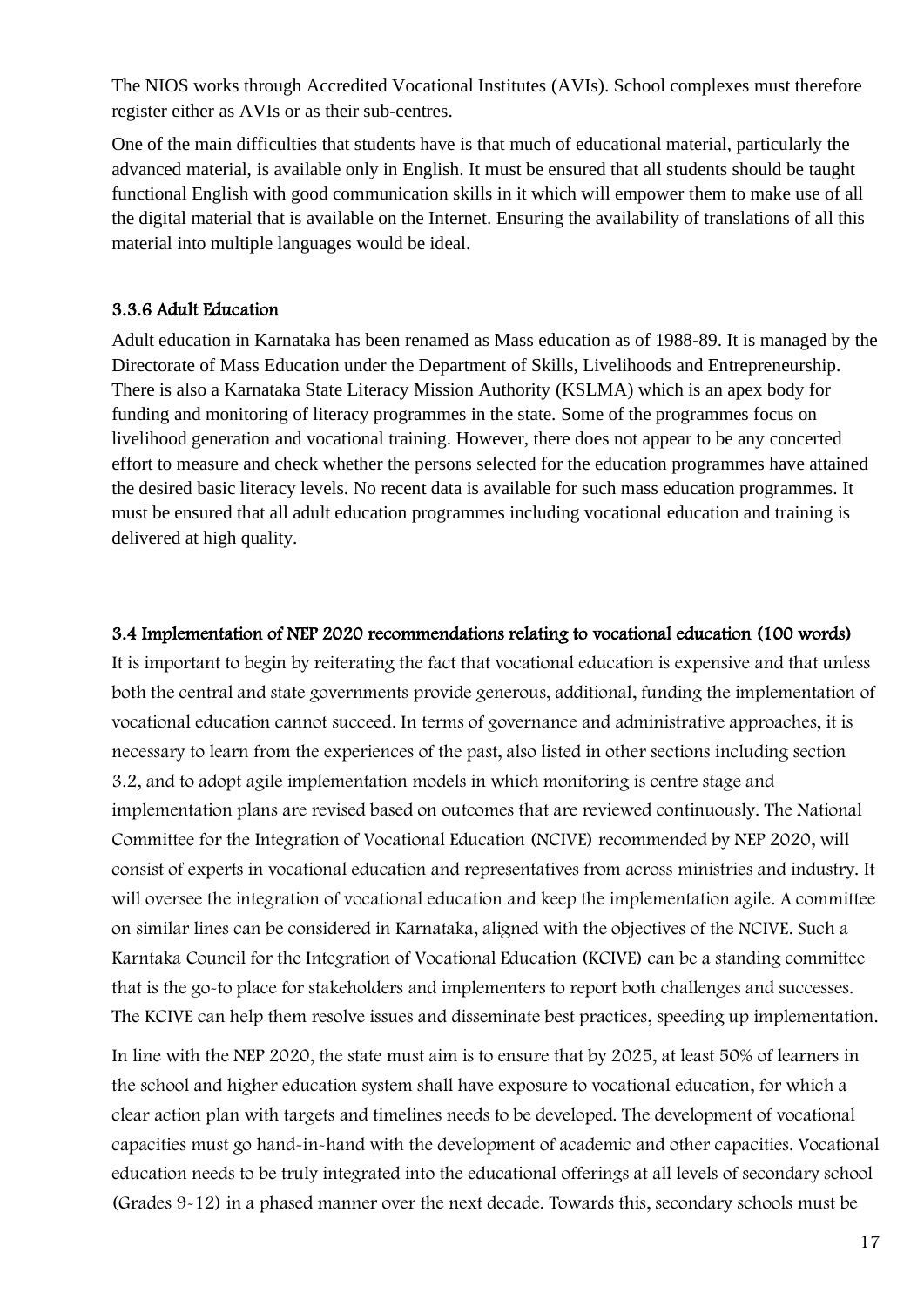empowered to collaborate with ITIs, polytechnics, PMKKs, KVKs, Tool rooms, local industry, etc. for use of their physical infrastructure for practical training. Workbenches and skill labs for one or more specific vocations, called skills hubs, must also be set up within schools in a hub and spoke model. With regard to the theoretical knowledge related to the various domains of vocational education, a two-way connection needs to be established between the vocations that are being offered by the schools and all the other common subjects that are taught in schools such as science, mathematics, history, social science and so on. The textbooks for the various subjects must indicate connections to various vocations and the material for vocational domain knowledge must draw from these subjects. The latter is of course easier to do than the former.

Higher education institutions can offer vocational education either on their own or in partnership with industry, businesses, Non-government organisations (NGOs) etc. The Bachelor of Vocation (B.Voc.) degrees introduced by University Grants Commission (UGC) in 2013 will continue to exist, but vocational courses can also be made available to students enrolled in all other bachelor's degree programmes, including the new 4-year multidisciplinary bachelor 's programmes. HEIs will also be allowed to conduct short-term certificate courses in various skills including soft skills. 'Lok Vidya' i.e., important vocational knowledge developed in India, will be made accessible to students through integration into appropriate vocational education programmes. The focus areas for vocational education in different locations, in school as well as higher education, will be chosen based on skills gap analysis and mapping of local opportunities.

Individual institutions that are early adopters must innovate to find models and practices that work and then share these with other institutions through mechanisms set up by NCIVE and its state counterparts, to help extend the reach of vocational education. Different models of vocational education, and apprenticeships, can also be experimented with by higher education institutions. Incubation centres will be set up in higher education institutions in partnership with industries.

Work on detailing the National Skills Qualifications Framework (NSQF) is in progress and a new National Higher Education Qualification Framework (NHEQF) was recently put into the public domain by UGC for comments. The NSQF needs be specified in detail for each vocation/ profession and mapped to the appropriate National Occupation Standards (NOS). Most importantly, the NSQF needs to be associated with a credit framework just as the NHEQF has been.

In tandem with the NHEQF, the NSQF will allow horizontal and vertical mobility between the present world of skill development that is being overseen by MSDE, NSDC, and the skill development initiatives of the states/ UTs; and the world of vocational education that is overseen by MoE and the departments of Education in the states/ UTs. These frameworks will also provide the basis for Recognition of Prior Learning (RPL) through which dropouts from the formal education system will be reintegrated, by aligning their practical experience with the relevant level of the appropriate Framework. In addition, Indian standards will need to be aligned with the International Standard Classification of Occupations (ISCO) maintained by the International Labour Organization (ILO)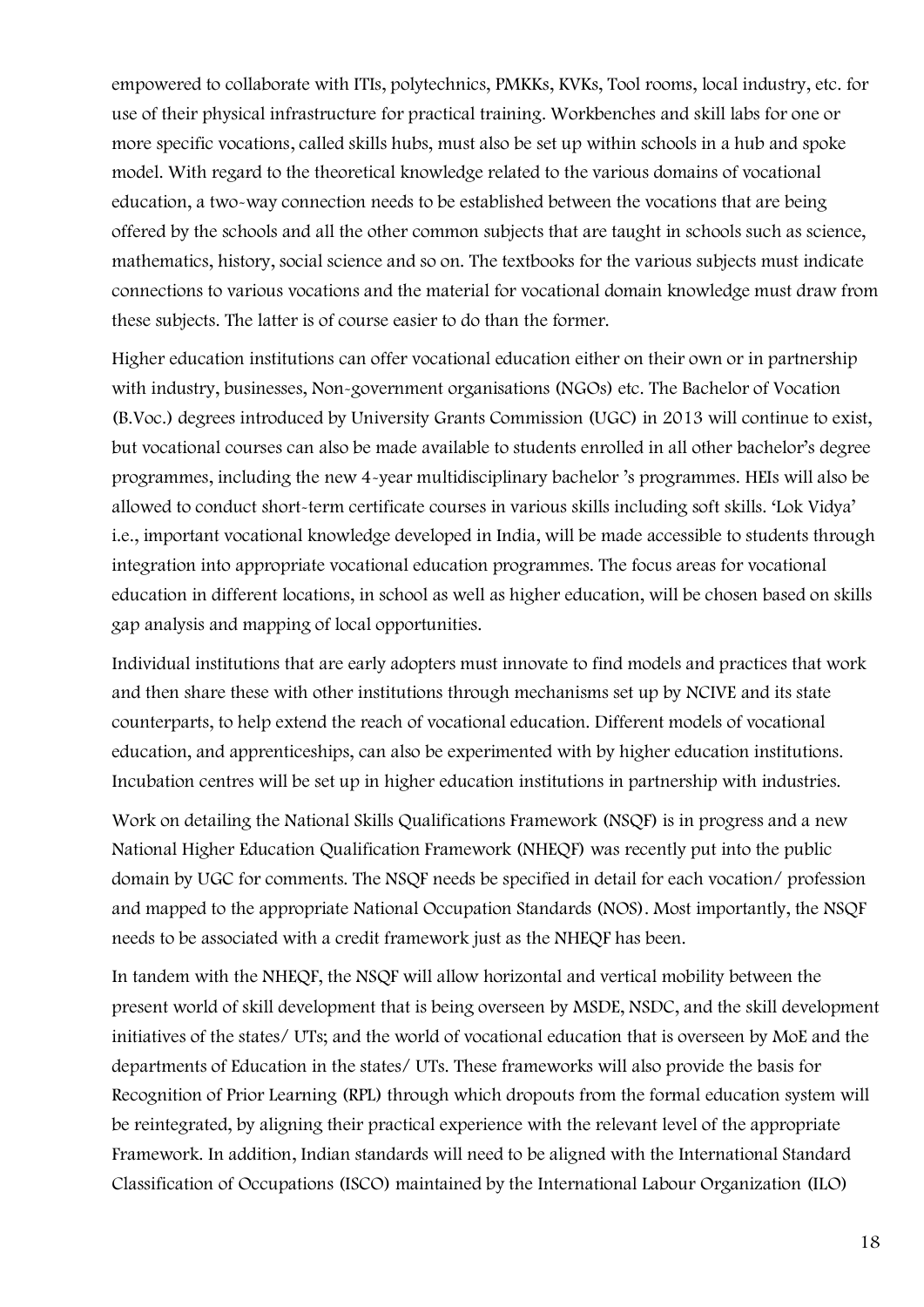and some of the international qualification frameworks such as the European Qualification Framework (EQF) to support student mobility internationally. At present this is not so.

3.4.1. Vision and plan for implementation (Please provide responses to the issues raised in NEP 2020, such as whether Vocational Education to be introduced as a separate curricular area or whether in integrated manner at different stages of education? How Vocational Education should be taught at different stages/classes highlighting stage-wise approaches. Also, its relationship with other subject areas, integration with pre-vocational education, scope for providing indigenous knowledge, multilingualism, etc. at all stages).

The draft NEP 2019 [DNEP 2019] contains many suggestions for the implementation of vocational education that are based on the introduction of the semester system, in Grades 9-12. Many states including Karnataka will need to offer PU colleges the option of either expanding their offering to include Grades 9-10 or give up the school sector and upgrade themselves into undergraduate colleges. Existing secondary schools must be allowed to offer Grades 11-12 and the school and PU Boards must be harmonised. This will double the capacity across Grades 9-12 which is a silver lining since the NEP envisages that every child will be kept in school till Grade 12. As of now the higher secondary system is catering to only approximately 56% of students because of dropouts [UDISE 2020]. However, it remains to be seen if state governments and PU colleges are open to these changes. Without being able to institute a semester system within a consolidated secondary school, and a credit framework that supports common courses and electives, it will be near impossible to integrate vocational education while also offering students a choice of subjects as per their interests and aspirations as mandated by the NEP.

#### 3.4.1.1 Foundational stage  $(100 - 200$  words)

Vocations and their connect to real life are very attractive to young children who are generally very curious about the people around them, the languages they speak, the tasks they do, and so on. They want to emulate most roles they see around them, their teachers, artists of all types, even people offering services at home and their community such as cooks, security persons/ policemen and more. Parents contribute to satisfying their natural curiosity and are happy to encourage these interests at early stages, and the same must be done in school. Since this age group is perhaps too young to make visits to various locations, imaginative projects in schools such as tracing their own family trees, mapping the professions/ vocations of each grandparent, uncles, aunts, and so on would be interesting and safe ways to introduce children to vocations.

It is important to remember that there is a wide variation in the capacity of children in this age group. 6–8-year-olds can be handled differently from 3–5-year-olds for instance. The former can and be introduced to the diversity of the country, the costumes, cuisines, languages spoken and so on, by also involving the parents who can help source the necessary material. They can also be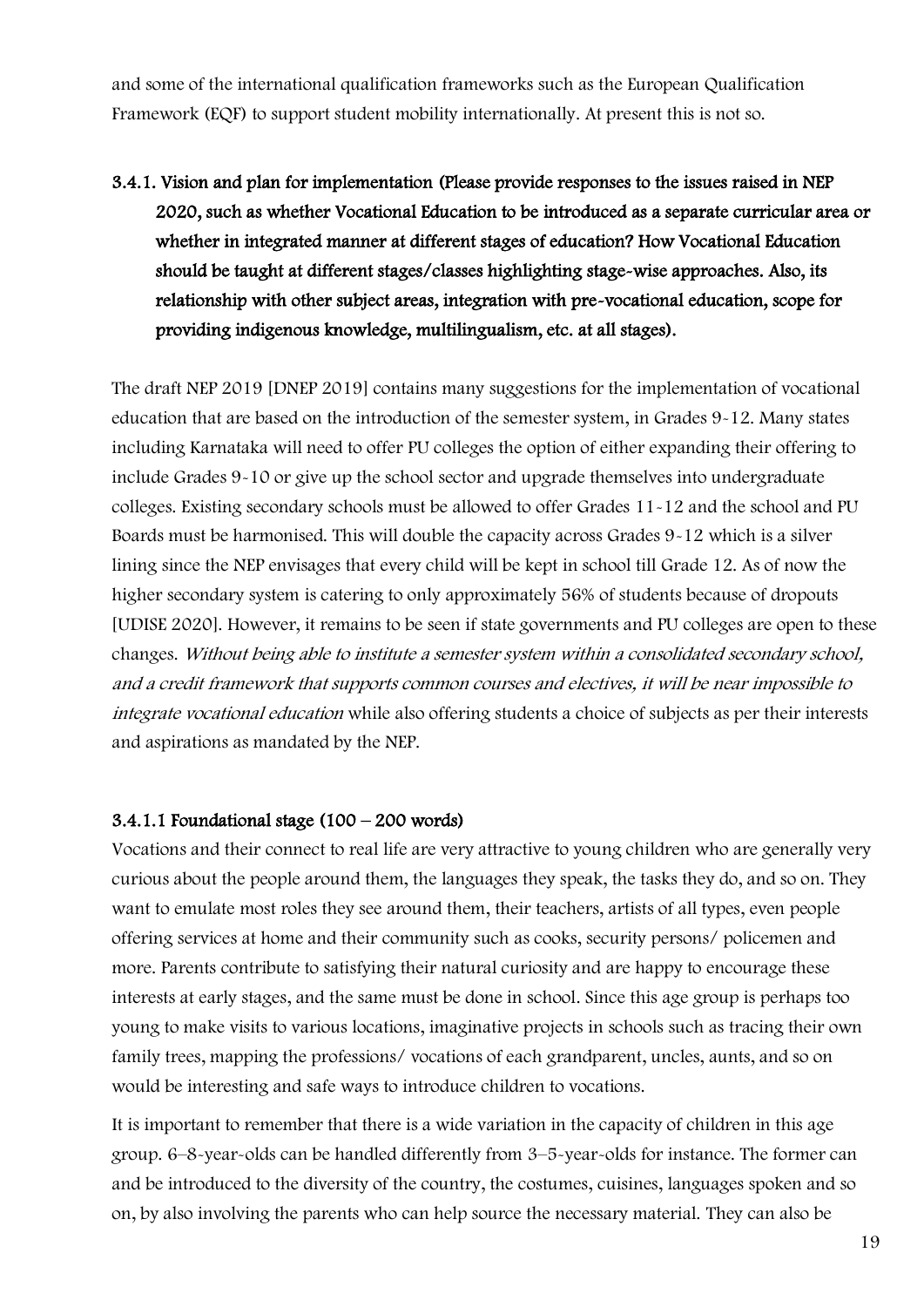introduced to flora and fauna, the night sky and so on, besides becoming fluent at speaking and listening 2-3 languages, and beginning writing in just one language.

### 3.4.1.2 Preparatory stage  $(100 - 200$  words)

The focus at this stage should be on consolidating language skills, speaking, listening and reading fluently in 2-3 languages and seeking to make them bi-lingual in the regional language and English, after having transitioned them away from their mother-tongue should it be different from the regional language. The activities towards these goals include reciting rhymes/ poetry, singing songs and reading library books in multiple languages and consolidating writing skills in one language while beginning a new alphabet. As in the foundational stage, Arts including performing arts and sports, particularly team sports, are very important to build upon. Volunteers can be drawn from local communities and from among parents to help with all activities - storytelling, poetry, music, theatre and so on, as well as building up their knowledge of the local flora and fauna, and the local arts, heritage, and culture.

Students in this age group can be given demonstrations and be taken for visits to various locations of economic and social activities to learn about their communities, the various occupations people are engaged in and so on. As mentioned by the Prime Minister of India, Shri Narendra Modi, in Shiksha Parv, if there is a train station in a village children must be taken there when the train is on the platform. The train itself, its workings, and a range of activities around transportation including various services can be discussed with them. Similarly visits to post offices, primary health centres, farms, factories etc. can be organised. One interesting activity could be to invite a parent/ community individual each week to discuss their source of livelihoods with the children. Parents and other family members and community members are important resources that must be tapped into to the maximum extent possible. Schools can draw upon local artisans and crafts persons, people with knowledge of local habitats, and other expert practitioners to give interesting demonstrations to children. Some of these activities can also be continued into the middle school stage.

#### 3.4.1.3 Middle stage (100 – 200 words)

This stage is vital from the point of view of vocational education. Besides all the other goals listed above, vocational education must contribute to helping children find their interests and abilities. Schools must provide them with career guidance and counselling and seek to stem the excessive dropouts that happen during and at the end of this stage. Some of the provisions of NEP 2020 such as preparation for the world of work, career guidance and counselling would normally be made available to students at the secondary stage. However, since over half the children that are dropping out are doing so for economic reasons, these provisions can be made available to them already at this stage.

Students can be exposed to food processing, many aspects of agriculture such as dairy, poultry, horticulture, and floriculture, aspects of arts, heritage, and culture such as weaving, sculpture and hndicrafts, monuments, their history and preservation, certain fundamental aspects of electrical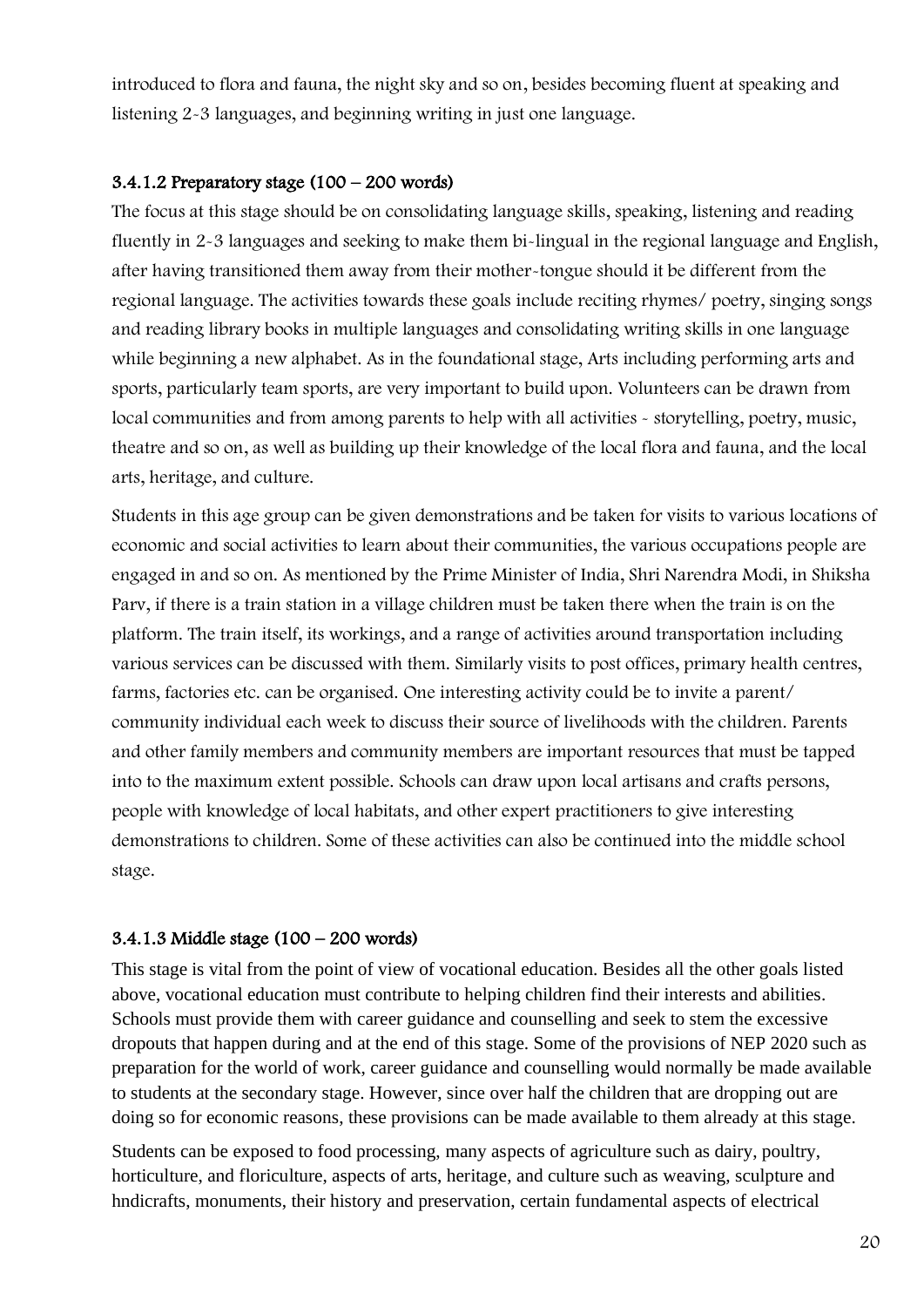services, construction related activities such as woodwork, plumbing, water supply, etc., knowledge of their local habitats, its natural resources such as medicinal plants, and so on. Mapping of locally available crafts/ trades and the drivers of the local economies can be done collectively by government departments and the schools to plan their exposure activities and career track vocational education offerings accordingly. The District Skilling Committees (DSCs) that have been set up by the MSDE can help with relevant local information and guidance [UNESCO 2020]. In addition, schools should be provided with computer labs and devices so that students can be introduced to computer hardware and software, concepts of programming, some computer games that aid learning, and so on.

### 3.4.1.4 Secondary stage

The vocational exposure related activities can continue up till Grade 12 but the focus of this stage must be the introduction of 'career track' programmes of vocational education. Here the choice of the vocations that will be offered to students will be the most important factor that determines the plan for implementation in each secondary school (Grades 9-12). This choice of vocations will be different in rural schools relative to urban schools. In the former, some vocations must be selected largely on the basis of the local economy and its capacity to absorb trained youth. This task will require skill, commitment and effort on the part of the planners, and can be entrusted to a newly formed KCIVE or another suitable body that can assist principals and teachers and coordinate with them, with the DSCs, with industry and employers and with the government for this purpose. As in the case of urban schools, some vocations that are offered in rural schools must also be from industry 4.0 and from green skills which are futuristic new areas and aspirational for children.

The National Skills Qualifications Framework is being associated with a credit framework and is being detailed further for each vocation/ profession across domains by MSDE. Each NSQF level is also being mapped to the National Occupation Standards (NOS). It must be ensured that this activity corrects the existing anomaly in the nomenclature of the NOS and the Qualification Packs (QPs) and align them with the International Standard Classification of Occupations maintained by the International Labour Organization. This Framework can also provide the basis for Recognition of Prior Learning for youth and adults. Through this, dropouts from the formal system will be reintegrated by aligning their practical experience with the relevant level of the Framework. The credit-based Framework will also facilitate mobility across general education and vocational education. Towards this, secondary schools will need to collaborate with all sources of physical infrastructure, ITIs, polytechnics, PMKKs, Tool rooms, local industry, etc. Skill labs will also be set up and created in the schools or school complexes in a hub and spoke model which will allow other schools to use the facility. In addition, school complexes and will be provided with the infrastructure and staff to support all the activities of all the schools in the neighbourhood.

## 3.4.1.4 Adult Education (100 – 200 words)

The pandemic has interrupted all mass (adult) education activities. The way forward appears to be the roll out of the state's approved plan under the Padna Likhna Abhiyan of the Government of India that focuses on basic literacy in a four-month cycle and is open to integration with the Mahatma Gandhi National Rural Employment Guarantee Act (MNREGA), and activities of other ministries/ departments such as skill development, culture, sports, youth welfare and so on. Assessment of the attainment of basic literacy will be tested by the NIOS three times a year.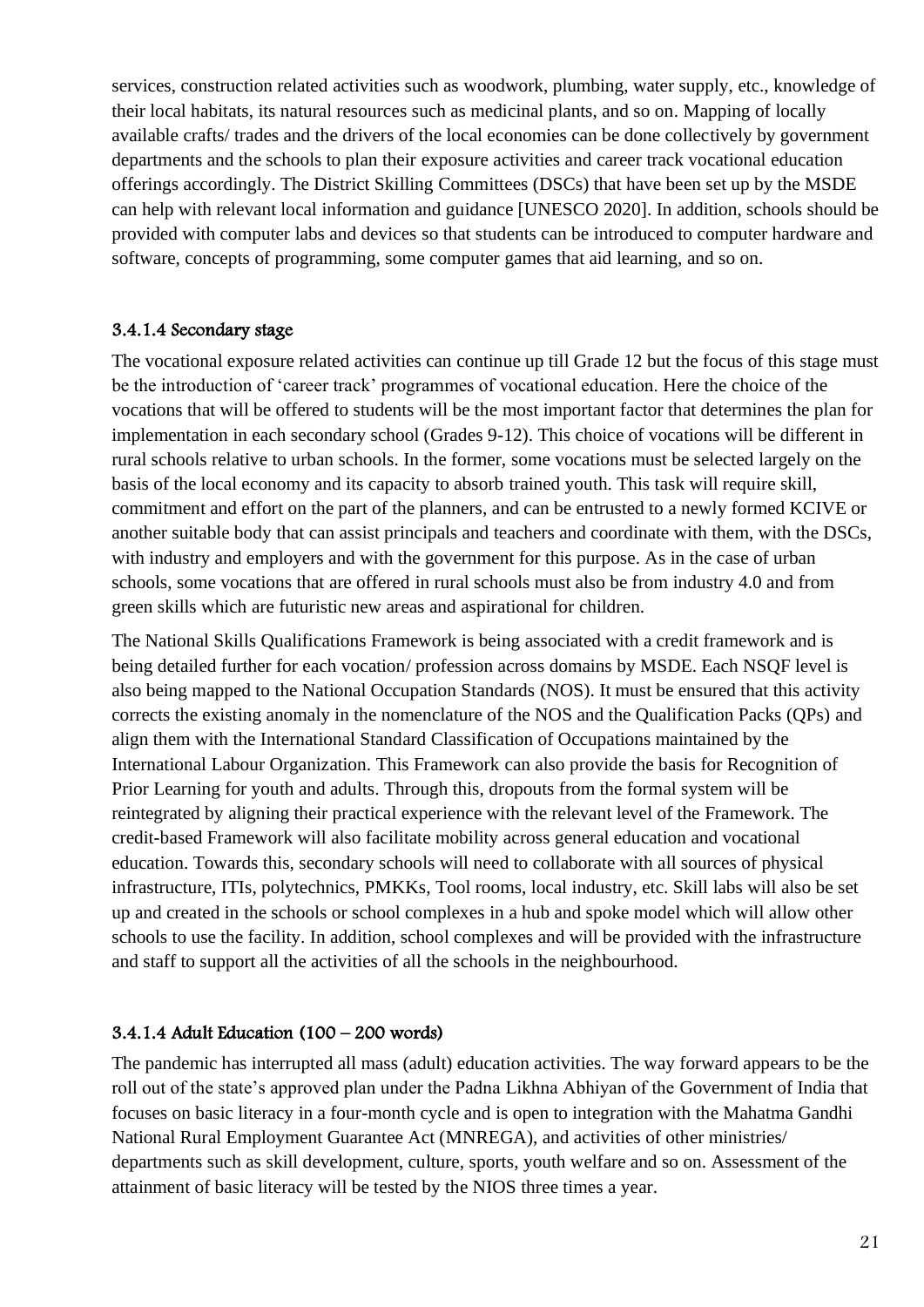All interested adults must have access to adult education and lifelong learning. A key initiative in this direction will be to use schools/ school complexes after school hours and on weekends and all available public spaces for adult education and for other community engagement and enrichment activities. The sharing of infrastructure for school, higher, adult, and vocational education, and for other community and volunteer activities, will be critical for ensuring efficient use of both physical and human resources as well as for creating synergy among these five types of activities. Community members who are willing to support these activities must be roped in, and a financial model adopted that will ensure their continued involvement in keeping the infrastructure in use continuously.

For similar reasons, Adult Education Centres (AECs) can also be included within other public institutions such as HEIs, vocational training centres, etc.

# 3.4.2 Implementation strategy (What are your approaches/ strategies for infusing state/ regional flavours, such as, local traditions, knowledge, practices, wisdom, stories, rhymes, proverbs, toys, games, etc. in curriculum and pedagogies).

Although the approach to implementing plans for the integration of vocational education into all levels of school and higher education will be the similar across states and UTs, many details of the actual implementation will be different within these regions, depending on local contexts relating to local economies, the types of infrastructure available at various schools, the availability of sufficient human resources - teachers, expert resource persons, community volunteers - for teaching and providing practical, hands-on, training at various locations.

The most important step that needs to be taken towards successful implementation of vocational education is to hire, train, and station adequate human resources at every school. In particular, a cadre of vocational teachers/ coordinators must be hired, trained, and stationed at every upper primary (Grades 6-8), secondary and higher-secondary schools (Grades 9-12). The responsibility of these vocational education teachers/ coordinators would be to: i) to cover the theoretical aspects of the knowledge of different vocations that they are competent to take up and to coordinate with other teachers including subject teachers in the school to integrate the discussion of various vocations into their classes; ii) to coordinate with industry and employers to bring in expert teachers/ trainers as needed; iii) to oversee the induction, running and maintenance of various labs, workbenches, and other infrastructure at the school; and iv) to conduct all the practical sessions for vocational courses with assistance from attendants and volunteers including senior students, as needed. Since vocational education involves technical knowledge including that of computer hardware, software, networks etc., this cadre must preferably be drawn from among engineers. The latter can manage the labs and workbenches more confidently and can also teach some of the theory classes associated with various domains alongside subject teachers.

Regional flavours can only come from drawing upon the knowledge of local resource persons who have the knowhow and the expertise in aspects of arts, crafts, language, culture, and so on. The knowledge and experience of parents and other family members of the students can also be made use of judiciously. The vocational teachers/ coordinators can be given the responsibility to actively seek out such persons from within the community and schedule their interactions with students. For this reason, vocational teachers/ coordinators must preferably be engineers who hail from the local region of the school. In this connection, the recent move of the Karnataka government to expand eligibility for schoolteacher positions to include engineers is a step in the right direction. They can be given a specially designed one-year B.Ed course (as specified in the new NHEQF) that will serve to orient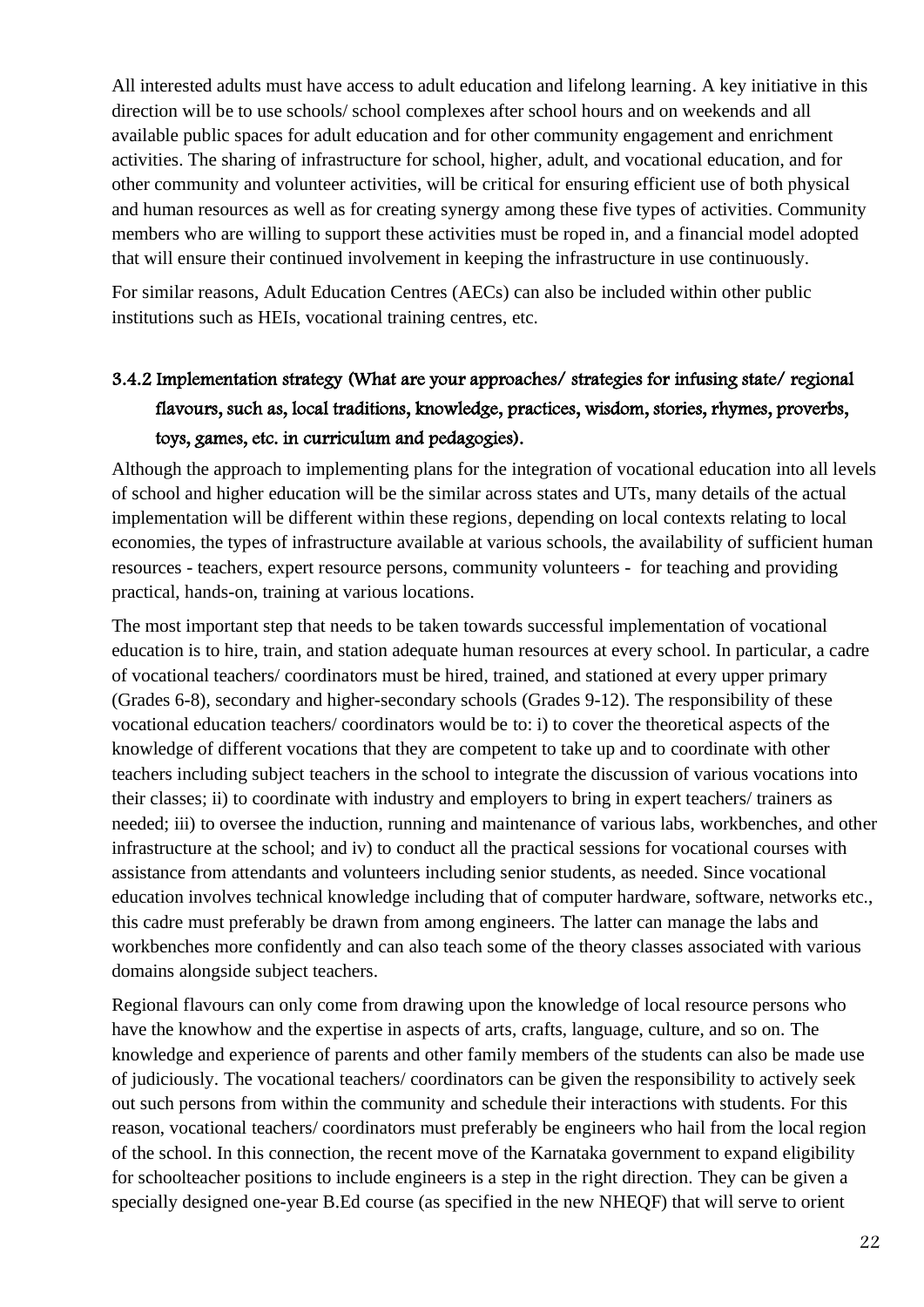them towards their key responsibilities in the successful implementation of vocational education. Further details are discussed in the following sections.

### 3.4.2.1 Foundational stage (100 – 200 words)

Anganwadi and primary school staff must be chosen and stationed in such a way that between them they speak at least two languages, and preferably three, including the regional language and the mother tongue of most of the children in class in rural areas. In terms of resources, children must also have access to toys, art material, music, dance, and storytelling sessions, etc. Interesting posters with a lot of learning material including the alphabet in various languages, must line the walls of the classrooms at the eye level of the child. Existing Anganwadi and primary school staff can be trained and their numbers supplemented as needed. The content of the training for them can be left to the Foundational Literacy and Numeracy scheme and other planned activities in ECCE.

### 3.4.2.2 Preparatory stage  $(100 - 200$  words)

Students have learnt social skills by this age and are able to play with their peers and to learn from them. A focus on communication skills, motor skills, and callisthenic skills through sports and yoga, and most importantly as mentioned earlier, learning how to speak fluently in two to three languages and writing in one or two languages is the key at this stage. Primary schools are typically serviced by just one or two teachers, but this will need to change and a sufficient number of teachers with fluency in all the languages of interest to the school and to the students will have to be hired and stationed. With Grades 1-5 now split into two stages, there will have to be careful assessment of the need for additional teachers and state governments must be committed to hiring and stationing them. Teachers can of course be shared across these two stages provided they are co-located.

## 3.4.2.3 Middle stage (100 – 200 words)

At this stage students can begin to engage in a lot of hands-on activities. One best practice that has emerged is a module known as Introduction to Basic Technology (IBT) that originated in Maharashtra at the Vigyan Ashram in Pabal, Maharashtra, as far back as in 1987. It involved students in Grades 6-8 working with their hands on one of four sets of experiments each week for a whole afternoon. IBT has had phenomenal success after its initial foray into government schools. In recent years the NGO Lend-A-Hand-India (LAHI) has taken this model out to many states in the form of Multi Skilling Foundation Courses (MSFCs) that are offered to students in Grades 9 and 10. These consist of four sets of experiments in diverse areas: i) Workshop and Engineering Techniques; ii) Energy and Environment; iii) Food processing techniques; and iv) Gardening, Nursery and Agriculture Techniques. More such groups of multi-skilling courses can be designed in new and upcoming areas of the economy and the content of existing MSFCs revised as per local needs, also for students in the middle stage. Since hands-on activities take time to work on, these must be treated like lab courses and be offered over a longer period, preferably one whole afternoon each week at minimum.

In addition, courses involving computational thinking, knowledge of computers, commerce, programming and so on, meant especially for students who are either moving out into ITIs or into the world of work can be offered to students at this stage. ITIs need to be integrated with local schools and students moving to the ITIs must have the opportunity to complete their grade 12 certification from either a nearby school or through the AVIs of NIOS. As mentioned earlier, vocational courses of the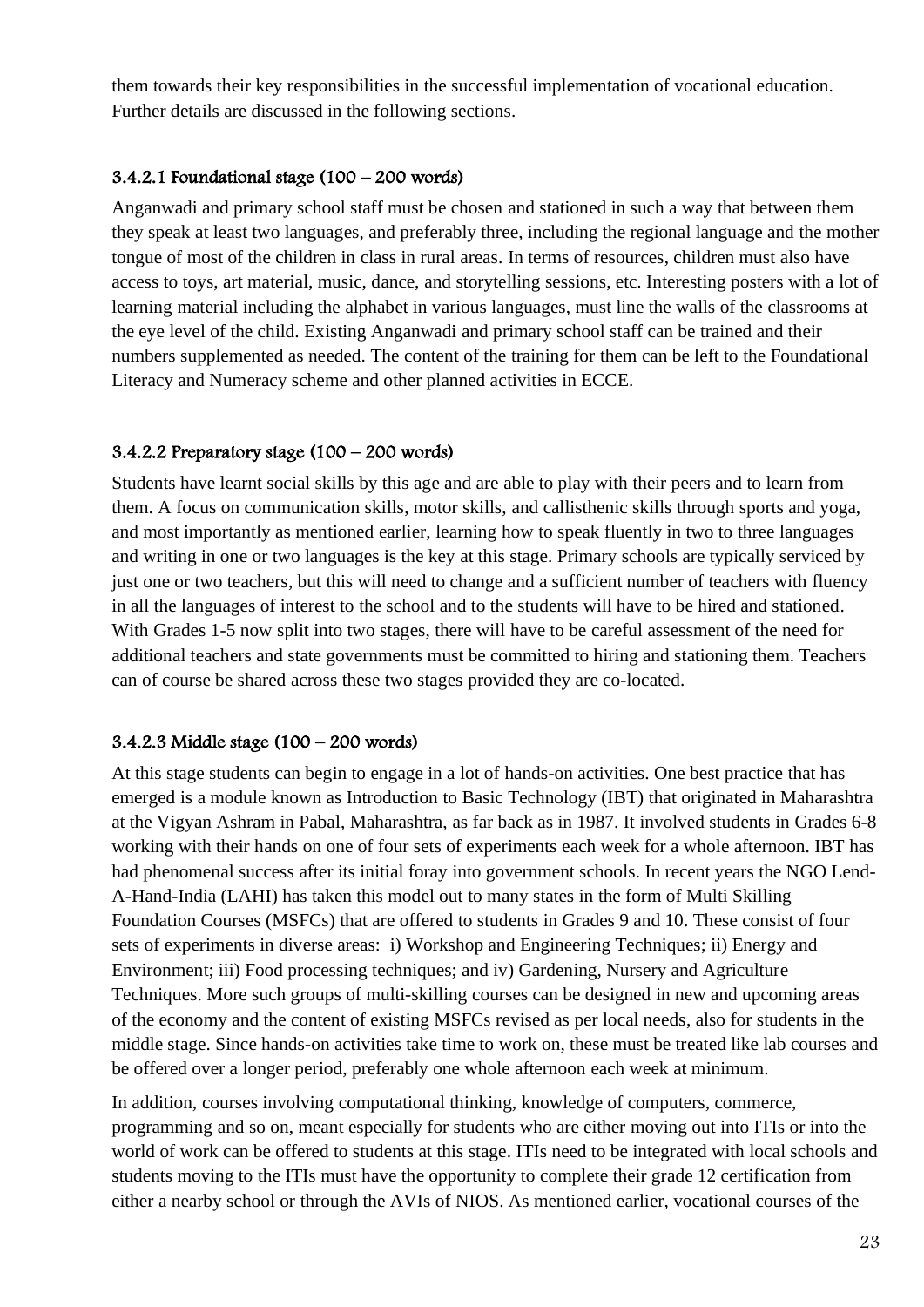NIOS are delivered in partnership with AVIs (Accredited Vocational Institutes) of which there are over 600 in number around the country at present. The feasibility of registering all school complexes in the country as AVIs needs serious consideration since this would expand the reach of NIOS enormously and also help to serve those states that do not have open schools.

To facilitate learning for all students, with special emphasis on Socio-Economically Disadvantaged Groups (SEDGs), the scope of school education needs be broadened to facilitate multiple pathways to learning involving both formal and non-formal education modes. The aim must be to ensure that students who drop out for various reasons have the opportunity to complete their education. Students must be encouraged not to drop out to the extent possible and by providing them with counselling and guidance. It is important to keep in mind that counselling and guidance must be provided to students without prejudice. For this reason, online models of offering counselling and guidance such as the career portal prepared by UNICEF<sup>4</sup> in multiple Indian languages [UNESCO 2020], can be considered for adoption by the state of Karnataka. Another option would be to commission such a module for the state. Vocational interest inventories has been prepared by PSSCIVE, Tata Strive and others. However, it must be kept in mind that student interests can change considerably during their time in school and after. Vocational Aptitude testing has been seen to be unreliable in children below the age of 18 and its use must therefore be avoided.

Open and Distance Learning (ODL) programmes offered by the National Institute of Open Schooling (NIOS) and State Open Schools must be expanded and strengthened for meeting the learning needs of all young people who are not able to attend a physical school. As per the NEP 2020, NIOS and State Open Schools will offer the following programmes in addition to the present programmes: i) A, B and C levels that are equivalent to Grades 3, 5, and 8 of the formal school systems; ii) secondary education programmes that are equivalent to Grades 10 and 12; iii) vocational education courses/programmes; and iv) adult literacy and life-enrichment programmes. States are encouraged to develop these offerings in regional languages by establishing and/ or strengthening their respective State Institutes of Open Schooling (SIOS).

## 3.4.2.4 Secondary stage: Classes 9 & 10 (100 – 200 words): Classes 11 & 12 (100 – 200 words)

As discussed in Section 3.2.1.4, this stage will focus largely on the career track although the vocational exposure track will also continue to be available to students. The difference in the treatment of these two tracks would be the shorter duration of the exposure course. These would last one semester and offer NSQF certification up to level 2 at most. On the other hand, the career track would guide the student through two or more courses spread over multiple semesters leading up to NSQF level 4 certification in a particular vocation.

At this stage, a bouquet of courses must definitely include some vocations relating to the IT and ITeS (IT enabled Services) sector, and the green skills in construction, transport, energy and so on, and select vocations in other domains that are seeing shortages in manpower locally and are suitable for introduction in schools. Some examples in Karnataka would include [KSDP 2017]: i) Agriculture and allied, including horticulture, cold chains, food processing etc.; ii) Construction, covering green standards and green jobs; iii) Tourism, travel, hospitality, and trade; iv) Transportation, logistics, warehousing, and packaging. The aim must be to prepare students for long time engagement with their vocation, not on narrowly defined job roles as is presently defined by the individual National Occupation Standards. The Qualification Packs which represent groups of NOSs need to be done away

<sup>4</sup> https://www.unicef.org/documents/india-every-child-learns-education-strategy-2019-2030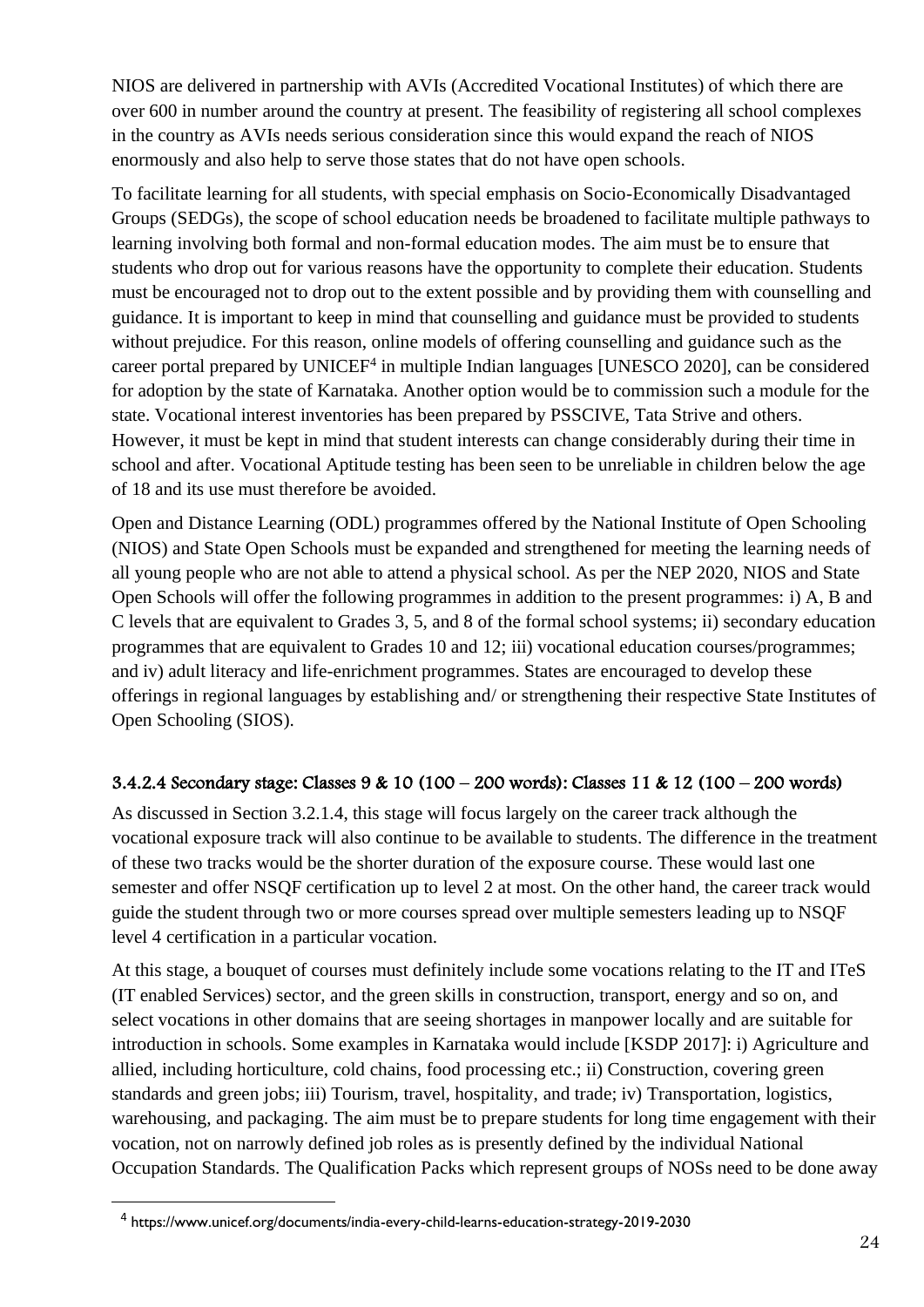with and the NOSs itself defined more expansively to include multiple skills and job roles within a sector, as is done internationally.

There must also be adequate choice of vocations for women, particularly in rural areas. As mentioned earlier, each NSQF level must be mapped to a collection of job roles, across multiple sectors if called for, so that they form a coherent whole. The aim is to make sure that the credentials of students who leave school with NSQF level 2/ 4 certification in a particular vocation are recognized by the employers. For this the Karnataka SCF and NCERT's NCF teams must engage with MSDE and its bodies at the Centre and all the concerned bodies in the states to map curriculum to the requirements of various vocations.

All existing infrastructure for training available with different institutions must be used maximally by running them for long hours, say  $6am - 10pm$ . The infrastructure must not just be accessible, they must also be serviced in terms of having trainers available to help novice users during this time. This will require the infrastructure to be managed innovatively in a self-sustaining way that pays for staff to man the facility and optionally also to pay for its maintenance. The costs of maintaining the infrastructure including replenishing consumables, and of paying trainers, could be large in some cases and require government investments periodically. Local youth who are looking for economic opportunities can also be trained and stationed at these facilities to support users.

### 3.5. Strategies adopted for teaching-learning in schools (200 -300 words)

Irrespective of the vocations that are being taught, the focus must remain on ensuring that students develop all 21st century skills which include not just the social and emotional skills such as persistence and resilience to rise from failures, empathy, negotiation skills and so on as are listed in the UNICEF comprehensive life skills framework for India [UNICEF 2019] but also higher-level cognitive skills that include problem solving ability, critical thinking, and teamwork. These will require moving away from the lecture format that is so prevalent today and relying much more on experiential learning, on project work both individually and collaboratively in teams, and on discussion among students of the experience of doing the project as well as its outcomes in class. Students must be treated as fellow learners by the teachers so that their confidence, motivation, and enthusiasm are channelled into productive outcomes, tempered by an experienced view of the realistic level of achievement, that is brought in by the teacher.

The use of digital technologies is here to stay, and the World Economic Forum has discussed ways to inculcate 21st century skills using technology [WEF 2016]. Audio and video recordings are extremely useful tools for reinforcement of learning. Recording lectures and discussions must become a routine task in schools to the extent possible given that this is easy to do today due to the availability of resources. The recordings can be stored online and students can go back and hear the discussions and jog their memory regarding important aspects they may have missed. Even audio recordings out to be enough for this but the optimal usage of audio/ video will only become clear after some experience.

A complete reinvention of not just the present lecture format but also classroom arrangements is necessary. Students must be seated in groups in circular arrangements so that they can discuss with each other during class hours. Teachers must shuffle the groups each week so that students interact with all their classmates. There are many other such best practices that need to be gathered and implemented.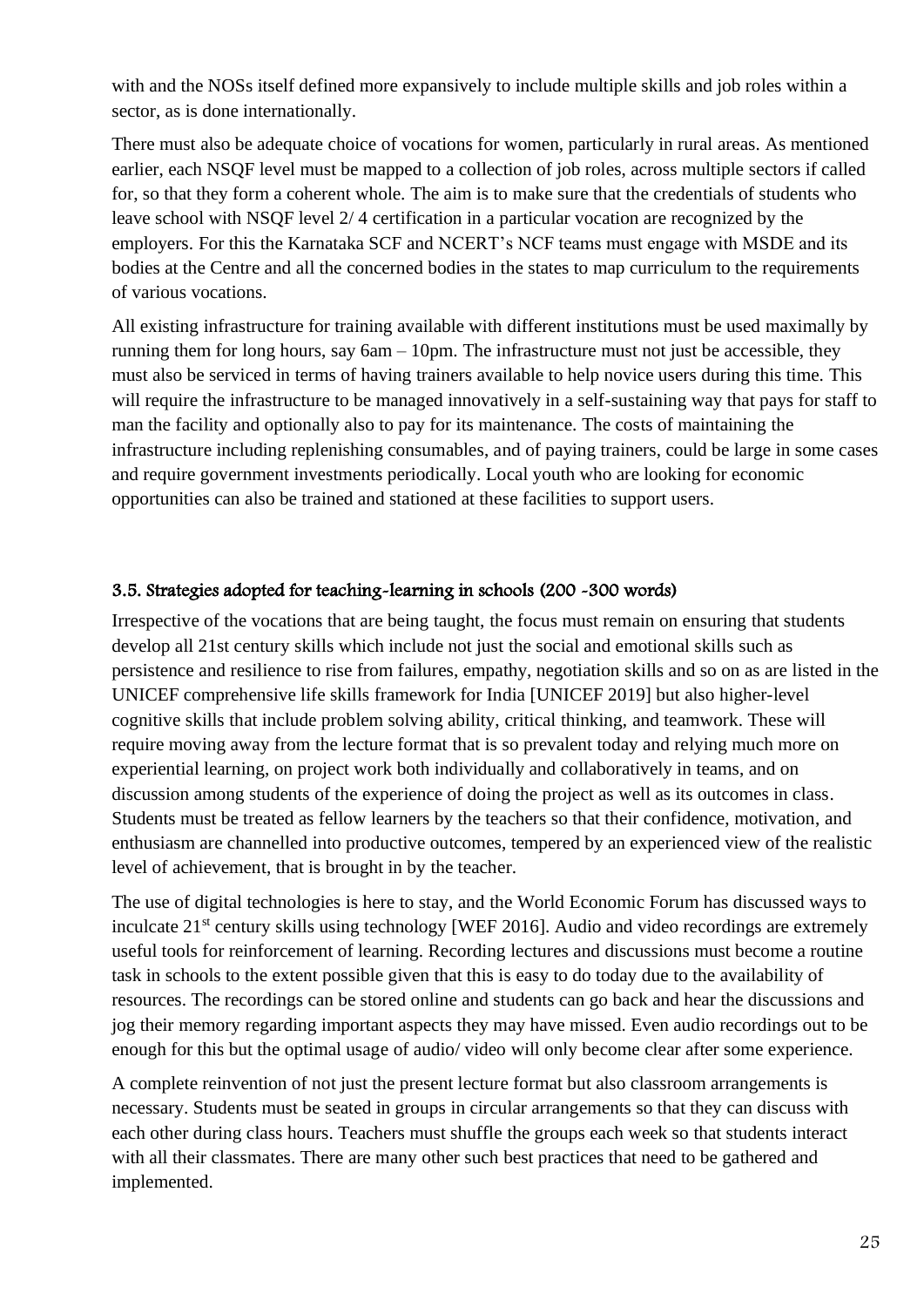#### 3.5.1 What teaching strategies are to be adopted if the pandemic continues (200 – 300 words)

The pandemic resulted in the widespread adoption of technology for teaching/ learning against all odds. Irrespective of the future course of the pandemic, digital technologies must continue to be used to the maximum extent, given their ability to supplement and reinforce learning among students. Both digitisation of existing educational material, and digitalisation of education must be adopted in a big way. The latter involves making use of computers and the Internet to introduce new ways of teaching, learning, and assessment such as hybrid models of physical and online learning, flipped classrooms, and the extensive use of videos and podcasts, both in classrooms and outside.

The need for digitalisation of vocational education is critical. There is increasing automation in all sectors of the economy. This forces students and teachers to treat sophisticated machinery as black boxes. It then becomes important to make use of videos of their internal workings to explain the concepts to students. Knowing about the insides of smart phones and laptops are a simple example. As technology becomes more sophisticated, short modules on battery technologies, the design of solar panels, designs of various parts of cars and aircraft, and so on, can be incorporated into video recordings and into simulators, and embedded into online learning material for students, replacing textbooks.

Any discussion of the use of digital medium must be accompanied by solutions for bridging the digital divide. As discussed in earlier segments of this report, schools and school complexes must be given adequate computer hardware and software that would be the responsibility of the Teacher/ coordinators to maintain and ensure fair and continuous use of. The Karnataka government can also consider giving devices to students from low-income families.

# 3.5.2 Different levels within subjects at the secondary stage (300 words) (What should be done to provide flexibility in choice of subjects to students as per the policy perspective? What would be its implications for the lower classes?). (300 words)

As discussed earlier, the introduction of a semester system for the entire secondary stage, Grades 9-12, is the first step towards introducing different levels of individual subjects and providing choice for students. The curriculum at the secondary stage must be split into a common curriculum that is mandatory for every student to take, and a large set of electives that the students can choose from. Courses in many subjects could be split up into basic and advanced levels. The basic level courses can be made part of a common curriculum that is assigned up to 60% of the semester time. The balance, advanced level courses such as advanced mathematics, data structures and algorithms (meant for students of Industry 4.0 courses), etc., including other vocational courses, can be offered as electives. Such a split in course content is unlikely to have any impact on the lower stages since we are only reviewing the syllabus of the secondary stage holistically, reducing the present content in these courses and introducing more activities that prepare students to learn how to learn, and splitting some (not all) courses into a common basic curriculum and an elective. The lower stages, especially the middle stage, can be arranged in a similar fashion if necessary.

The common curriculum can include such as basic mathematics, one language, social science, introduction to computer hardware and software courses that focus on usage of computers and the Internet in everyday life, (digital literacy) financial literacy (if it has not already been taught at the middle stage), and so on, while advanced mathematics, programming, and other IT related courses such as algorithms, data analysis, etc. can be left to student choice. Sciences can be taught as a single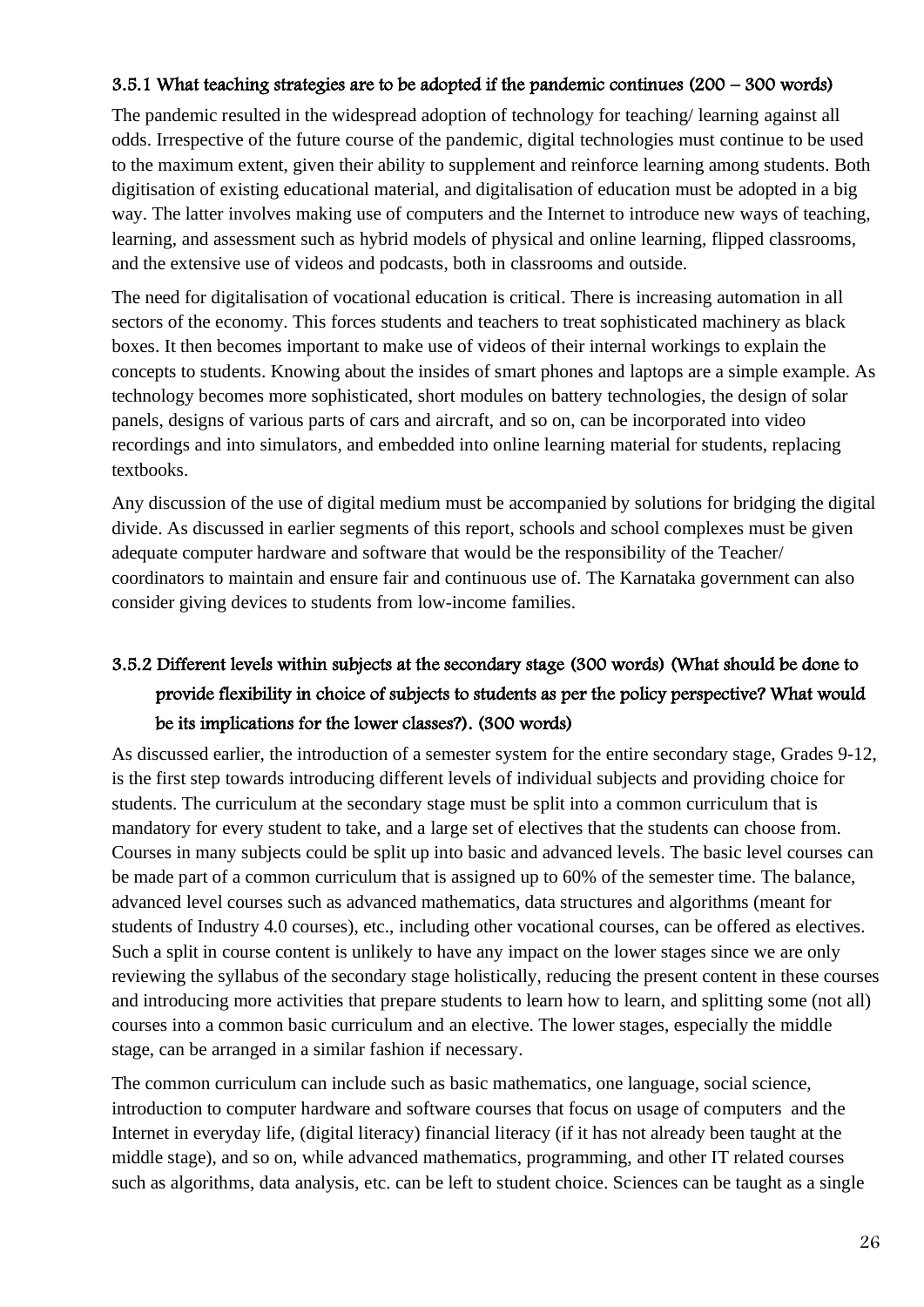subject in grades 9-10, but the separate subjects of physics, chemistry, biology, can be offered as electives in grades 11-12, along with electronics, economics, and many other subjects.

The challenge of timetabling of the courses can be overcome by making use of appropriate software. Schools can for instance, choose to use the mornings to run common courses and the afternoons to offer electives. Given that some students will move out of school into specialised courses after Grade 10, into ITI and Polytechnics, some planning will be required to ensure that these students receive all the common courses they need during Grades 9-10. In this effort, the present curriculum could be used as guidelines. All students can be offered volunteer work or additional training in the summer.

In terms of subjects/ disciplines/ sectors of the economy, one of the most important sectors that need focusing on in secondary schools, both in rural and urban areas, is IT and IT enabled services (ITeS). The course offerings from PSSCIVE in these areas is minimal at present. It is critical that India leverage the native comfort that young students have with technology to introduce them to programming, knowledge of computer hardware including mobile phones, operating systems and software, and related topics. All secondary school students must be encouraged to work with computers irrespective of whether they will eventually specialise in the arts including performing arts, humanities, social sciences, or sciences, since all these subjects are now IT-enabled. Secondary school is the best time to target achieving this goal, and with the help of engineers inducted as vocational teachers, as discussed earlier. They should be able to setup and run a modest IT lab in all secondary schools. Innovative financing methods including corporate sponsorships, PPP models, and philanthropy can be made use of as needed to deploy these labs.

A report by the Ministry of IT, Government of India, called out a USD 1 trillion digital opportunity for India which led to NASSCOM partnering with the ministry to launch India's digital skilling platform FutureSkills Prime in November 2020. MoE's vocational education program could consider working with NASSCOM, the SSC of the IT and ITeS sector, to introduce appropriate versions of their courses in secondary schools. Early versions of courses on Industry 4.0 and emerging technologies such as Robotics, Nano Technology, Internet of Things, Autonomous Vehicles and so on can give Indian students an early edge.

## 3.5.3 How do you suggest having different levels within courses/subjects as proposed in NEP 2020 (200 – 300 words)

This question is similar to the previous question. The suggestion for the secondary stage has been outlined in 3.5.2. The ideas would be similar in all stages.

With regard to the middle stage and below, it would be ideal to also have a semester system in the middle school stage to accommodate choices for students especially those who would like to opt for vocational education for the world of work at this stage, irrespective of how few they may be in number. At the lower stages it could be either an annual or a semester system. The choice would have to be made keeping in mind the need to minimise the pressure on students appearing for the key stage assessments at the end of grades 3, 5 and 8 as suggested by the NEP.

As discussed earlier, the choice of vocations that can be offered must be made by individual schools based on a study of the local economy. IT and ITeS courses can be common to all schools. Technical courses that will be beneficial to students in the longer term need to be given preference over more lightweight topics such as courses in the Retail sector that are being offered at present. The former can benefit from the longer timeframe available to teach students during school whereas the latter can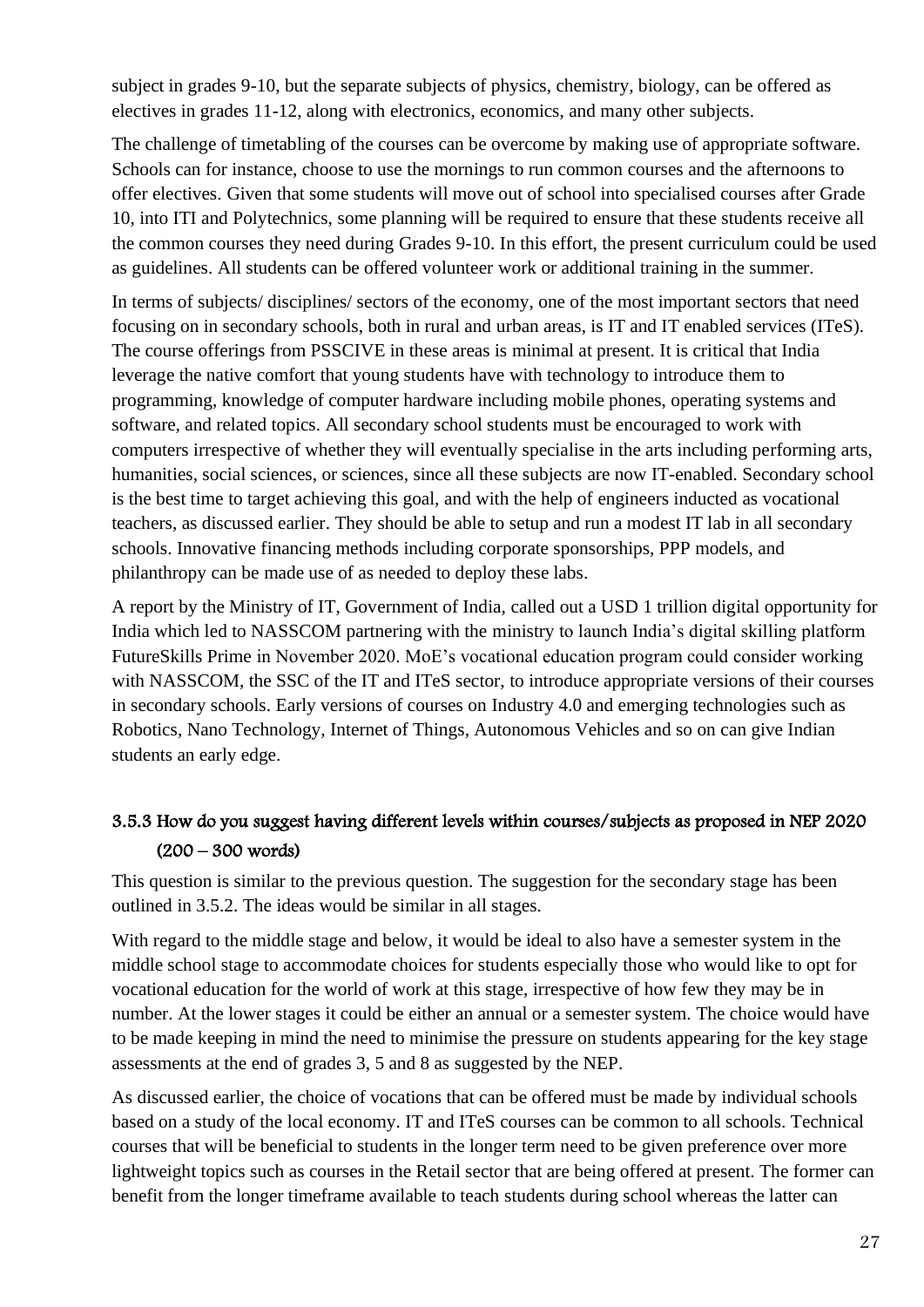more easily be taken up by students at a later stage, as an elective sometime in the middle or secondary stage. The same is true of courses in tourism, beauty and wellness, etc.

# 3.6. Basis for identifying core competencies (What should be the basis/ criteria/ consideration for identifying core competencies/ major themes/ core content in Vocational Education to be included at different stages?) (300 words)

The word competency refers to the ability of a student/ youth to apply knowledge, skills, and attitudes (KSA) to complete a task that can be evaluated. Competency Standards are nationally recognized, industry-agreed definitions of competency. National Competency Standards align the expectations of training institutions with the expectations of industry. Training institutions understand the level that graduates need to be able to perform at to meet the needs of industry. Industry understands what level of performance they can expect from graduates. Graduates understand what will be expected of them once they complete their training and enter the workplace. In vocational education there are four types of competencies: i) generic competencies, that refer to 21st century skills that are essential for all workers at all levels; ii) Domain/ sector specific skills such as in healthcare, electronics, construction, and so on; iii) occupation specific skills that relate to a specialty within a sector; and iv) elective competencies that are not essential to the employability of a worker.

The word 'core' has not been defined in this question. Going by the definitions used in the NSQF which defines professional knowledge, professional skill, core skills, responsibility, and process required, we can identify core skills to refer to foundational literacy and numeracy, communication (reading, speaking, writing, listening) skills, and a basic understanding of the social, political and natural environment, up to level 4. Another way is to identify the knowledge, skills, and attitudes that are required for the chosen vocation, if these have not already been described under the other three parts of the NSQF specification such as professional knowledge, professional skills and responsibility. As an example, one can think of people choosing to work in the healthcare sector needing to have empathy, not just towards sick people, but also towards their families.

If professional (domain and occupation related) competencies are what is being referred to, then these are listed in India's National Occupation Standards (NOS) and their Qualification Packs (QPs) that have been prepared with the involvement of industry for different vocations in each domain/ sector of the economy. The mapping of the NSQF levels with NOS and QPs for different sectors of the economy are updated and published from time to time by MSDE.

Unfortunately, however, these names of these standards are not aligned with the international usage of this name. In India, the word NOS is used to mean a standard (KSA) for a particular activity in the workplace associated with a job role. For example, for a sales associate, one NOS would be 'To help customers choose the right product' [Rai 2018]. This has led to a proliferation of NOSs (over 6000 in 2019) and the word QP was then coined to define the KSA for a sales associate. The unusual definition of NOS and QPs causes considerable confusion for students who are seeking to travel and work abroad. This mismatched definition needs be corrected during the implementation of NEP 2020.

## 3.6.1. Proposed core competencies at different stages (What are those core competencies that should be included in Vocational Education at different stages?) (200 words)

Given that the meaning of the word 'core' is unclear, the core skills that have been defined in the NSQF, listed below, will have to be complemented by the inclusion of appropriate levels of the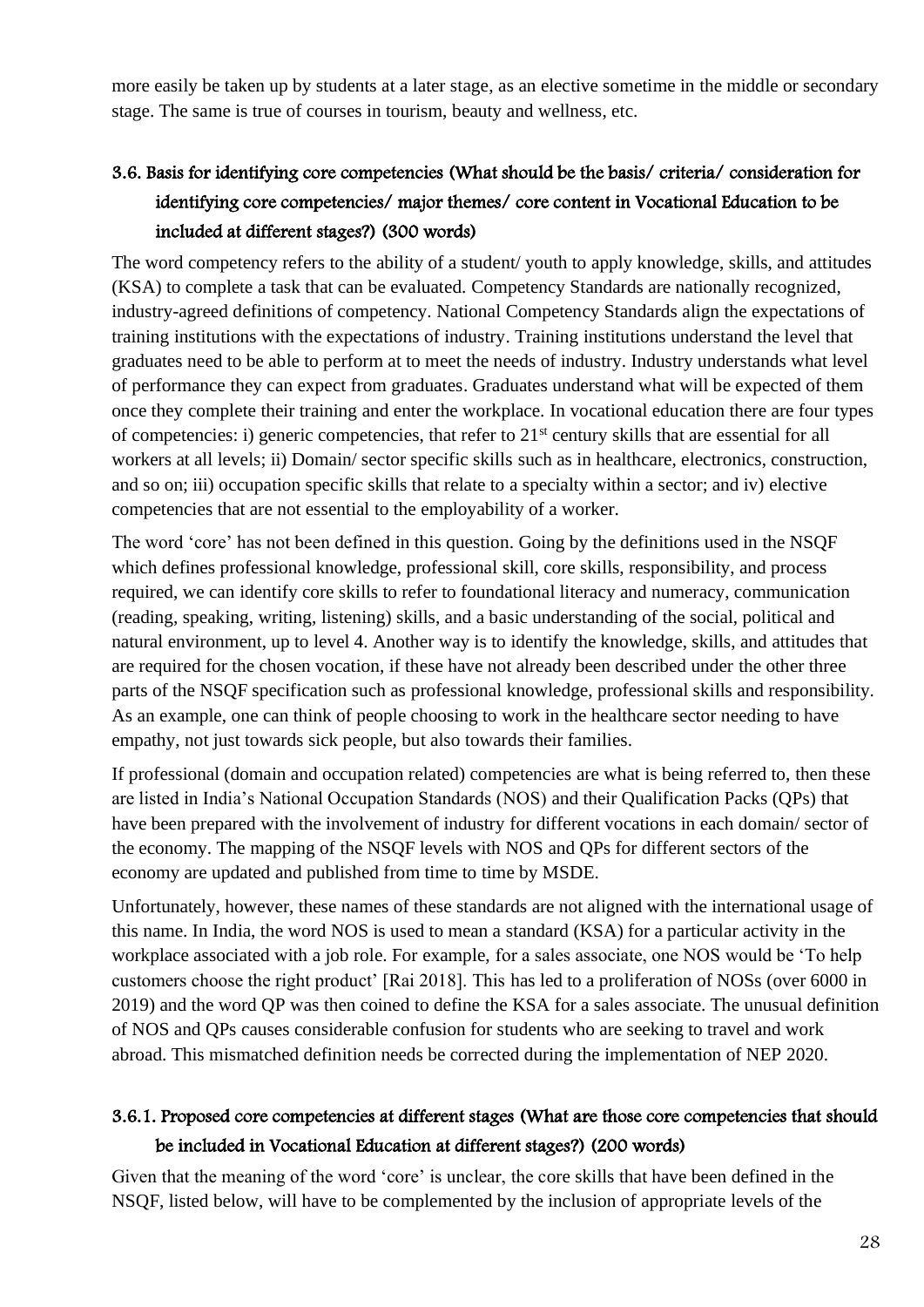various 21<sup>st</sup> century skills and the special attitudes that are required for each vocation at the time of preparing the SCF and the curriculum.

## 3.6.1.1 Foundational stage (100 – 200 words)

Core skills at this stage are those associated with the attainment of foundational literacy and numeracy. Other aspects, such as respect towards elders and the environment etc., are commonly included at this stage. It is important to mention here that students make very fast progress in their mental and physical capacities during this stage. Therefore, there should be nuanced approaches to the expectations of what children between the ages of 3-6 need to know and what children between the ages of 6-8 know. These need to be specified in detail as part of the NCF for ECCE.

## 3.6.1.2 Preparatory stage  $(100 - 200$  words)

Core competencies at this stage are those associated with consolidating foundational literacy and numeracy and attaining fluency in two to three languages. While children must be able to speak fluently in multiple languages, they must be expected to write comfortably, including ability in grammar, in preferably only one language, but optionally also a second language. For reading, they may be encouraged to become familiar with the fonts of a second or third language depending on their individual aptitudes.

## 3.6.1.3 Middle stage (100 – 200 words)

Training at NSQF levels for the world of work is generally thought of as being necessary at the secondary stage. However, as mentioned earlier, given the tendency for dropout among children at this stage, some of the vocational exposure courses offered at this stage can also be aligned with NSQF levels.

The core skills specified by NSQF level 1 are the following: Reading and writing, addition and subtraction, personal financing, familiarity with social and religious diversity, hygiene and environment. Similarly, the core skills specified by NSQF level 2 are the following: receive and transmit written and oral messages, basic arithmetic, personal financing, understanding of social political and religious diversity, hygiene and environment. As mentioned earlier these must be complimented with the introduction of various aspects of 21<sup>st</sup> century skills [UNICEF 2019].

## 3.6.1.4 Secondary stage

The NEP requires that training up to NSQF level 4 in at least one vocation is provided to every student at the secondary stage. Since we have defined the NSQF levels 1 and 2 in the previous section we describe only the requirements for training at NSQF levels 3 and 4 here. It is important to note that students can be given professional knowledge and skills even at level 5 in the NSQF, but they should not be expected to shoulder responsibility beyond level 4, given their age profile.

It is also important to remember that Multi-Skill Foundation Courses for vocational exposure can continue to be provided all the way till grade 12 since this represents an opportunity to expose students to many more sets of vocations. A wide exposure to many vocations can also help students better chose a vocation that appeals to them, to master at NSQF level 4. Although the latter prepares students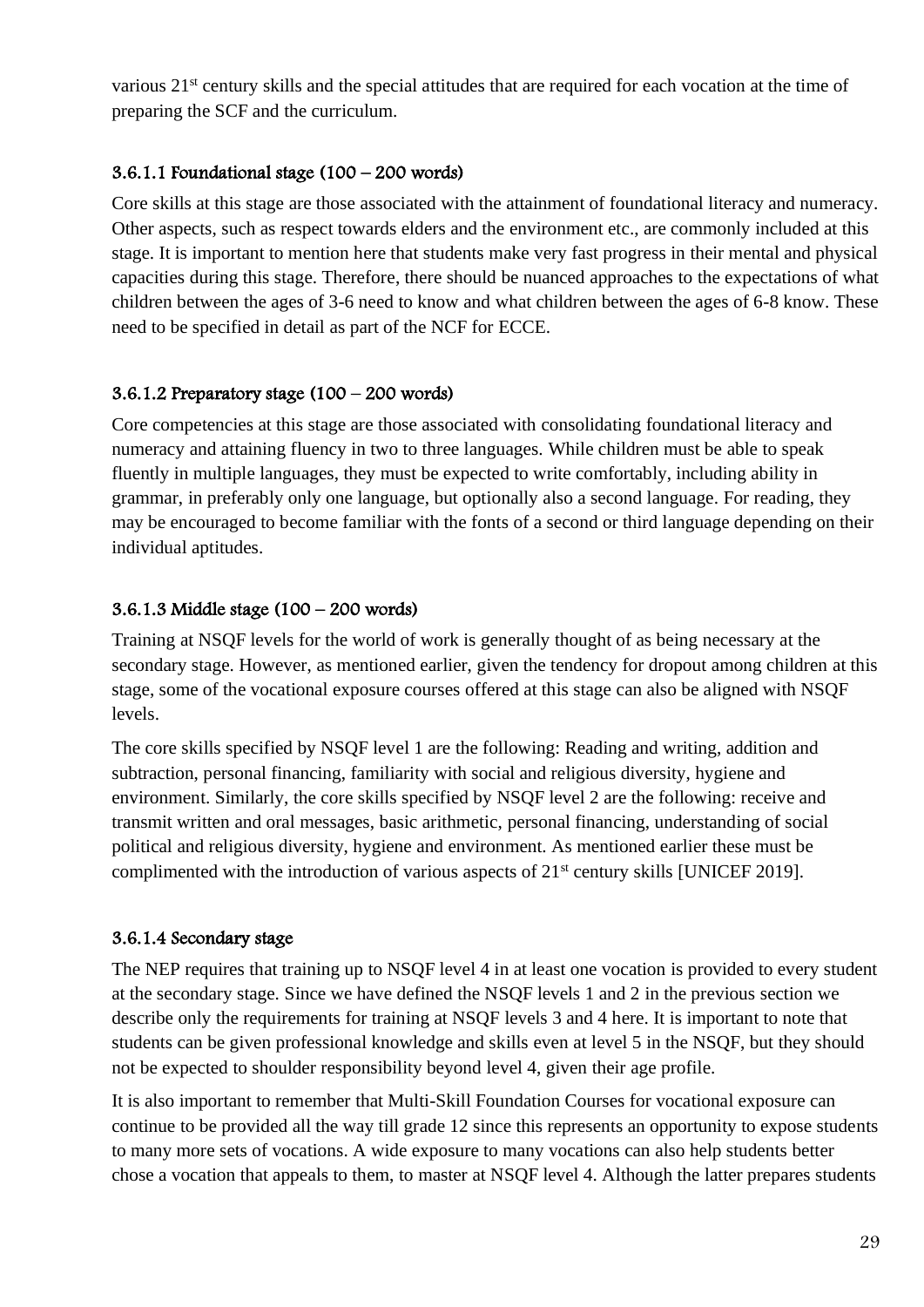for the world of work it is entirely possible that several students will continue into higher education. This is acceptable, since the competencies gathered by the student are valuable to them.

## Classes 9 & 10 (100 – 200 words): Classes 11 & 12 (100 – 200 words)

The core skills specified by NSQF level 3 are the following: Communication written and oral, with minimum required clarity, skill of basic arithmetic and algebraic principles, personal banking, basic understanding of social and natural environment.

The core skills specified by NSQF level 4, in the original NSQF notification, are the following: language to communicate written or oral, with required clarity, skill to basic arithmetic and algebraic principles, basic understanding of social political and natural environment. It is apparent that the core skills as described at level 4 is inadequate. These need to be expanded and supplemented in order to ensure that students are ready for the world of work.

The NSQF itself requires revision and improvement. If this is either underway or proposed to be done then we can wait for it, else we will need to supplement the above listed expectations for core competency during the work on the Karnataka SCF. Also, the NOSs and QPs will need to be aligned to the NSQF levels for defining the professional competencies. This activity is presumably in progress at the national level, in the context of the NEP 2020.

# 3.6.2 Time allocation for vocational education in school timetable (Time to be allocated (in percentage) for Vocational Education in the timetable across the stages, internships during bag less days, practical's, experiential learning, etc.?) (300 words)

The discussions regarding time allocation are being done here assuming that the length of the working day in school is 6 hours per day, 5 days a week with approximately 20 weeks per semester. This means that an activity for one afternoon a week, lasting three hours, would constitute 10% of the school time. The time allocation for vocational exposure, for the multi-skilling courses should ideally be in units of this slot, at a minimum of 1 slot or 10% of the school time. The single slot of 3 hours will ensure that students have sufficient time to work on their experiments/ projects etc. The time allocation for the pursuit of a vocation for the career track can then be completed by stringing these slots together over multiple semesters to make up the requisite times

## 3.6.2.1 Foundational stage (100 – 200 words)

At this stage most of the time should be reserved for activity based, play-based and inquiry-based learning including music and movement, songs, poetry, speaking different languages, conversations with adults around them on a variety of topics and so on. Children at this stage have shorter school hours so the time can be shortened proportionately. One other consideration is the higher level of stimulation that older children in this grade require relative to the younger ones.

## 3.6.2.2 Preparatory stage (100 – 200 words)

It would be good if a minimum of 20% of school time, or two afternoons a week, were to be reserved for vocational education, not including sports education, art education and so on. However, time allocation will also depend on the requirements of the curriculum so we may need to be flexible.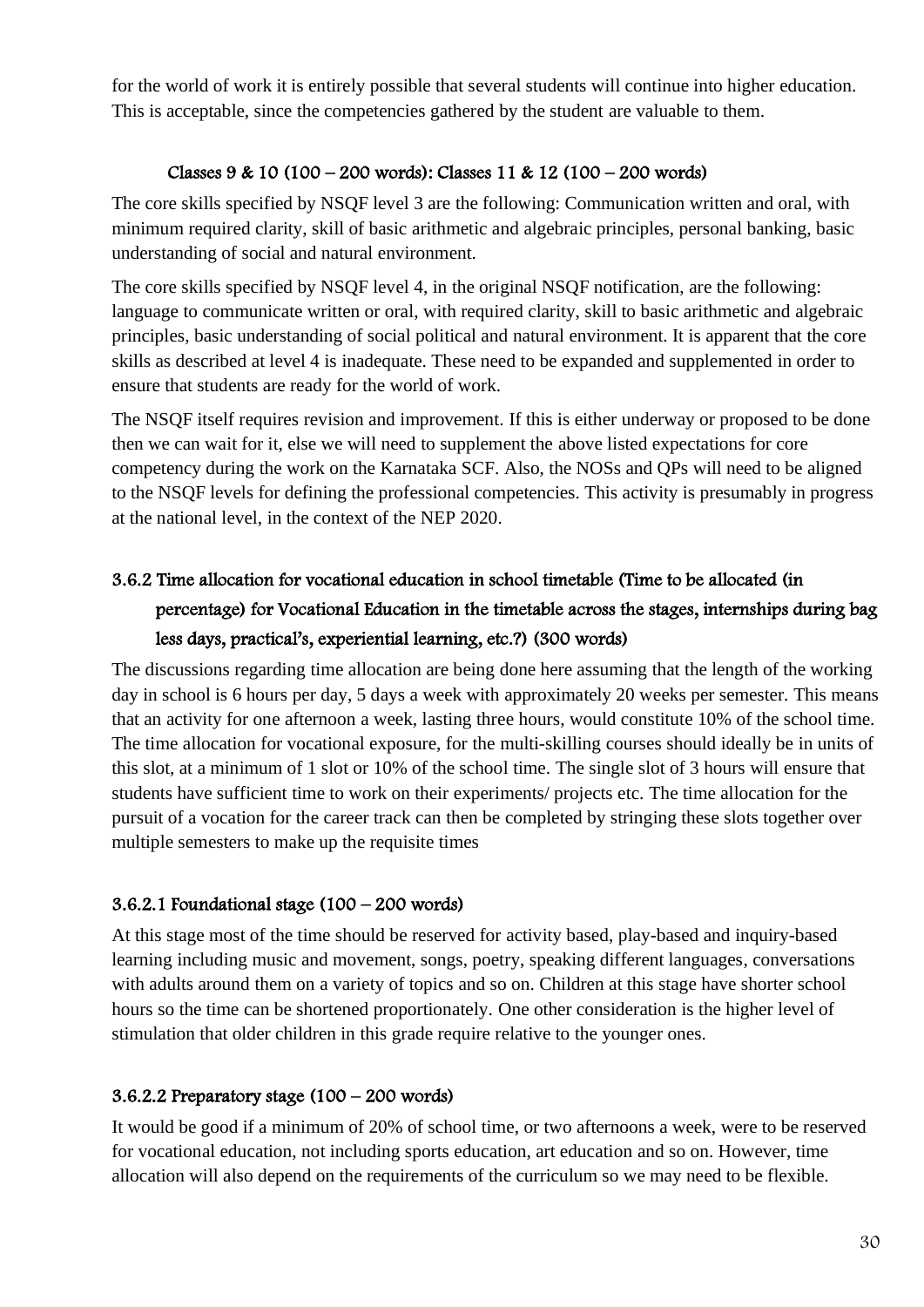### 3.6.2.3 Middle stage (100 – 200 words)

Since it would be preferable to allow some electives at this stage, a minimum of 20% of the time and a maximum of 40% of the time can be reserved for vocational education. The compulsory 20% of time can be reserved for vocational exposure that is meant for all students and up to 20% more which represents one full day can be used in imaginative ways to enable students who may potentially drop out prepare for the world of work. The time for vocational exposure can also be used for making visits to industry and be counted as part of bagless days. Bagless days do not have to be contiguous.

## 3.6.2.4 Secondary stage

Since this stage will involve core subjects and many more electives than the middle stage, there will need to be more flexibility in offering electives and incorporating apprenticeship opportunities. For instance, one day a week can be reserved for using infrastructure outside the school for practical work and for apprenticeships if safe opportunities are available. As in the middle stage, between 20-40% of school hours can be used for vocational education at the secondary stage.

# 3.6.3 Vocational Pedagogy (200 – 300 words) (What pedagogies are being proposed to address Vocational Education (As per the NEP-2020, pedagogical approaches are to be joyful, competence-based, experiential integrated with Educational Technology/Information and Communication Technology etc.). Also mention the good pedagogical practices being followed in this regard in the State/UT).

For this discussion it is important to remind ourselves that vocational education in a particular vocation comprises multiple elements: i) imparting of theoretical knowledge related to the domain/ sector and the vocation/ occupation, at a particular NSQF level; ii) practical hands-on training in the practical component of the vocation/ occupation which requires the largest time allocation, approximately 60 to 70% of the course time; and iii) generic 21st century skills including higher order cognitive skills such as critical thinking, problem solving, teamwork, among others, and the personality characteristics such as persistence and resilience that help students recover from failures, empathy for others, negotiation skills, and so on. These skills that can be built most directly from change in pedagogies, from including project work, apprenticeships, internships, and team work as part of the learning process. One additional aspect is the integration of the occupations with other subjects, discussed below in the secondary stage.

Therefore, pedagogies that build these 21st century skills need to be adopted. The pedagogical practices being followed in Karnataka are only those of the Samagra Shiksha Scheme which is focused on training students for the world of work. Their method is to involve private sector training partners of NSDC in this effort which means that there are no activities in the school classrooms and there is no information about the pedagogies being followed by the training partners. The NEP seeks to change this by returning vocational education to school classrooms.

Apprenticeships and Internships are an important pedagogic tool since the students learn a lot more from their overall experience at their workplace than just about their own job. However, apprenticeships require considerable commitment from the industry/ business partners in terms of investing the time of their staff to train the students, in terms of ensuring safety for students and much more. It is not very common that students can contribute to production during these sporadic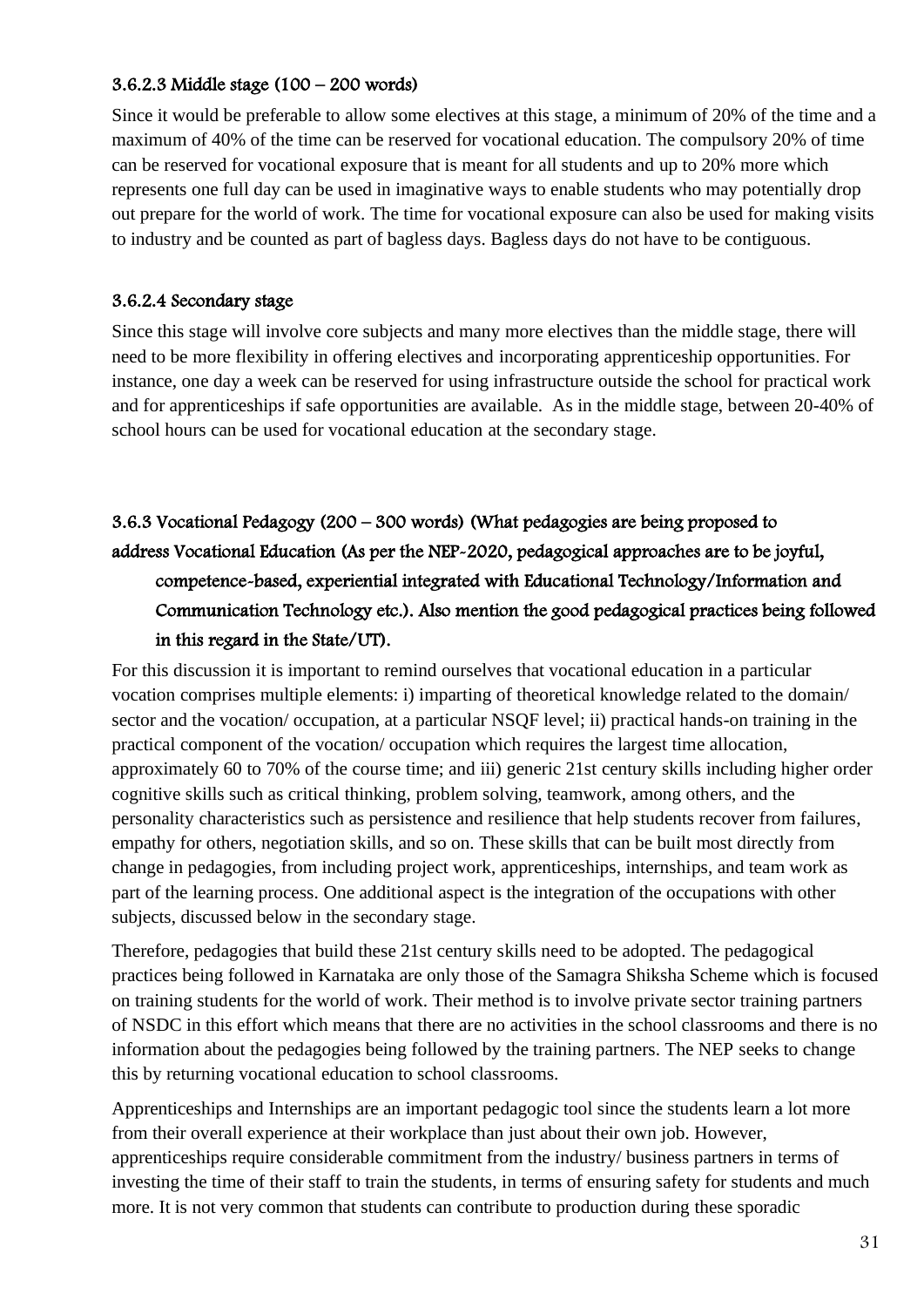apprenticeships. They will need to spend most of their time shadowing the staff who are working at these places. Therefore, it remains to be seen as to what kind of apprenticeships industry and businesses can make available to students in different geographies. The better approach could be to focus on providing summer apprenticeships to the extent possible, to students in the secondary stage who are preparing for the world of work.

Since the focus in the NEP is on competency-based learning, teachers must be trained to be able to specify what the students ought to know and be able to do at the end of each of their classes.

## 3.6.3.1 Foundational stage (100 – 200 words)

As mentioned in NEP the pedagogies will be play-based, activity-based and inquiry-based learning. The focus is on learning language, developing motor skills, callisthenic skills and so on as discussed in earlier sections including section 3.5, and developing school readiness among 5-6 year olds.

### 3.6.3.2 Preparatory stage  $(100 - 200$  words)

The pedagogies to be used at this stage builds on the pedagogies of the earlier stage to ensure that foundational literacy and numeracy has been attained, and to build further on language skills. Students become ready for learning abstract concepts.

## 3.6.3.3 Middle stage (100 – 200 words)

Vocational exposure through multi-skilling will focus pedagogies on activity-based and projectbased learning. Students must be encouraged to reflect on what they have learnt and how it relates to the community and the society around them. Teamwork and problem solving needs to be emphasized.

#### 3.6.3.4 Secondary stage

While the domain and vocation/ occupation related aspects of theoretical knowledge and practical training will be reflected in the curriculum, achieving the third aspect of soft skills will rely heavily on the use of appropriate pedagogies. We discuss each of these in detail using an example from the healthcare domain. When students study the human body (they do this at different levels of detail in different classes) the classroom discussion must include the examination of blood reports, X-rays of various parts of the body, CT-scans etc. depending on the level of detail. Such reports are not difficult to collect from parents or the diagnostic institutions themselves and can be suitably anonymized if needed. During the discussions of these reports, the science teachers and/or the VE coordinators (role explained elsewhere) must mention/ introduce vocations such as nursing, lab technicians of various kinds working in diagnostic centres (blood, urine, stool analysis), blood banks, pathology labs, dialysis centres, and many more. In tandem with this, during the theory classes for vocational exposure, the teacher/ coordinator can explain some of these technologies at the appropriate level of detail. If there is a primary healthcare centre (PHC) in a rural area, or a hospital/ appropriate diagnostic centre in an urban area, students must visit there as often as necessary to witness different staff members in action (nurses, doctors, technical staff such as phlebotomists, X-ray technicians and so on) at work, and to learn about each of their roles and responsibilities from either the PHC/ hospital staff themselves or their teachers/ Coordinators. This would be sufficient for vocational exposure. In this example, it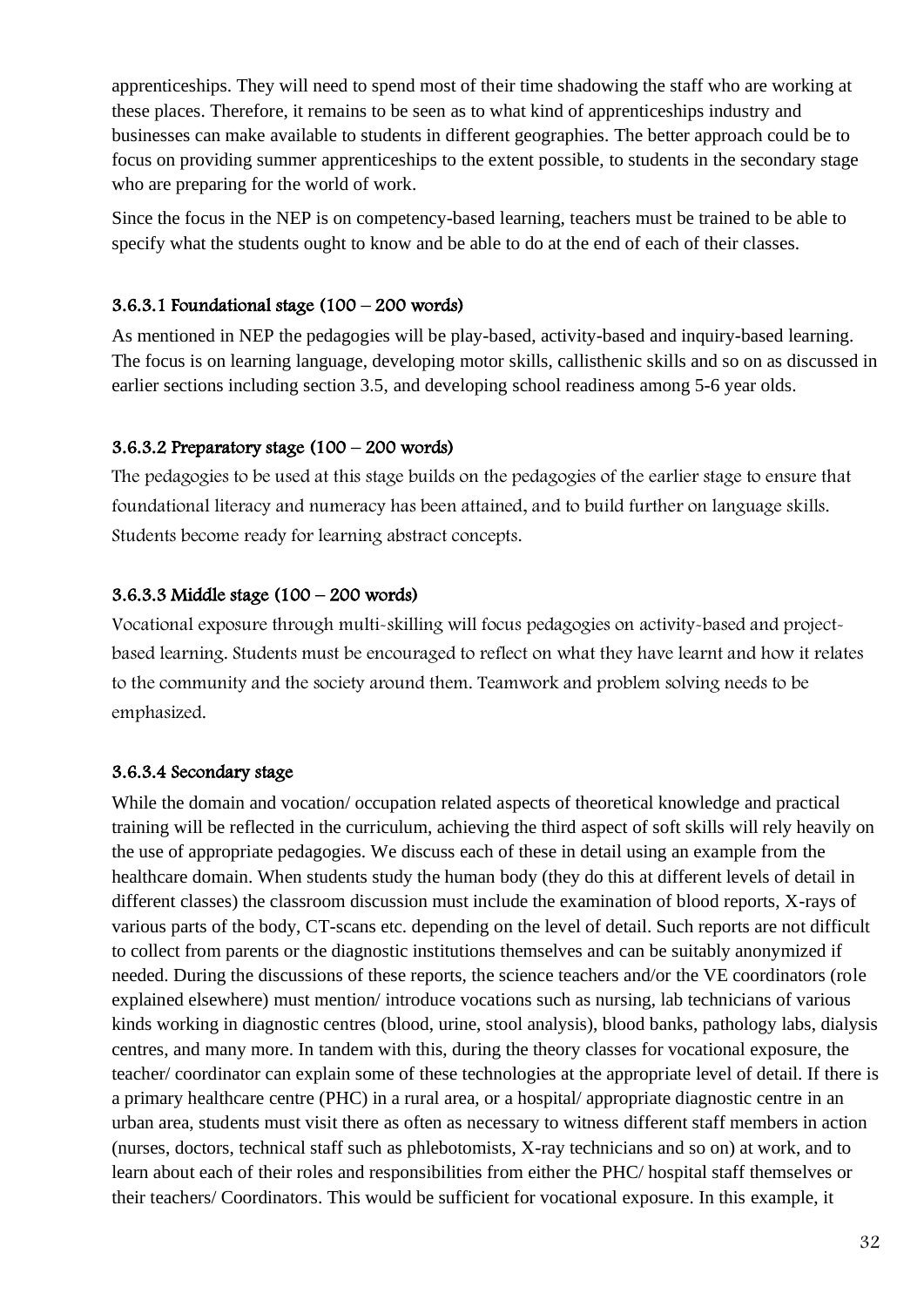would not be possible to provide sufficient practical training for the world of work unless apprenticeships can be arranged, during the summer holidays for instance.

With regard to pedagogies, students could be assigned project work to prepare case studies of health issues that have occurred in their families and the lines of treatment that were followed. They could be assigned projects in which they research the various solutions they have come across and present these in the classroom to improve their presentation and communication skills. They could be asked to investigate the costs of equipment, where they are manufactured, how many patients are served during the life of the instrument and therefore unit costs and so on. They can even be asked to investigate for side effects if any and think about the need and challenge of finding holistic solutions to health issues. In general, the pedagogies must involve reflection on individual and group projects, research work to learn more about various aspects of healthcare, trips to manufacturing facilities and more.

# 3.6.4 Strategy for holistic assessment (200 – 300 words) (What assessment strategies should be adopted so that holistic/360-degree assessment (for learning as learning of learning) both in theory and practical work can be done (300 words)

It is important to recognize that when the focus is on experiential learning, much of the assessment will automatically become subjective. Teachers will need to be trained to assess the students, in alignment with the parameters listed in the holistic report card.

With the induction of vocational teachers/ coordinators in schools, assessment of students should ideally be done wholly in school for students of vocational exposure, and for the most part in school for the career track. Practical work in apprenticeships/ internships will however, need be evaluated at the place of work. The present system of the SSCs assessing every student is not just expensive but also causes considerable delays and angst.

Finding apprenticeships and placement for students seeking work is a challenge that will have to be embraced by schools and a concerted effort put into this. Schools led by vocational teachers/ coordinators must build relationships with local industry and the latter must come forward, not just to employ apprentices/ interns, but also to employ more students pass outs at fair wages. A website listing the courses and the number of graduating students in each state/ region can help. At present the training partners of NSDC 'assist' with placements in the SSA but they do not provide any guarantees.

## 3.6.4.1 Foundational stage (100 – 200 words)

As per holistic report card, the progress being made by the student in foundational literacy and numeracy, in the development of interpersonal skills, motor skills, callisthenic skills etc., needs to be recorded and shared with parents.

## 3.6.4.2 Preparatory stage (100 – 200 words)

Assessment at this stage is similar to that of the foundational stage with one key difference. Students will take the national assessment survey at this stage, at the end of grade 3 and grade 5. The format of this assessment is something that students will require preparation for so that they can approach the NAS without fear or worry.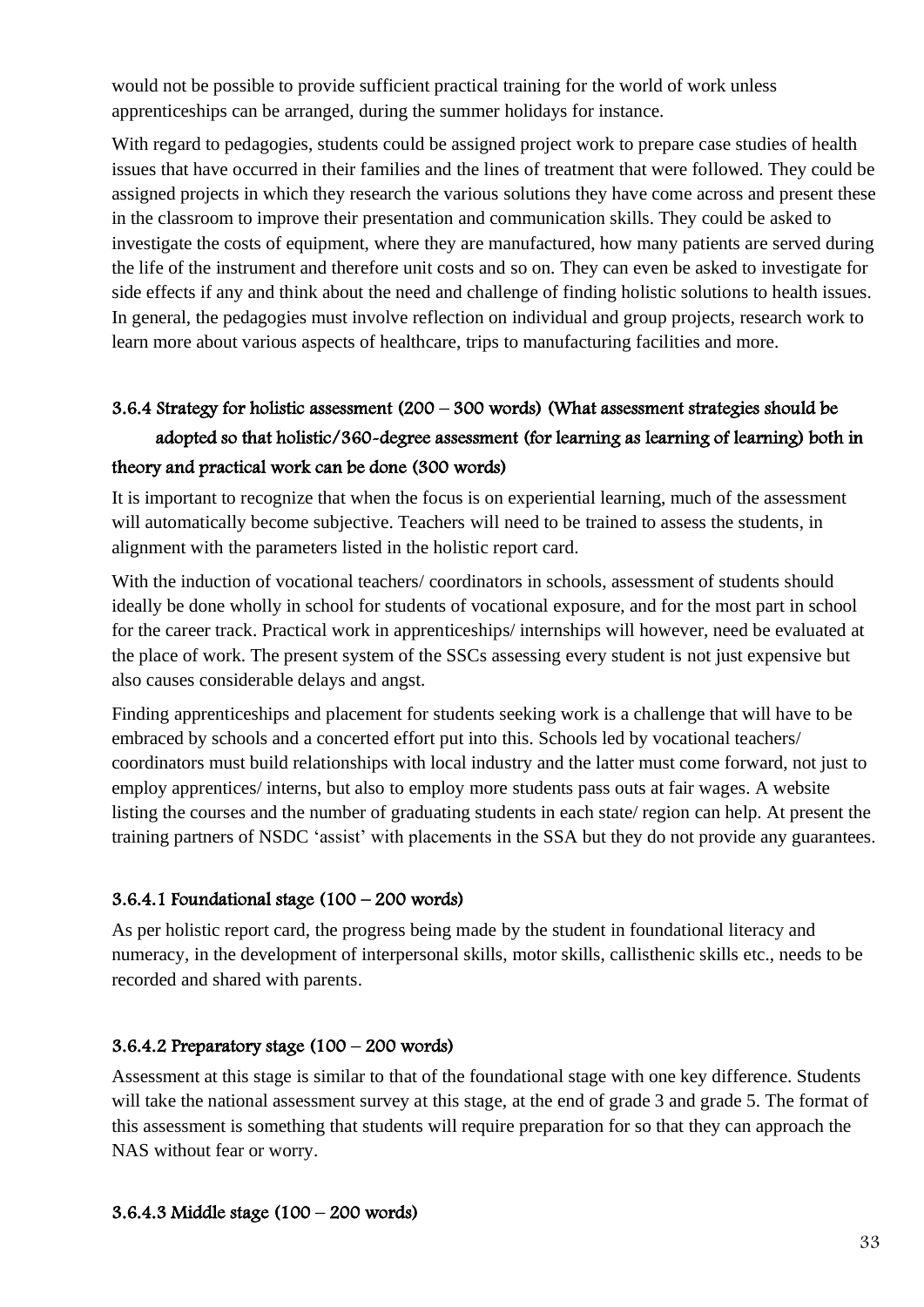Vocational exposure through multi-skilling can be assessed internally by teachers, both vocational teachers and subject teachers working in tandem, as part of internal assessment at this stage as well as at the secondary stage. The knowledge related to the domain/ vocation can be tested either as part of subject learning, or separately. The former can only be done if the topics covered under the multiskilling courses are integrated into the curriculum, which would be ideal. The focus must be on ensuring that the aims and benefits of integrating vocational education into schools, listed in section 3.3, are being achieved.

#### 3.6.4.4 Secondary stage (200 – 300 words)

Assessment of vocational exposure has been discussed in the previous section. Here we discuss assessment of vocational courses for the career track. Assessment of the practical component of the vocation will depend on whether the students are undergoing their practical work within school or outside school. In either case, the supervisors of the practical work can be asked/ trained to assess them. Students can be asked to maintain a record of the work they have been doing towards learning professional skills, much like a lab report and this can be used as the basis for assessment. Formative and Summative assessment of the professional knowledge in various vocational courses can also be offered online to give students the chance to complete this stage more conveniently. Holistic rubric-based assessment should be a part of the assessment and evaluation system for class participation, marking assignments, student portfolios and overall grades.

The last component namely the attainment of soft skills must also be assessed internally through the holistic report cards that document the progression of the student in attaining each of the skills. Assessment by the SSCs is expensive and can be offered as an additional evaluation so that only those students whose employers ask for certification from SSCs can opt for it.

# 3.6.5 Integration of cross-cutting issues and concerns (200 – 300 words) (What are the proposed modalities for integrating cross-cutting issues such as Vocational Education, employability skills, values, arts, inclusion of disadvantaged children and children with disabilities, ICT, health and physical education, indigenous knowledge and practices of India, role of community, gender, equity, environment conservation and protection, green skills, etc. in Vocational Education?) (300words)

Most of the topics mentioned in the question have been discussed elsewhere in the document except perhaps the support for disadvantaged children including children with disabilities. It is well known that technology can be used very effectively to integrate children with disabilities into mainstream schools or even to support them to study from home. However, we do not have the exposure to this area to be able to detail the specific solutions here. Many of them are likely to need tailoring for the specific needs of students.

3.6.5.1 Foundational stage (100 – 200 words) 3.6.5.2 Preparatory stage  $(100 - 200$  words) 3.6.5.3 Middle stage (100 – 200 words)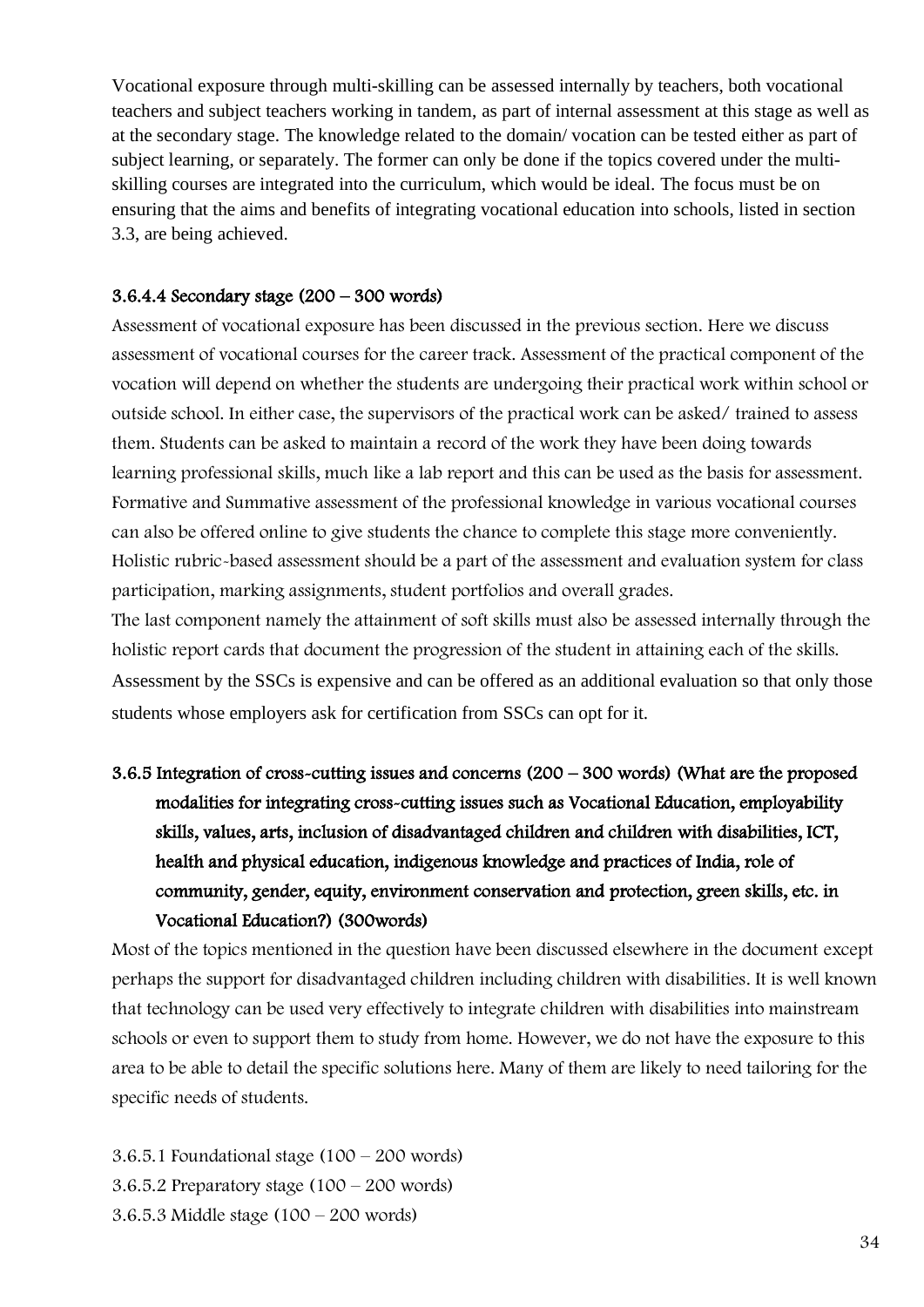# 3.6.6 Plan for bagless days (200 -300 words) (As per the State/National context, what kind of internships can be offered in the vocational area related to vocational subjects during the conduct of 10 bag less days from Classes 6 onwards?) (300 words)

The plan for bagless days must be made locally by schools and schoolteachers based on local contexts, availability of experts and resources, and based on the choice of vocations that are being offered in the school in both the exposure and the work streams. It is useful to remember that the bagless days don't all have to be taken together. They can be spaced out and planned for by both the teachers and the students working together. This could include demonstrations of various kinds and visits to the centres of economic and social activity around the school.

3.6.6.1 Middle stage (100 – 200 words) 3.6.6.2 Secondary stage (100 – 200 words)

# 3.7 Guidelines for curriculum developers (200 – 500 words) (Please provide guidelines for the syllabus and textbook writers including templates for the textbooks as well as those who develop teacher training material in line with the perspective of Vocational Education) (200-500 words)

The most important guideline to curriculum developers specified in NEP 2020 is to cut the content of present curriculum by half and to focus more on ensuring that students are picking up the concepts, and that they are learning how to learn. These goals can only be achieved through a change in the pedagogies that are adopted by teachers. Teachers must make innovative use of group work and assignments so that students become confident of being able to learn on their own and also work as teams. Towards this, students will need to be guided on the discerning use of the Internet, and to develop the ability to assess good and reliable sources of information.

The process of preparing the curriculum and textbooks, must involve multiple briefings by the vocational education teams to the science education, social science education, mathematics education and other teams and vice versa, so that the latter can incorporate these into their own curriculum. This activity that must continue on an ongoing basis, year after year, so that the curriculum is continuously improved and textbooks revised regularly.

Some aspects of the integration can also be left to the teachers in the schools to do, through using examples from vocational education as discussed in 3.6.3.4, to highlight the impact of concepts in science and other subjects.

## 3.7.1 Foundational stage (100 – 200 words)

In principle, no textbooks are needed at this stage. However, many books must be available to students in class so that they can flip through them at will and absorb the material at their own pace. Given also that many students may not have access to books at home, children above the age of say 5 years can be given story books that they can take home each day to read and discuss with their family members.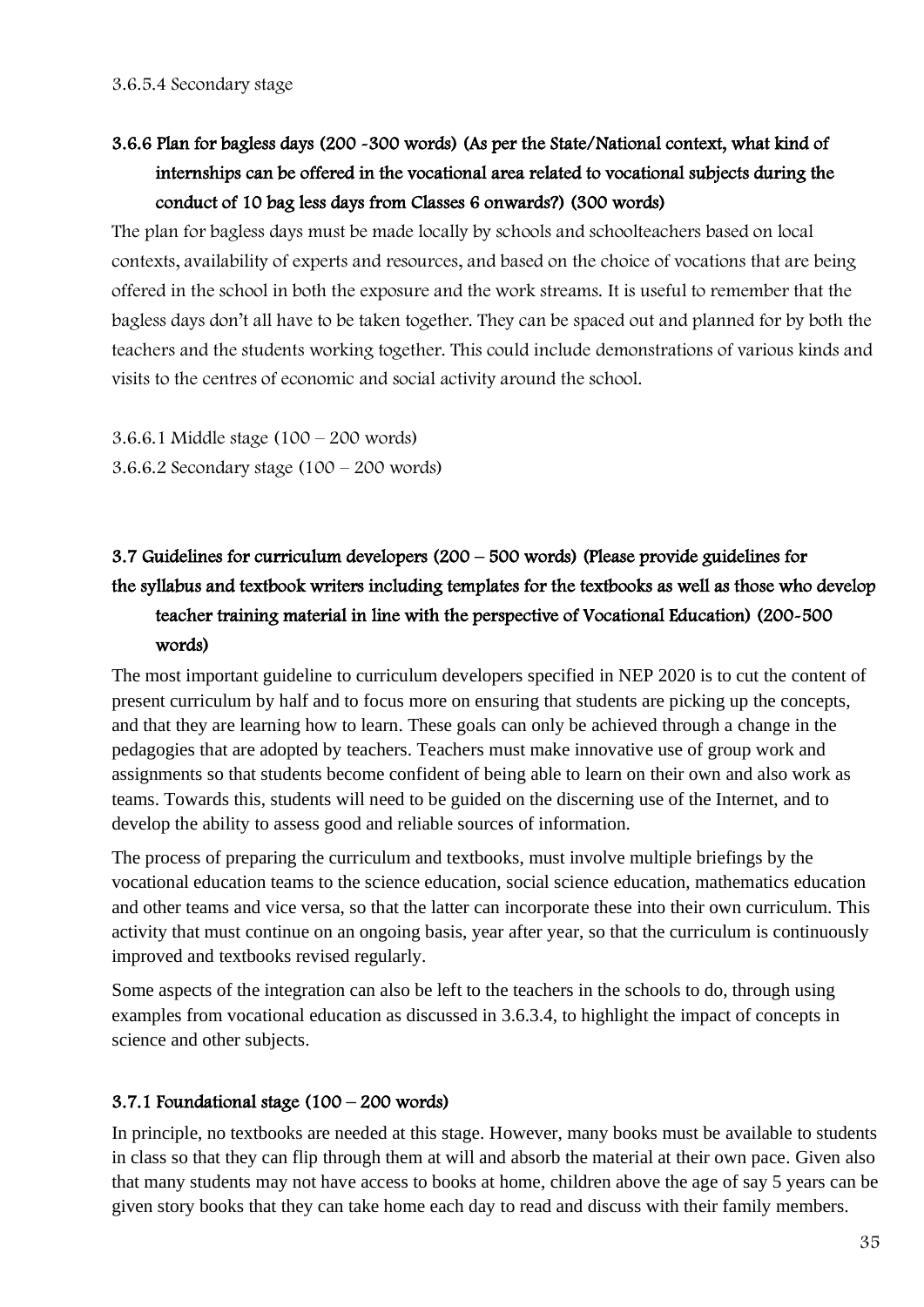The school library must be stocked with many books in multiple languages for this purpose. Older students can be given activity sheets and they can record their activities on plain paper and file them.

## 3.7.2 Preparatory stage (100 – 200 words)

Students need access to school libraries that have books on many different topics in many different languages that are suitable for their age group. Since this stage is about consolidating foundational literacy and numeracy and introducing science and mathematics bi-lingually with English, and other subjects with the regional language, students need textbooks in these subjects in all the languages that are offered in schools. All other activities and the associated learning at this stage can be accomplished using worksheets and student workbooks.

## 3.7.3 Middle stage (100 – 200 words)

Textbooks must have wide margins that are annotated with notes, activities that students can take up including links to further material, and markers for various vocations connected to the material that is being discussed. For instance, as mentioned earlier, when children learn about the human body including the bone structure, circulatory system, the heart and the brain, they can respectively view Xrays, blood reports, ECGs, EEGs and CT scans of the brain in class, and discuss how the ancillary vocations/ professions in medical diagnostics assist doctors to arrive at decisions regarding the appropriate line of treatment. Such reports are not expensive to procure since old reports that are discarded can be anonymised and used. This can then be combined with visits to medical facilities at which children can view the machines that are used to prepare these reports. The depth of discussion and analysis will depend on whether this is being taken up at the middle stage or the secondary stage, but they can in principle be discussed at both levels. Perhaps ECGs and EEGs and CT scans can also be reserved for the secondary stage.

Textbooks must be accompanied by guidebooks for teachers that contain additional details regarding the material and also tips on how best to present the material to the children. Once the curriculum framework is ready, the government can make a call for textbooks and teacher guidebooks. Juries can be set up in various subjects. Jury members can review each textbook-guidebook combination and pass them for being compliant. Then schools and teachers can choose the particular combination of textbooks and guidebooks that they would like to use.

## 3.7.4 Secondary stage

A similar approach must be taken for textbooks in the secondary school stage. Vocations must be connected to every subject that are being taught in schools, including history in which vocations relating to tourism and preservation of tangible heritage structures and archaeological sites can be discussed, as also social sciences in which the various trades that people engage in within the community can be discussed along with the economics of these trades.

In addition to teacher guidebooks, textbooks will also have to be complimented by lab manuals for all vocational subjects that are being taught. These need not be printed ahead of time but must be available online for printing on a just in time basis in the form of worksheets. The use of worksheets that are constantly updated based on accumulated experience is also the best way to adapt learning material to local contexts. The study/ lab material can be made available on a central server and local schools can adapt it to their own contexts. Secondary schools must have heavy duty printers and paper that they can make use of for this purpose.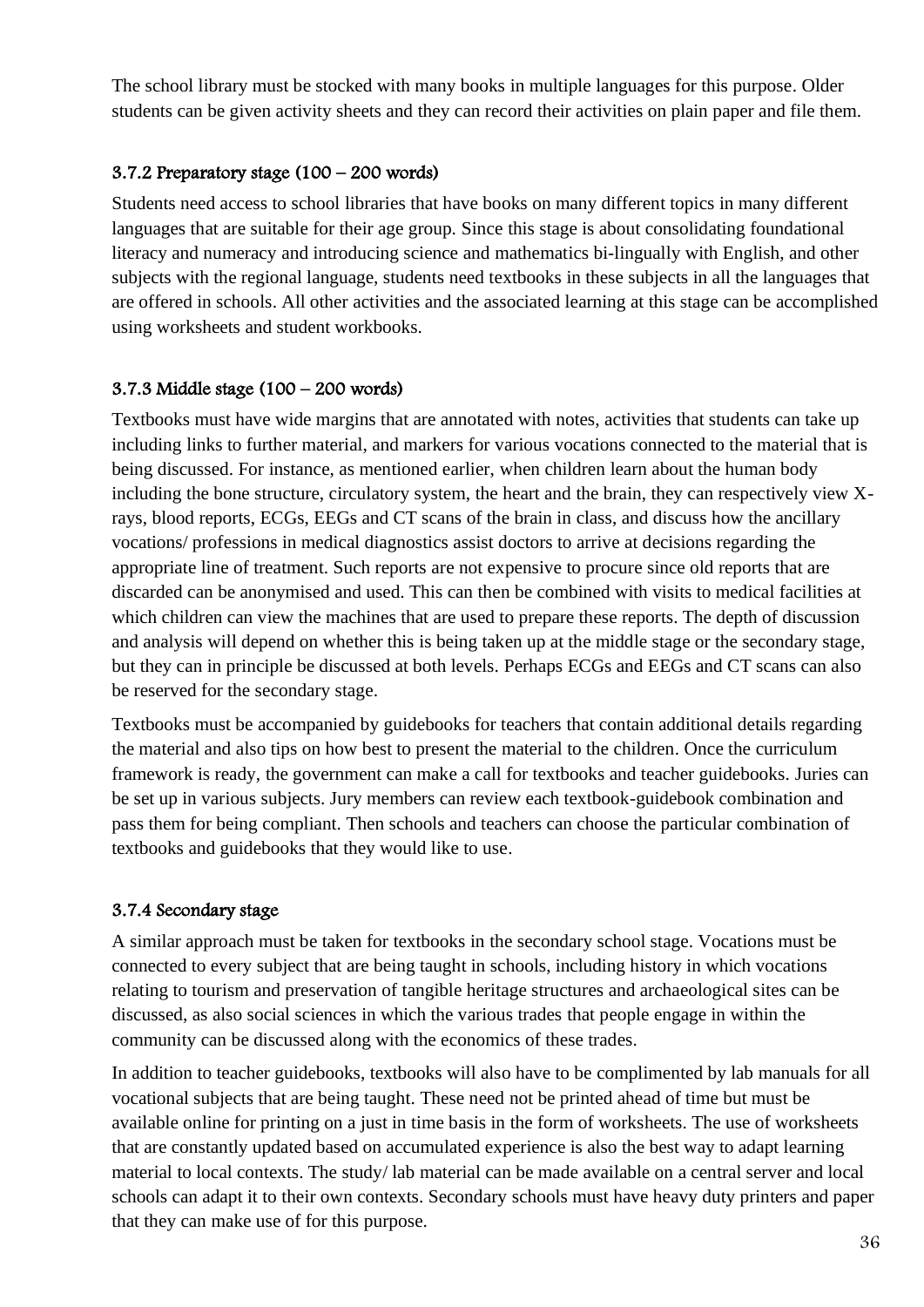### 3.8 How can the entrepreneurial attitude and abilities of students be developed in schools?

Parents are a very critical resource for this task. Schools can invite parents who are either selfemployed and run businesses of their own, or are entrepreneurs running larger companies, to come to school and talk to the students about their own journeys, especially the social contexts, the financial challenges and so on.

The case study method is likely to be most interesting and the most impactful method for developing the right attitudes and abilities. Students can be asked to prepare case studies of the entrepreneurial journey of other members in their families. These can be discussed in detail in class to highlight some of challenges that entrepreneurs face and specific ways in which these challenges can be addressed.

Students can also be allowed to experiment with running businesses while they are still in school, even if it is only at one-day fairs that are organised periodically for the community for which they prepare items for sale. However, in larger schools, students can also be allowed to participate in running canteens, gift shops, stationary stores, printing shop and so on, offering items that students consume regularly. Students can also be allowed to run classes for out of school youth and adults for a nominal fee. These experiences can feed into their own plans for themselves.

There can be regular sessions, either during school hours or outside, at which groups of parents and members of the school management committees and school complex management committees can have students present their business plans and discuss these plans with them. Business plans with potential can be developed with support from the community.

Seed funding can also be made available to students or student groups through many different arrangements with angel investors, and venture funders. The government can maintain a list of such funders whom schools can approach. Schools and all partner resource institutions must be given a clear message that entrepreneurial ventures are to be encouraged. The school and school complex managements can be given escalation paths which they can use to support students further. The challenge with doing all this is to find the right people to anchor this activity. It is not necessarily the teacher. Schools will have to look among parents and the larger community to find one or more resource persons who can anchor this activity.

# 3.9 Implementation of the recommendations on vocational education by Stakeholders 3.9.1 Students (100 – 200 words)

Students must be assisted to make use of the exposure available to them. They have to learn from their experiences to identify their interests and their abilities and plan their own career pathways. The vocational exposure they receive must be sufficient to help them make their choices. As mentioned earlier, aptitude testing is not reliable for students below the age of 18, but all students must receive career counselling and guidance without prejudice. Online versions of career guidance, such as the one developed by UNICEF are best for the purpose since they are neutral. Students must not feel under any pressure to join the world of work after having studied one or more vocations at NSQF level 4. They must feel free to carry on into higher education if they wish to do so. They will be enabled to do this (they will have vertical and horizontal mobility) through the mechanism of a credit system being associated with the NSQF and the NHEQF which will both work in tandem.

#### 3.9.2 Teachers (100 – 200 words)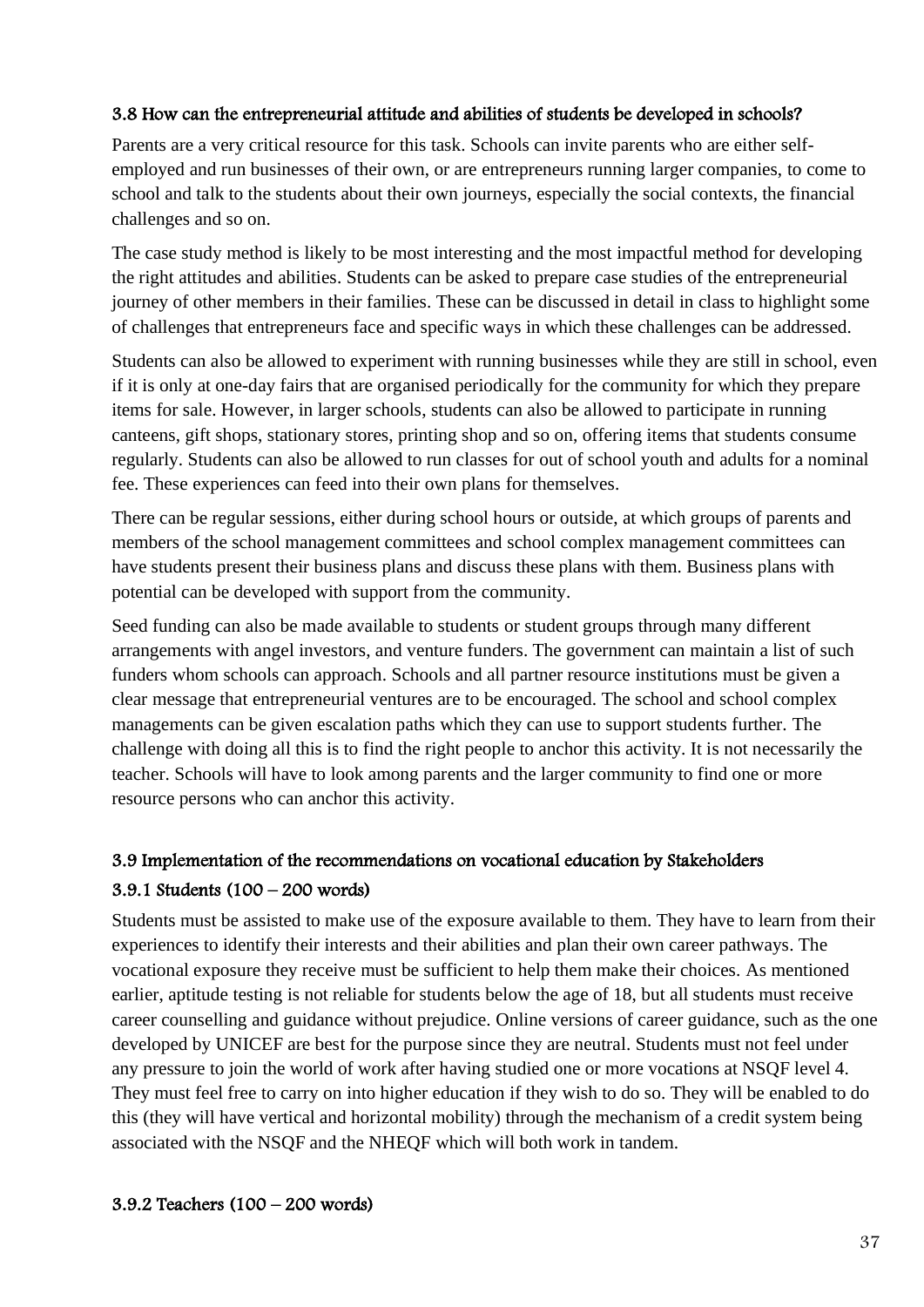As discussed earlier in the document, there are presently no career pathways for teachers in vocational education. The implementation of the NEP will however create many jobs for vocational teachers/ coordinators in schools and will empower them. These teachers/ coordinators, working together with other subject teachers in schools and expert resource persons, the management of schools and the state government, have a unique opportunity to transform vocational education in the country. They can exercise their agency to help offer vocational education in schools in the spirit in which it is intended in the NEP. They can take charge of curriculum, pedagogy, and assessment for both vocational exposure and vocational education for the world of work.

### 3.9.3 Parents (100 – 200 words)

Parents are an extremely valuable resource for the implementation of vocational education in schools. They can contribute by functioning as resource persons and sharing their own expertise in their respective professions with students and by tapping into their acquaintances to help find more resource persons as needed. They need to be sensitised to the aim of the NEP of developing the creative potential in every child so that they can assist as many children as possible to find their calling.

Parents involved in various vocations can be invited as experts to schools for training students on different skills and for sharing their life experience.

## 3.9.4 School heads (100 – 200 words)

As a leader of a team of teachers in either a primary or a secondary school (grades 9-12), schools heads have the responsibility to lead the change that is envisaged in the provision of vocational education by providing enabling leadership to all the teachers in the school. As discussed in the document, schools will need to interact much more with the outside world, with industry and businesses for visits, apprenticeships, resource persons, etc., but also for ensuring placements locally for their students.

It is well known that school heads have many responsibilities. An appropriate model of administration that can support school heads with their additional responsibilities towards vocational education can help improve their effectiveness.

#### 3.9.5 Teacher educators (100 – 200 words)

This can only be addressed once the Karnataka government agrees to deploy vocational teachers / coordinators and releases details on their hiring.

#### 3.9.6 Community members, including volunteers and entrepreneurs (100 – 200 words)

This group will have a role that is similar to that of parents described above.

#### 3.9.7 National Skill Development Corporation

The NSDC, in its role as the key arm of the Ministry of Skill Development and Entrepreneurship (MSDE) is already playing an important role in the implementation of the Samagra Shiksha Abhiyan. Its vocational training partners are delivering the NSQF based courses in the SSA and its SSCs are conducting evaluation and providing certification. Going ahead, NSDC also has very important additional roles to play in the implementation of NEP 2020.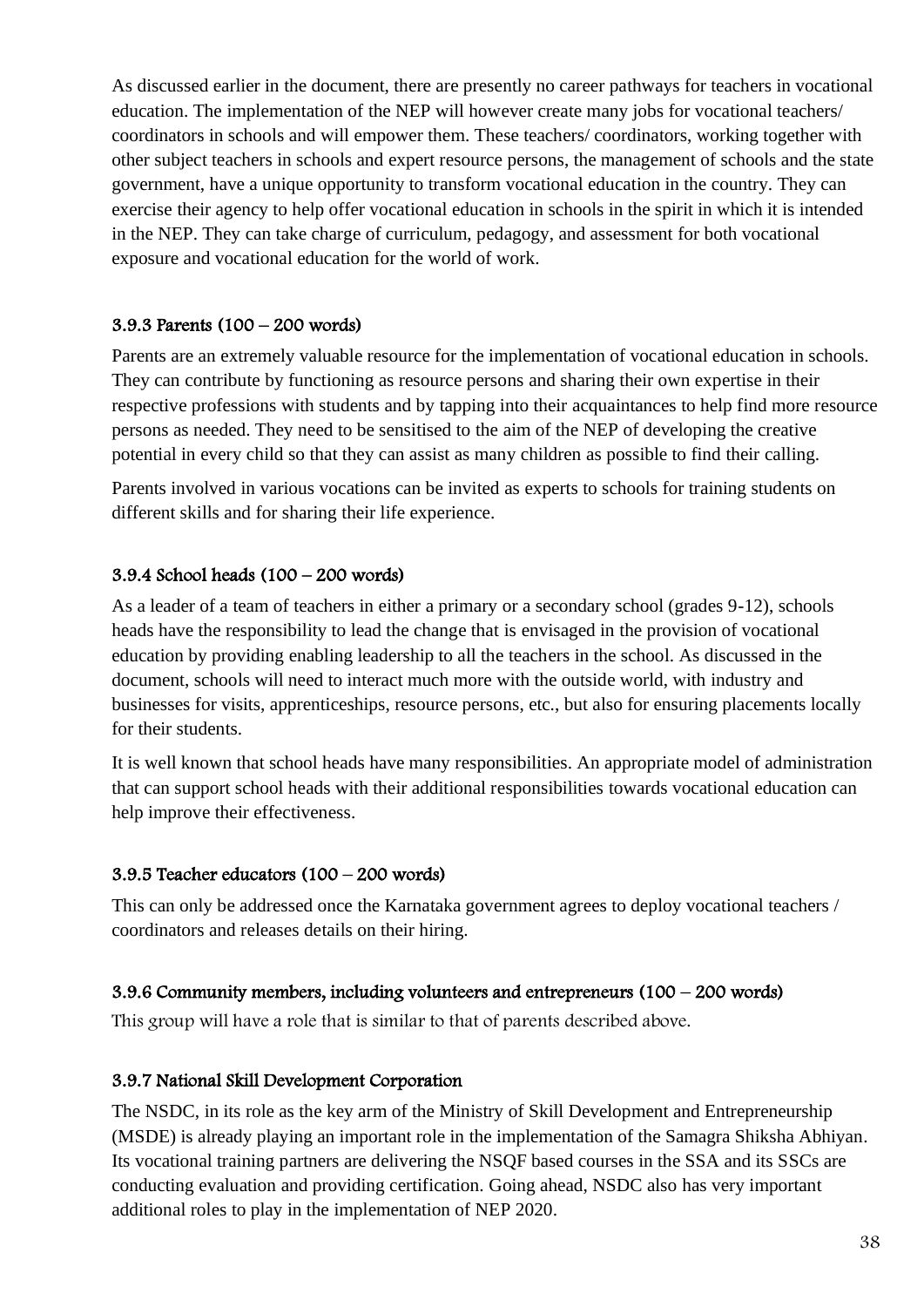The NSDC ecosystem, including SSCs, as well as industry and businesses who provide apprenticeships and are referred to as Skill Knowledge Providers (SKPs), has a distinct preference to work with NOSs (National Occupation Standards) and QPs (Qualification Packs). Many thousands of job roles have been defined with narrowly defined content, as mentioned earlier, designed to be delivered as short-term courses. However, in line with the vision of NEP 2020 of moving vocational education into schools, SSA and the school education system will need to take a more long-term view from the students' perspective and design higher-value courses at each NSQF level that incorporate many relevant NOSs, from different QPs as necessary for each vocation. NSDC is working with MSDE and MoE to associate a credit-system with the NSQF levels and to align NSQF with the upcoming NHEQF.It must address all the deficiencies that have been highlighted so far in the NSQF itself and in the mapping of NSQF levels to NOSs that are aligned to international standards.

#### 3.9.8 Sector Skills Council (SSCs)

These are for-profit organisations and they have been charging relatively high fees for conducting assessments of students. It would be wiser in the long run for governments to create the capacity within the school system to assess school students for the training that happens within schools. The students can always be invited to seek additional certification from the SSCs if they wish to do so.

## 3.9.9 Polytechnics

We are not very familiar with the quality of education that is currently being provided by polytechnics. Their course content and quality of delivery must be in line with the spirit of NEP 2020. If polytechnics have labs and other infrastructure that can be shared with schools and school complexes or even colleges, then they must be empowered to do so. In fact, as mentioned earlier in the document, there must be a framework for sharing infrastructure across institutions that is set up by Karnataka government. The framework must cater to the need to station staff who can support the use of the infrastructure and also the need to maintain the equipment. Financially self-sufficient models of sustaining infrastructure in the need of the hour.

## 3.9.10 Industrial Training Institute

As with the polytechnics, the quality of courses available at the various ITIs, in particular government ITIs, need considerable upgradation based on the new SCF that will be finalised for the state of Karnataka. The Department of Skill Development, Entrepreneurship and Livelihood in conjunction with the Department of Industrial Training and Employment are already working on transforming 150 ITIs into technology hubs offering innovative courseware that provides training to students in advanced technology areas on state-of-the-art equipment and software provided by the industry. ITIs have considerable physical infrastructure that can be shared and it is critical to put in place the right kind of infrastructure sharing models as discussed in the context of polytechnics.

## 3.9.11 Colleges and Universities

Colleges and Universities would not normally have a role to play in the integration of vocational education in schools. The NEP 2020 recommends that all educational institutions connect with their community. In this sense, they can always come forward to support schools by allowing their teachers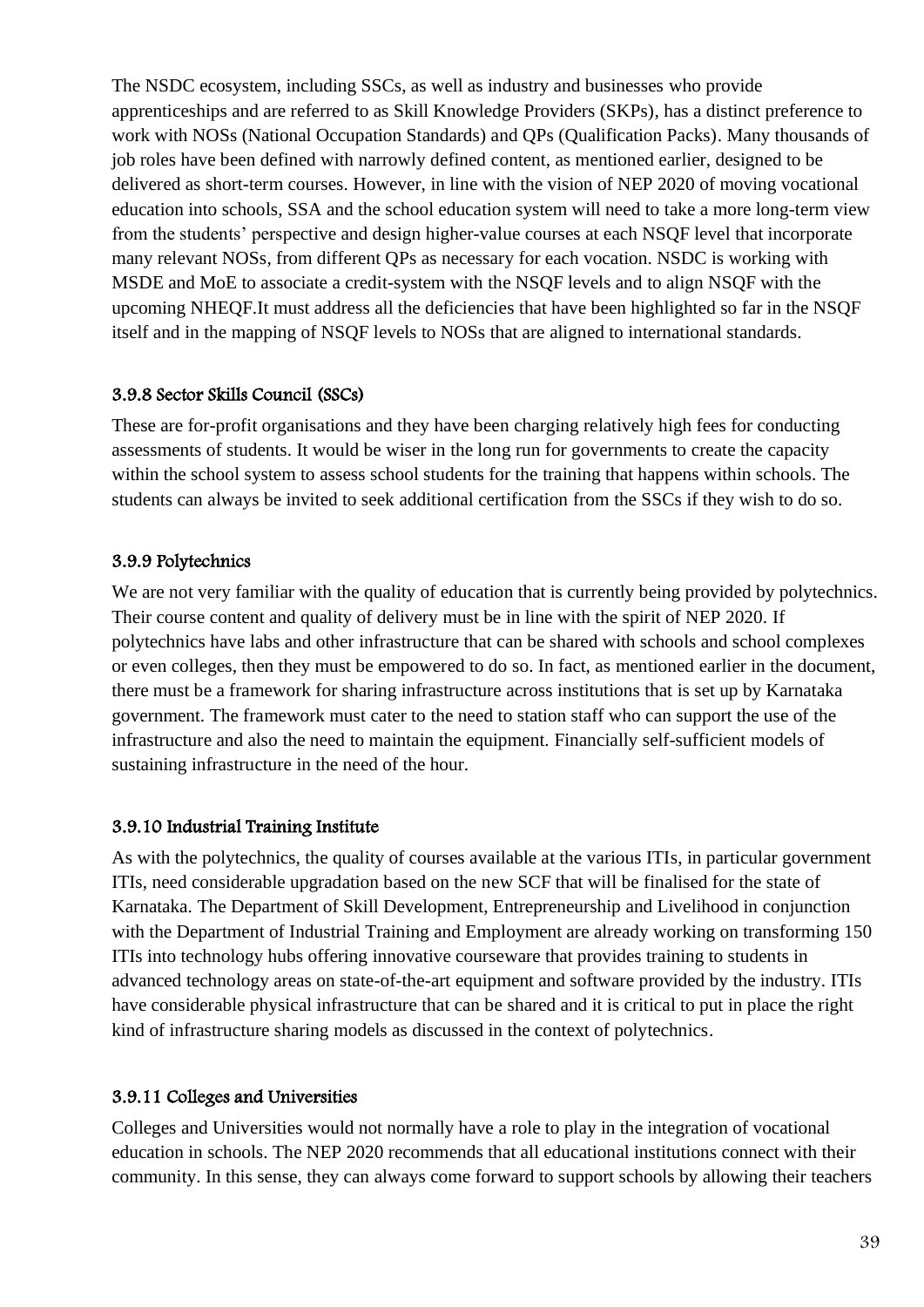and students to volunteer to support school students and to provide shared usage of any physical infrastructure they own.

## 3.9.12 Skill & Knowledge Provider/ Vocational Training Providers

Skill Knowledge Providers (SKPs) are companies that offer apprenticeships/ internships to students. It would be good to discuss with them to understand whether they are in a position to provide shorter term internships to younger school students including summer internships of the kind that we are envisaging in this document. As mentioned earlier, apprenticeships/ internships only succeed when industry, academia and government come together to provide value to students.

Vocational Training Providers are generally for-profit companies that provide vocational training. SSA engages with many of them for its NSQF courses. The difficulty with contracting out the delivery of these courses to school children to them is that schools have no visibility into the quality of the trainers that they employ and the quality of the courses that they offer. Ideally, vocational courses in schools must be anchored/ taught by teachers/ trainers/ coordinators/ expert resources associated with schools.

## 3.9.13 Central and State Boards

All boards will have to revise their syllabus and textbooks, subject textbooks as well as vocational education books should they choose to create them. Boards must also help to build capacity to assess students of vocational courses, both the domain knowledge aspects and the practical domain skills.

## 3.9.14 Industry/Employers

NEP's vision for vocational education cannot succeed unless there is much tighter integration with industry and potential employers. The products from academia must be ready for induction to industry and this cannot happen if the education does not deliver on the competencies specified in the NSQF levels. The state government must create the methods, processes and fora where such interactions can occur in a meaningful way and on a continuous basis. Governments must also consider issuing a mandate to industry and businesses to contribute some of their expert resources to help roll out quality vocational education in Karnataka.

## 3.9.15 NGOs/VOs

NGOs and voluntary organisations can help but they are generally relatively small in size, and many are often strapped for funds. It is extremely difficult for the principals of schools to interact with many such organisations to try and understand what they can offer and to make use of their help appropriately. A better model of engaging them needs to be thought of.

## 3.9.16 PSSCIVE and SIVEs

PSSCIVE has been doing an excellent job of designing curriculum for courses and training teachers, despite being a relatively small group. However, catering to the diversity of the entire country in all sectors of the economy is simply too large a task for a single institution. One good way to strengthen the PSSCIVE therefore would be to decentralise their work and to involve many more people into vocational education by creating/ reviving State Institutes of Vocational Education (SIVE) (first set up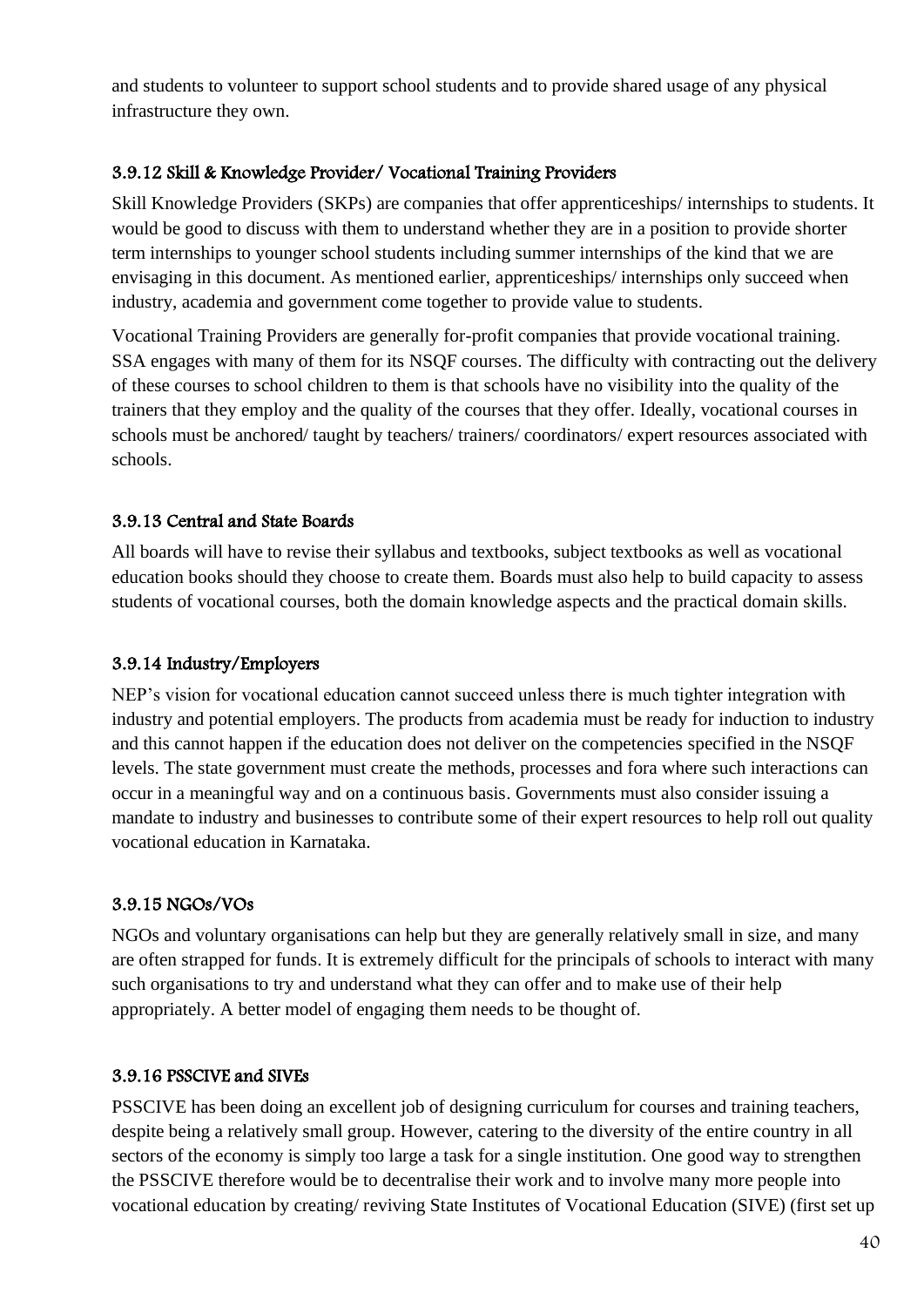as part of POA1992) linked to the PSSCIVE, like the linkage between NCERT and the SCERTs. The SIVEs, as part of the SCERTs, can either adapt PSSCIVE courses for local needs or create new courses as needed, and train teachers locally within the state, thus ensuring that the diversity of needs and regional variations in various sectors of the economy are addressed. They can also share the curriculum and course content that they have designed with the PSSCIVE for sharing with other states.

PSSCIVE can be charged with assisting these SIVEs to be setup/ revived and train their staff as needed. PSSCIVE and the SIVEs can also work together with the NCERT and the SCERTs during the preparation of the National Curricular Frameworks for School Education (NCFSE) and Teacher Education (NCFTE) and their associated curricula and course content, to ensure that vocational education is indeed completely integrated into mainstream education as per the vision of NEP. The NCFTE must factor pre-service teacher education to cater to the burgeoning need for professionally qualified vocational teachers while continuous professional development of vocational teachers can be undertaken by SIVEs with the PSSCIVE at the helm.

The creation of the SIVEs can also help ensure that the vocational courses that are offered at secondary schools around the country are aligned not just with the needs of the local economies of the various regions but are also futuristic in nature. The courses that are offered in schools must be changed as often as necessary in consonance with the needs of the industry and some flexibility must also rest with teachers and the heads of schools. The NSDC has conducted skills-gap analysis at a macro level and the District Skilling Committees have been charged with assessing skills gaps at the district level, but in reality skill gaps need to assessed at a more micro level of taluks and panchayats. In fact, the real knowledge of the gaps are likely to come out of the placement data of students, in apprenticeships and jobs, particularly in rural areas. SIVEs can assist individual schools to select the courses they offer, apart from the broad-based IT related courses that can be offered by all schools.

3.10 Collaboration of various agencies in the implementation of vocational education (100 -200 words) (What are the roles that various agencies, for example State Institutes of Vocational Education (SIVEs), SIETs, SCERTs, DIETs, CTEs, IASEs, NIEPA, NCERT, KVS, NVS, CBSE, School Education Boards, Universities, CSR initiatives, philanthropic organizations, NGO, SIEMAT, etc., can play in the implementation of Vocational Education?) (100-200 words) (SE,TE,AE)

The main role of NCIVE (National Council for the Integration of Vocational Education), as envisaged in DNEP 2019 is to oversee the integration process, largely by gathering and disseminating best practices during implementation. NCIVE can also assist with finding solutions to many of the challenges listed in this document. Karnataka Council for the Integration of Vocational Education (KCIVEs), if it gets set up, can perform a similar role within the state. Some additional tasks that NCIVE/ KCIVE can perform towards ensuring quality vocational education include:

- Gathering feedback and data continuously during early integration of vocational education to help improve outcomes
- Ensuring interaction between stakeholders educational institutions, industry and businesses, and all government bodies, to help achieve the desired outcomes
- Helping to introduce high value courses in many strategic areas, including in areas that create green jobs such as renewable energy, electric vehicles, etc., and courses that address the SDGs.
- Overseeing the process of continuous review and updating of curriculum and textbooks to keep pace with the changing needs of the economy of the stage.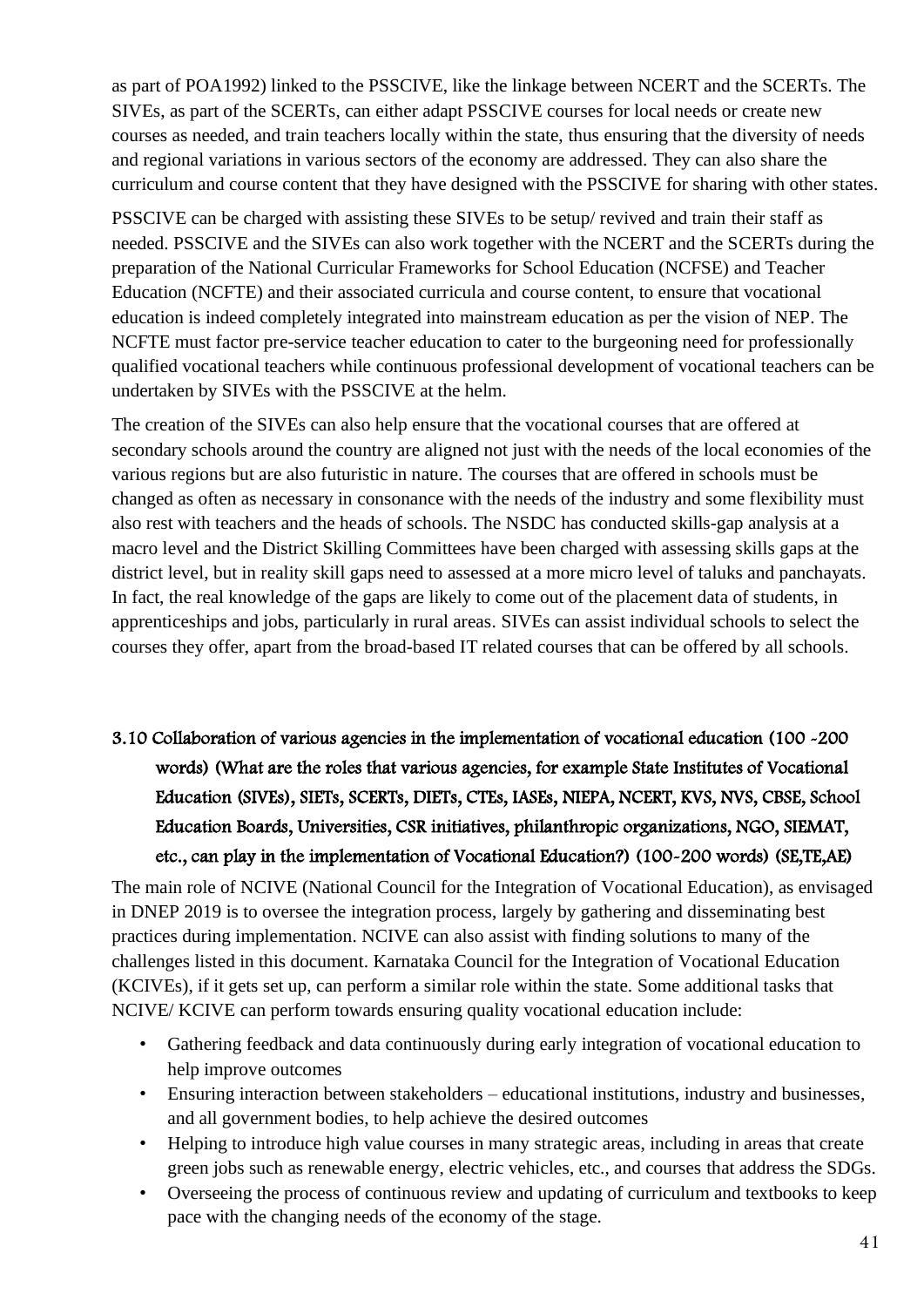The roles of most players listed here are covered in the previous question. Schools and school boards can take the lead in preparing curriculum for various vocations and share them widely so that the limited knowhow available for vocational education can be shared more widely. Similarly wellendowed schools such as KVS and NVS can be early adopters who launch and run many different types of courses and share their experience. NGOs can help schools and school management roll out vocational education initiatives. CSR initiatives, philanthropic agencies, can support all these initiatives by providing resources either in cash or kind.

3.10.1 Local organisations (100 – 200 words)

3.10.2 State-level organizations (100 – 200 words)

3.10.3 National-level organisations (100 – 200 words)

3.10.4 Any other (100 – 200 words)

# 3.11. Requisites for the implementation (100 – 200 words) (Please provide details about the requisites for the Implementation, such as school complex, human resource, teaching-learning material, ET/ICT resources, etc.) (200 words) (ECCE, SE, TE)

The Samagra Shiksha scheme document [Samagra 2021] make important provisions for resources for implementation of vocational education, some of which have been referred to below.

## 3.11.1 School complex (100 – 200 words)

School Complexes had been recommended as far back as the Kothari Commission Report but remained unimplemented for various reasons including the lack of connectivity between schools in a particular region. Today, with much better connectivity, cell phone connectivity, and accessible transport options these can more easily become a reality.

In particular, select senior secondary schools can be turned into school complexes and become sites/ hubs of shared infrastructure for school education including vocational education. MSDE, as far back as in 2019 [MSDE 2019], has talked about setting up 500 skill hubs and labs in government schools in collaboration with the CBSE.

For vocations in the manufacturing or other sectors that require access to expensive equipment for training, secondary schools can consider partnering with local industry and businesses, through apprenticeships/ internships to the extent possible so that students can learn on the state-of-the-art infrastructure available with them. Infrastructure available with NSDC training providers in the region can also be made use of through appropriate financial arrangements. These efforts can also be coordinated by the vocational teachers/ coordinators in schools. Other models of sharing infrastructure such as that of the Community Skills Parks (CSP) in Kerala can also be explored as models for running school complexes. In Karnataka, there is a special position paper being created on School Complexes. Their recommendations must be incorporated here.

## 3.11.2 Human resources (100 – 200 words)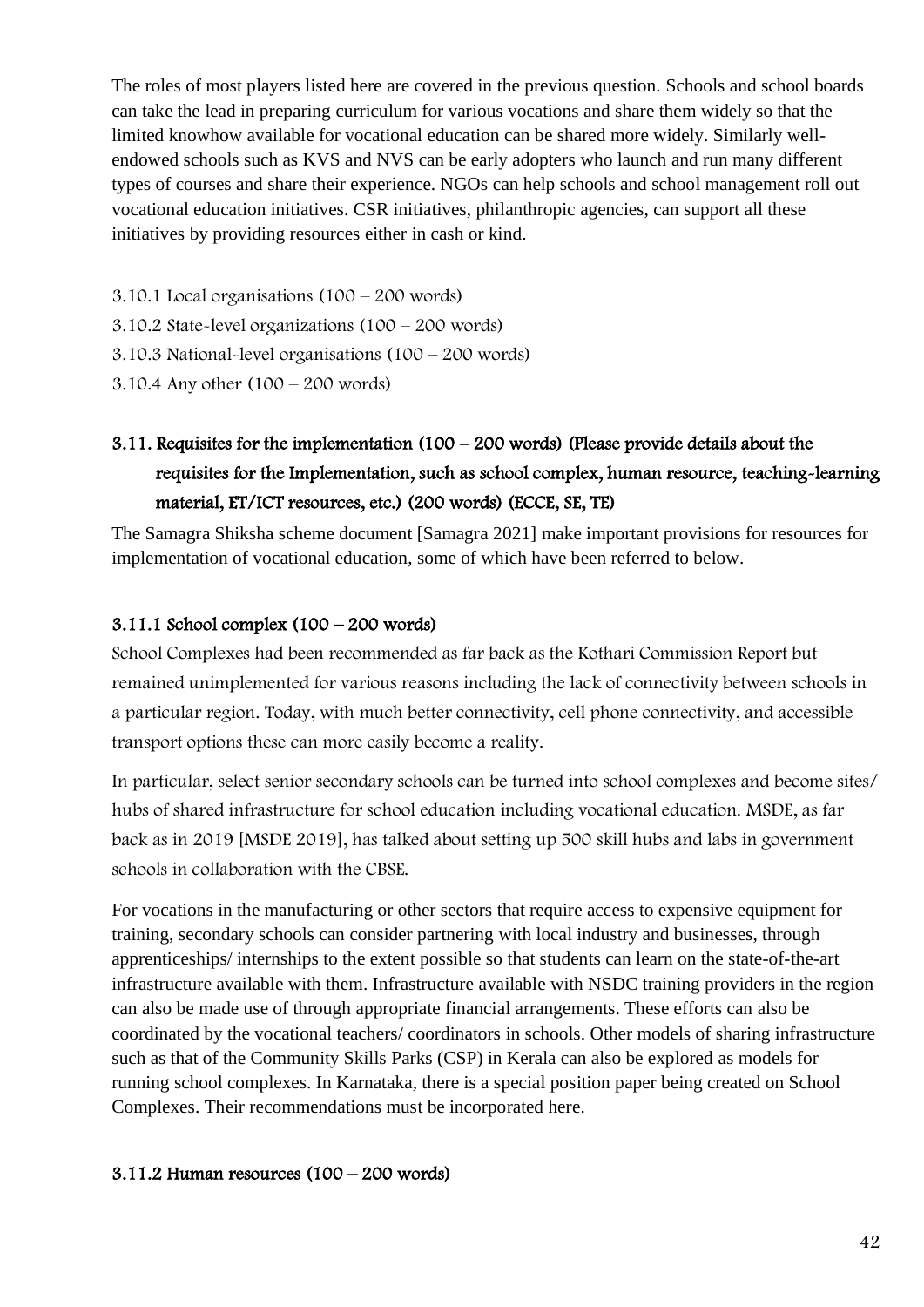Inducting vocational teachers/ coordinators into schools as regular teachers is an important step towards mitigating the poor perception of vocational education. The lack of viability of careers as teachers/ trainers in vocational education so far, has been a critical challenge. Most vocational trainers who are presently working for vocational training companies, barring a few who are associated with the larger training partners of NSDC, do not have permanent jobs. They work on contract and are paid a few hundred rupees for each hour of training they conduct. This is a fundamentally flawed model to use when it comes to teaching young adolescent students in secondary schools. Most of these trainers hired on contract basis do not have any training in handling adolescents or any formal training in pedagogies. There is a large churn among these trainers which means that there is no continuity of thinking and planning and no adaptation of teaching learning strategies to suit the needs of students.

The orientation of secondary school teachers towards vocational education can be brought in by initially inducting one or two engineers as vocational teachers in each school. NEP 2020 makes provision for providing a one-year teacher training course for candidates with a strong subject background. If such a course could be designed and administered at the earliest to a large initial cohort of engineers, then it would be possible to reproduce the positive experience in Haryana where was found that vocational teachers are versatile and contribute in many other ways to their schools. They can also teach subjects in the sciences, mathematics, and technology, manage the laboratories and the ICT infrastructure, and coordinate with industry and businesses for apprenticeships and employment for their students. In the longer term they can also be entrusted with coordinating the integration effort by inviting their colleagues who are subject teachers to discuss aspects of different vocations with students, from the perspective of their own subjects. Also in the longer term, full awareness regarding vocational education can be brought to the secondary school teacher cadre, as part of the stage-specific 4-year B.Ed. programme.

#### 3.11.3 Teaching-learning materials (100 – 200 words)

Mentioned all across the document

#### 3.11.4 Technology related (100 – 200 words)

As mentioned in the NEP 2020 there are multiple uses of technology. One important one related to vocational education is the provision for access to online textbooks and lab manuals with an option to print on a need-basis at the premises of the school. This will require the availability of uninterrupted power supply during the day which can be ensured though the implementation of suitably sized solar mini grids for schools. Good quality Internet access for schools, especially at the middle and secondary stages, and adequate computer labs for students and heavy-duty printers are some of the other resources that are needed.

#### 3.11.5 Horizonal mobility (100-200 words)

The credit system associated with the NSQF and the interlinkages between NSQF and the NHEQF are the methods envisioned in the NEP to enable horizontal mobility. These are in the process of being readied. They should, between them enable multidisciplinary education with students being admitted to courses on the basis of pre-requisite knowledge/ courses. Faculty of various courses will need to specify the pre-requisite knowledge that a student must have in terms of courses that the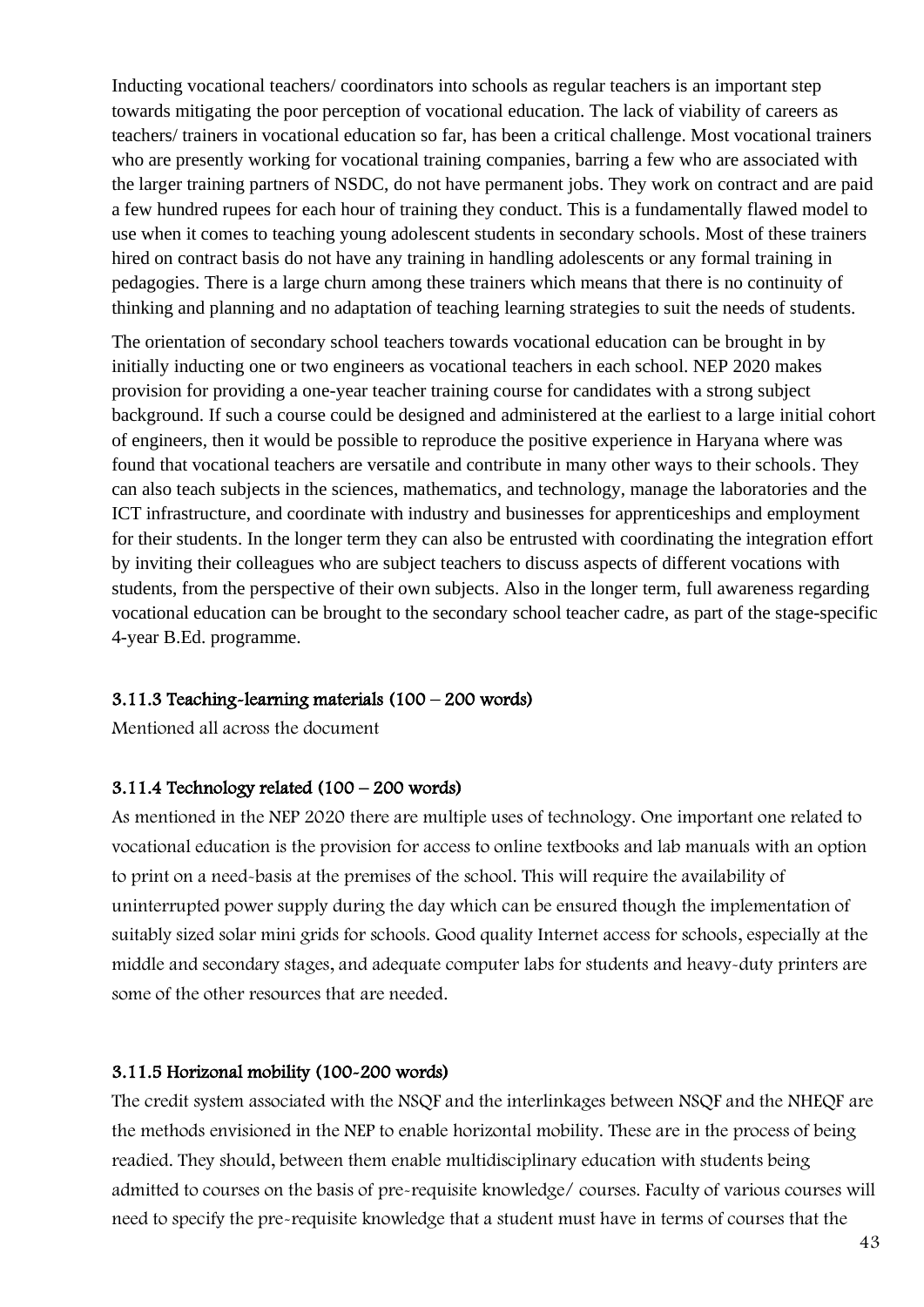student has previously attended. If a student has not taken the pre-requisite course, he/she must be able to take the course and then return to the original course of interest. Such a system is followed in many universities abroad where many of them also provide bridge courses that students can take.

### 3.11.6 Vertical mobility (100-200 words)

Students completing their education from polytechnics have the option to enter the engineering stream in the second year and this has been an attractive option that has kept polytechnics popular among students. In the future more options at the undergraduate level including access to the new multidisciplinary 4-year undergraduate programme must be available to them. Students who complete 2 years of ITI education after grade 10 have fewer options. ITI curriculum is in the process of being revised in many states. It should be made more broad-based and holistic so that it can serve as an equivalent to grade 12. Alternatively, ITI students should be able to complete their grade 12 from NIOS so that they have the option to enter higher education easily at a later date. In short, multiple pathways into higher education must be provided to all students till the age of 18. The admission criteria of all higher education institutions must be broadened to allow for NSQF and NHEQF based admissions.

#### 3.11.7 Any other (100 – 200 words)

Our school system is generally not very good at making use of the resources that they have in the form of senior students, at the secondary stage. Senior students can be a huge resource for many activities, working either as volunteers or for a small fee, to help younger students attain foundational literacy and numeracy, to help them learn languages and to communicate/ write well in multiple languages. They can also help with keeping school complexes and other resources such as libraries and laboratories running for longer hours, and with education for out of school youth and adults.

#### 3.12 Specific recommendations for the state/national curriculum frameworks (100 – 300 words)

The requirements for all four curricular frameworks are indicated throughout the document.

- 3.12.1 Specific recommendations for NCF/SCF ECCE (100 200 words)
- 3.13.2 Specific recommendations for NCF/SCF school education (100 200 words)
- 3.14.3 Specific recommendations for NC F/SCF Teacher education (100 200 words)
- 3.15.4 Specific recommendations for NCF/NCF Adult Education (100 200 words)

## 3.13 The development of vocational textbooks and other material in different languages (200 – 300 words)

The main recommendations regarding preparation of textbooks have already been made in section 3.7. As mentioned there, vocational material can be offered in worksheets so that they can be revised frequently. With regard to the need to prepare educational material in different languages, the different stakeholders associated with schools can be invited on a contract basis to make good quality translations for a small fee. Senior students and teachers can also be roped in for the purpose. In fact,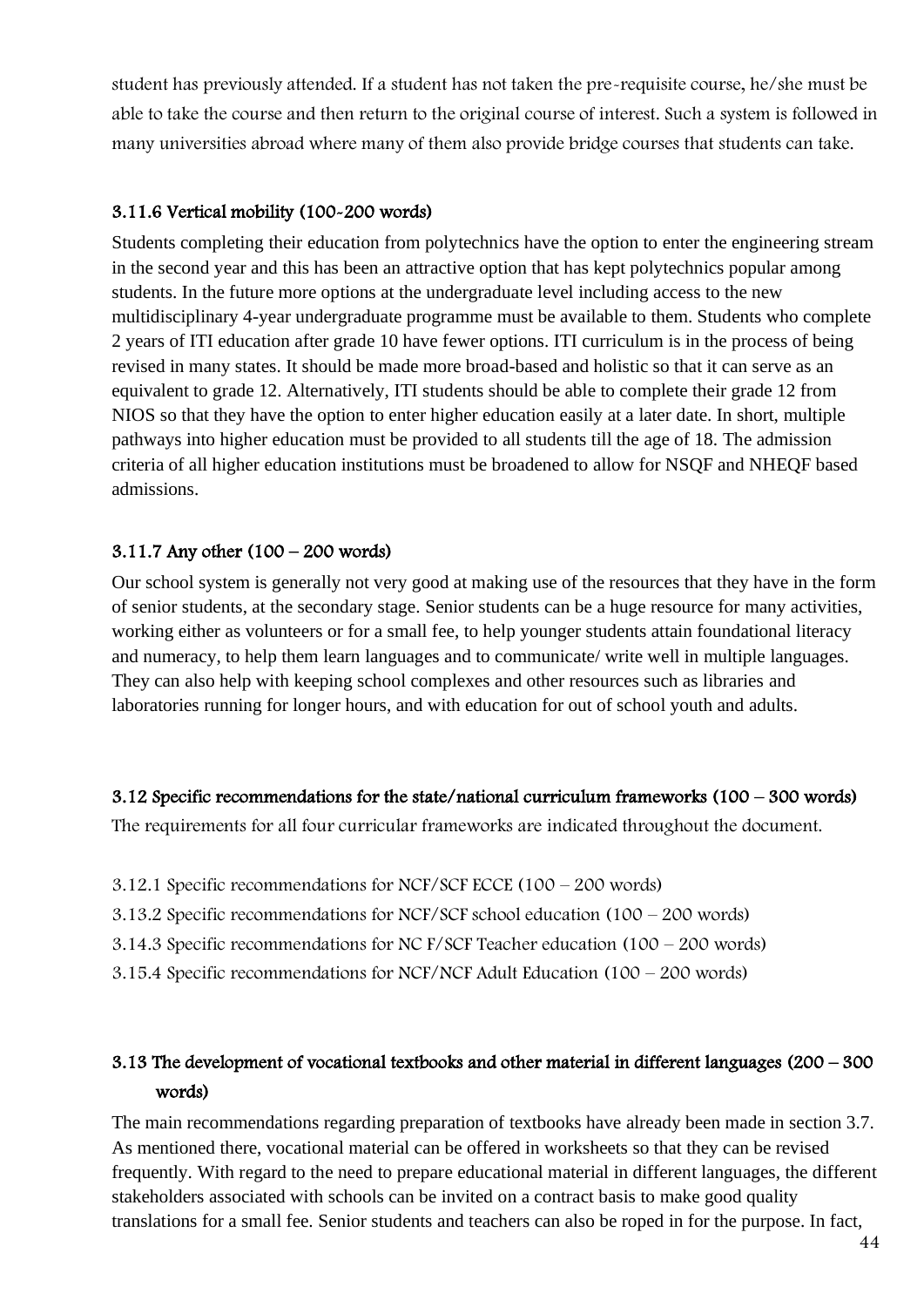activities such as this can be part of a group of activities that give students who need financial support the opportunity to earn some money to support their own education.

3.13.1 Foundational stage (100 – 200 words) 3.13.2 Preparatory stage  $(100 - 200$  words) 3.13.3 Middle stage (100 – 200 words) 3.13.4 Secondary stage Classes 9 & 10 (100 – 200 words) Classes 11 & 12 (100 – 200 words)

## 3.14 What changes are needed in the implementation of the School Vocational Education programme under National Skills Qualification Framework (NSQF)?

As mentioned in several places in this document, the present implementation of vocational education in schools as part of the Samagra Shiksha Abhiyan, and other state initiatives, are making use of private sector training partners for course delivery and the sector skills councils for assessment. This model is not only more expensive, no integration of vocational education into school is being achieved since the students are trained outside the school.

It is therefore necessary to bring vocational education for the career track into schools, with vocational teachers/ coordinators overseeing the training and coordinating with other subject teachers to deliver at minimum, the theoretical aspects of the curriculum. The practical aspects of the curriculum may need to be taught outside the schools for some vocations, through accessing common shared infrastructure such as skill hubs and other options discussed earlier. If this is done, then the assessment of the practical aspects will have to be done jointly with the supervisors at the locations of the infrastructure. Students can be asked to maintain a logbook of the work they do which can become the basis for assessment.

In addition, as mentioned earlier in this document engineers must be hired as vocational teachers/coordinators and stationed at all schools offering middle and secondary (grades 9-12) education. This will create many jobs and if the working conditions of these teachers can include social security benefits, then we will be able to draw talent to the profession.

## 3.14.1 Uniformity in qualifications across institutions

The Karnataka State Curriculum Framework is intended to achieve just this goal. Based on the SCF a curriculum can be created and shared across the state. The content and the textbooks can have local variation depending on local contexts and the curriculum can signal this freedom to schools.

## 3.14.2 Collaborations between different stakeholders for implementation of VET

Has been discussed throughout the document.

## 3.14.3 Implementation of National Occupation Standards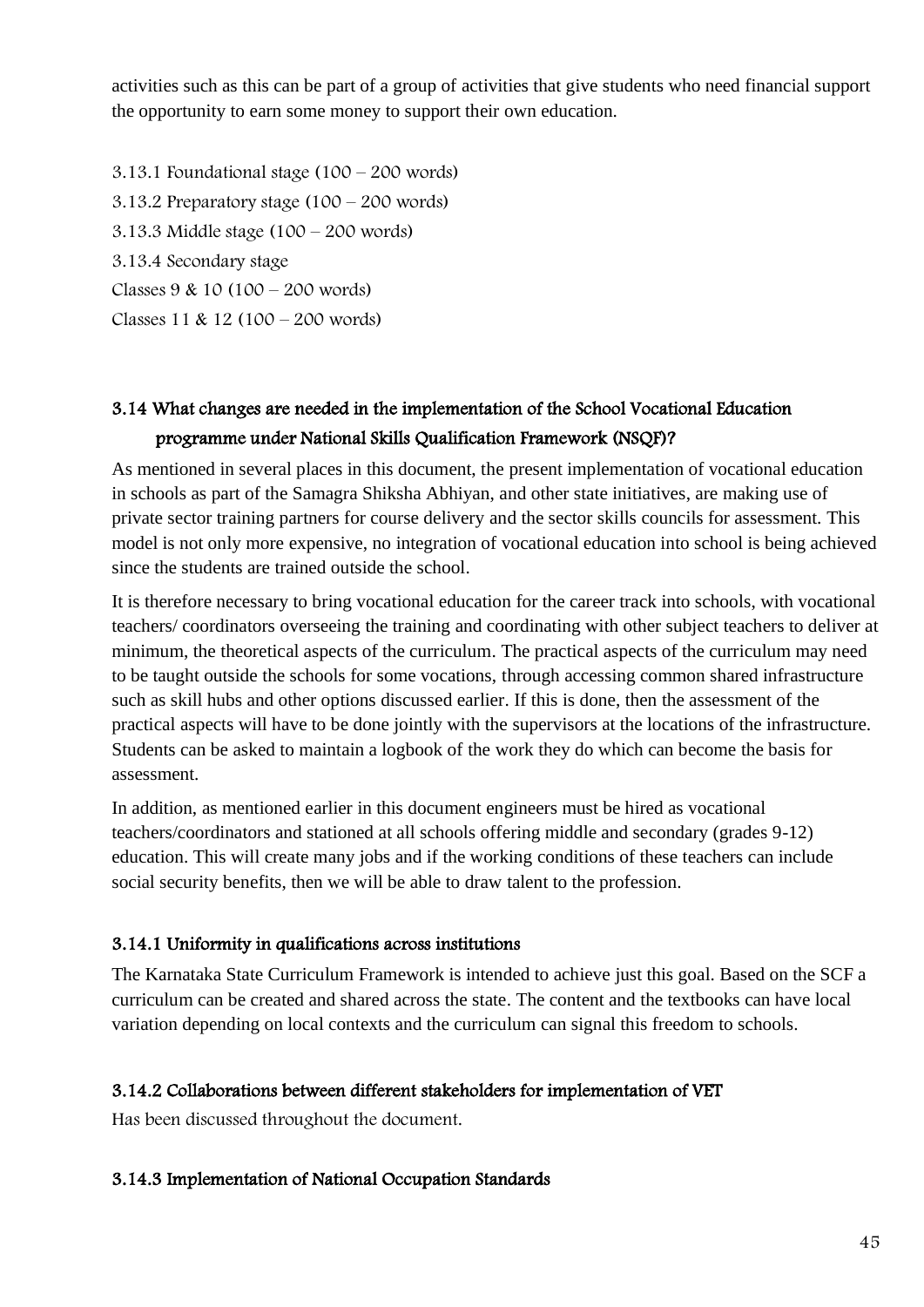Industry and businesses have shown a distinct preference to work with NOSs (National Occupation Standards) and QPs (Qualification Packs), which are narrowly defined and are not aligned with the International Standard Classification of Occupations (ISCO) defined by the International Labour Organisation (ILO), creating difficulties for students seeking to work abroad. As per the latter NOS represents groups of broadly defined and related job roles. However, in India the word NOS is used for individual, narrowly defined, job roles and the word 'Qualification Pack or QP' is used to indicate a related group of job roles. This is unfortunate and has been a source of great confusion for students needing to travel abroad in search of work. The implementation of the NEP presents the perfect opportunity to change over into an internationally aligned system.

Many thousands of job roles have been defined with narrowly defined content, meant to be delivered as short-term courses. However, the school and higher education system will need to take a more longterm view and design higher-value courses at various NSQF levels through associating a credit system with each level, and mapping groups of NOSs across QPs at each NSQF level.

## 3.14.4 Curriculum Implementation

Discussed throughout the document.

### 3.14.5 Promotion of horizontal and vertical mobility

This requires support from regulators at the central and state level. A clear and unambiguous set of guidelines for horizontal and vertical mobility will encourage students to make use of these provisions. Additionally, UGC and state governments must issue guidelines for the eligibility criterion for admissions in higher education and encourage managements of higher education institutions to implement them.

#### 3.15 Recommendations

One of the key recommendations for the successful implementation of vocational education in schools is the need to consider bringing out legislation that encourages and supports the widespread use of apprenticeship scheme. Although the National Apprenticeship Promotion Scheme (NAPS) exist it does not bind academia, industry, and government together into taking up their joint responsibility to train the young minds of the country, as is done in Germany, Austria, and Switzerland. The legislation that is prevalent in Germany can be studied and learnt from towards this goal.

The legislation could also provide the necessary mandate for industry to support schools by sending their employees on deputation to teach at schools, by providing short period immersion opportunities for teachers within their organisations in the summer and more.

During the period 2017-2019 the NCERT brought out documents on learning outcomes for students at various stages in school [NCERT 2017, NCERT 2019, NCERT 2021]. However, these documents do not specify any learning outcomes for vocational education. This must be done on a priority basis and all learning outcomes must be fine-tuned in the context of the goals of the NEP.

The need to address the governance issues highlighted in this document and the need for generous additional funding to support the rollout of vocational education in the state and crucial inputs into the successful implementation of vocational education in Karnataka. NEP 2020 has recommended the simplification of regulation of educational institutions and separation of the different functions such as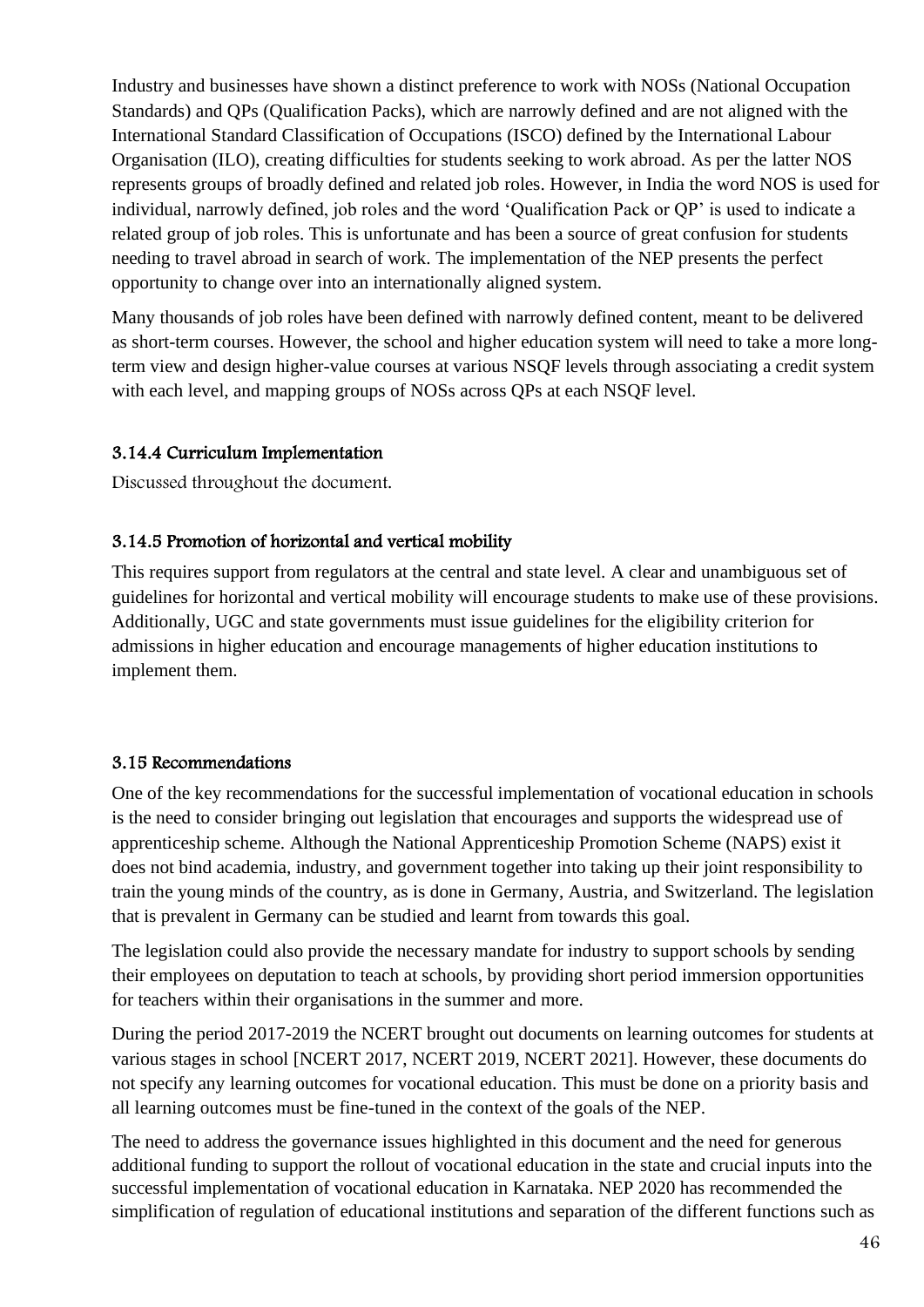regulation, accreditation, funding, and standard setting. Karnataka must also adopt this principle and simplify regulations to help the uptake of vocational education in the state. For instance, all the professional standard setting bodies in the state of Karnataka such as the pharmacy council, and many others need to brought together to give single window clearances to schools and colleges to run vocational education programmes and revise them as often as needed, eliminating unnecessary delays. In fact, as mentioned in the NEP 2020, these councils need to be transitioned into becoming standard setting bodies that do not regulate educational institutions.

## 3.16 References/Sources

[DNEP 2019] The Draft National Education Policy 2019, prepared by the Dr K. Kasturirangan Committee, May 2019 [https://mhrd.gov.in/sites/upload\\_files/mhrd/files/Draft\\_NEP\\_2019\\_EN\\_Revised.pdf](https://mhrd.gov.in/sites/upload_files/mhrd/files/Draft_NEP_2019_EN_Revised.pdf)

[GoK 2021] Economic Survey 2020-2021, Government of Karnataka https://www.karnataka.gov.in/info-1/Publications/Economic+Survey/en

[ILO-UNESCO 2020] The Digitization of TVET and Skills Systems, 31 July 2020. [https://www.ilo.org/skills/areas/skills-policies-and-systems/WCMS\\_752213/lang--en/index.htm](https://www.ilo.org/skills/areas/skills-policies-and-systems/WCMS_752213/lang--en/index.htm)

- [KJA 2017] Karnataka Skill Development Plan, Karnataka Jnana Aayoga, September 2017 [https://karunadu.karnataka.gov.in/jnanaayoga/Other%20Reports/KjaRecommendationSkillD](https://karunadu.karnataka.gov.in/jnanaayoga/Other%20Reports/KjaRecommendationSkillDevelopment.pdf) [evelopment.pdf](https://karunadu.karnataka.gov.in/jnanaayoga/Other%20Reports/KjaRecommendationSkillDevelopment.pdf)
- [KSDP 2017] Karnataka Skill Development Policy: 2017-2030, Department of Skill Development, Entrepreneurship, and Livelihood, September 2017 [https://www.kaushalkar.com/wp](https://www.kaushalkar.com/wp-content/uploads/2019/04/Karnataka-Skill-development-policy.pdf)[content/uploads/2019/04/Karnataka-Skill-development-policy.pdf](https://www.kaushalkar.com/wp-content/uploads/2019/04/Karnataka-Skill-development-policy.pdf)

[MSDE 2019] Year End Review 2019 of Ministry of Skill Development and Entrepreneurship <https://pib.gov.in/PressReleasePage.aspx?PRID=1596916>

- [NCERT 2007] Position paper 3.7, National Focus Group on Work and Education, National Council of Educational Research and Training, 2007. https://ncert.nic.in/pdf/focus-group/workeducation.pdf
- [NCERT 2017] Learning Outcomes at Elementary Stage National Council of Education, Research and Training <https://ncert.nic.in/pdf/publication/otherpublications/tilops101.pdf>

47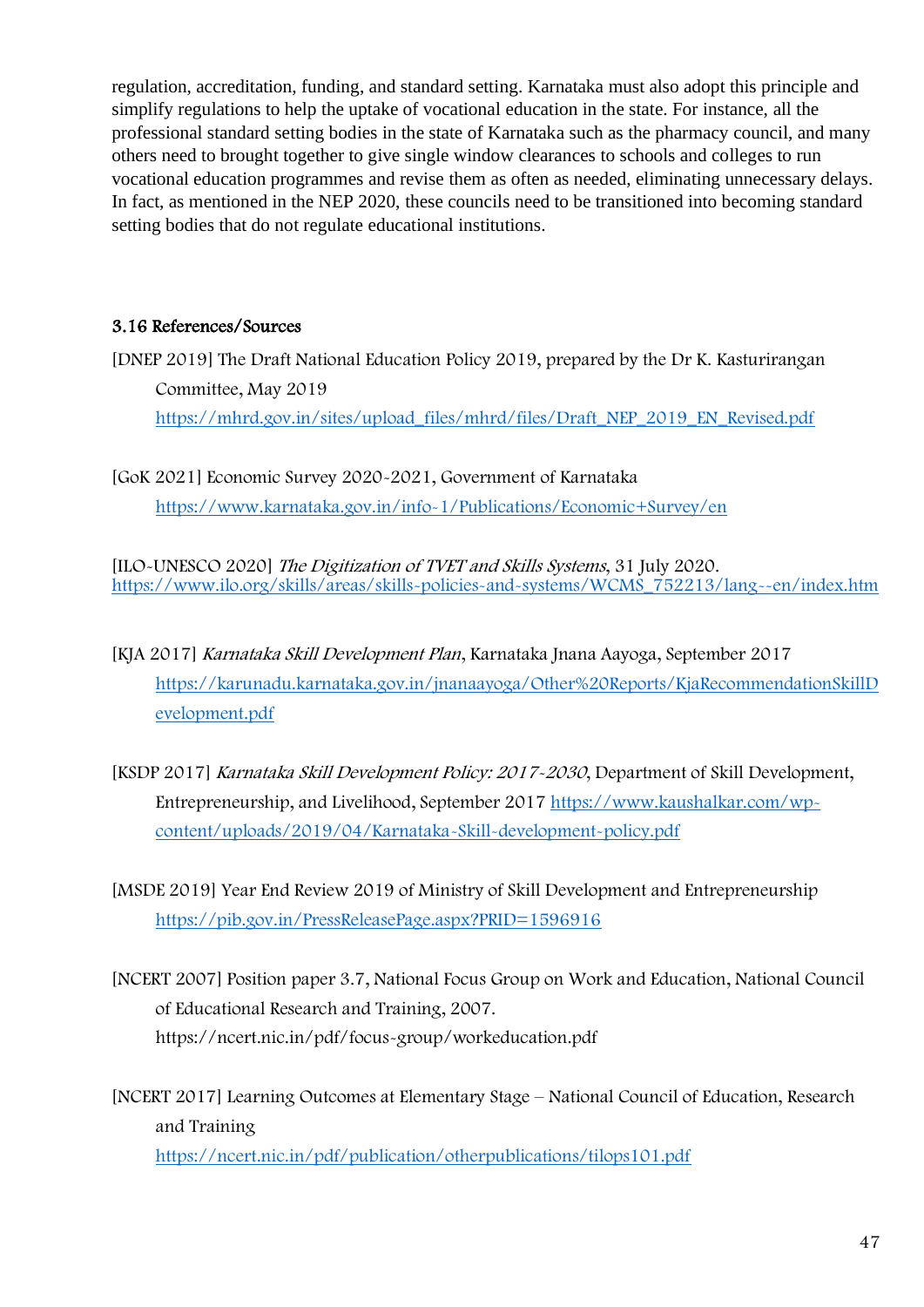- [NCERT 2019] Learning Outcomes at Secondary Stage, National Council for Education, Research and Training, 2019 [https://ncert.nic.in/pdf/notice/learning\\_outcomes.pdf](https://ncert.nic.in/pdf/notice/learning_outcomes.pdf)
- [NCERT 2021] Learning Outcomes at the Higher Secondary Stage, draft document, National Council for Education, Research and Training, 2017. [https://ncert.nic.in/pdf/publication/otherpublications/Draft\\_LO.pdf](https://ncert.nic.in/pdf/publication/otherpublications/Draft_LO.pdf)
- [NEP 2020] National Education Policy <sup>2020</sup>, Ministry of Education, Government of India, July 2020. [https://www.mhrd.gov.in/sites/upload\\_files/mhrd/files/NEP\\_Final\\_English\\_0.pdf](https://www.mhrd.gov.in/sites/upload_files/mhrd/files/NEP_Final_English_0.pdf)
- [NPE 1986] National Policy on Education, 1986, New Delhi, Department of Education, Government of India.

[https://mhrd.gov.in/sites/upload\\_files/mhrd/files/document-reports/NPE86-mod92.pdf](https://mhrd.gov.in/sites/upload_files/mhrd/files/document-reports/NPE86-mod92.pdf)

- [NPSDE 2015] National Policy on Skill Development and Entrepreneurship, Ministry of Skill Development and Entrepreneurship, Government of India, 2015 <https://www.msde.gov.in/National-Policy-2015.html>
- [POA 1992] NPE 1986: Programme of Action 1992, New Delhi, Department of Education, Government of India. [https://mhrd.gov.in/sites/upload\\_files/mhrd/files/upload\\_document/npe.pdf](https://mhrd.gov.in/sites/upload_files/mhrd/files/upload_document/npe.pdf)
- [PLFS 2021] Annual Report, Periodic Labour Force Survey July 2019 June 2020, Ministry of Statistics and Programme Implementation, National Statistics Office, Govt. of India, July 2021. [https://www.mospi.gov.in/documents/213904/301563/Annual\\_Report\\_PLFS\\_2019\\_20m16](https://www.mospi.gov.in/documents/213904/301563/Annual_Report_PLFS_2019_20m1627036454797.pdf/18afb74a-3980-ab83-0431-1e84321f75af) [27036454797.pdf/18afb74a-3980-ab83-0431-1e84321f75af](https://www.mospi.gov.in/documents/213904/301563/Annual_Report_PLFS_2019_20m1627036454797.pdf/18afb74a-3980-ab83-0431-1e84321f75af) For a graphical dashboard see:<https://skillsip.nsdcindia.org/plfs-dashboard>
- [PRS 2020] National Education Policy: Recommendations and the current scenario, Anurag Vaishnav, August 2020, PRS Legislative Research. [https://prsindia.org/theprsblog/national-education-policy-recommendations-and-the](https://prsindia.org/theprsblog/national-education-policy-recommendations-and-the-current-scenario)[current-scenario](https://prsindia.org/theprsblog/national-education-policy-recommendations-and-the-current-scenario)
- [Samagra 2021]: Samagra Shiksha Scheme, Ministry of Education, Government of India, 2021 [https://samagra.education.gov.in/docs/samagra\\_shiksha.pdf](https://samagra.education.gov.in/docs/samagra_shiksha.pdf)